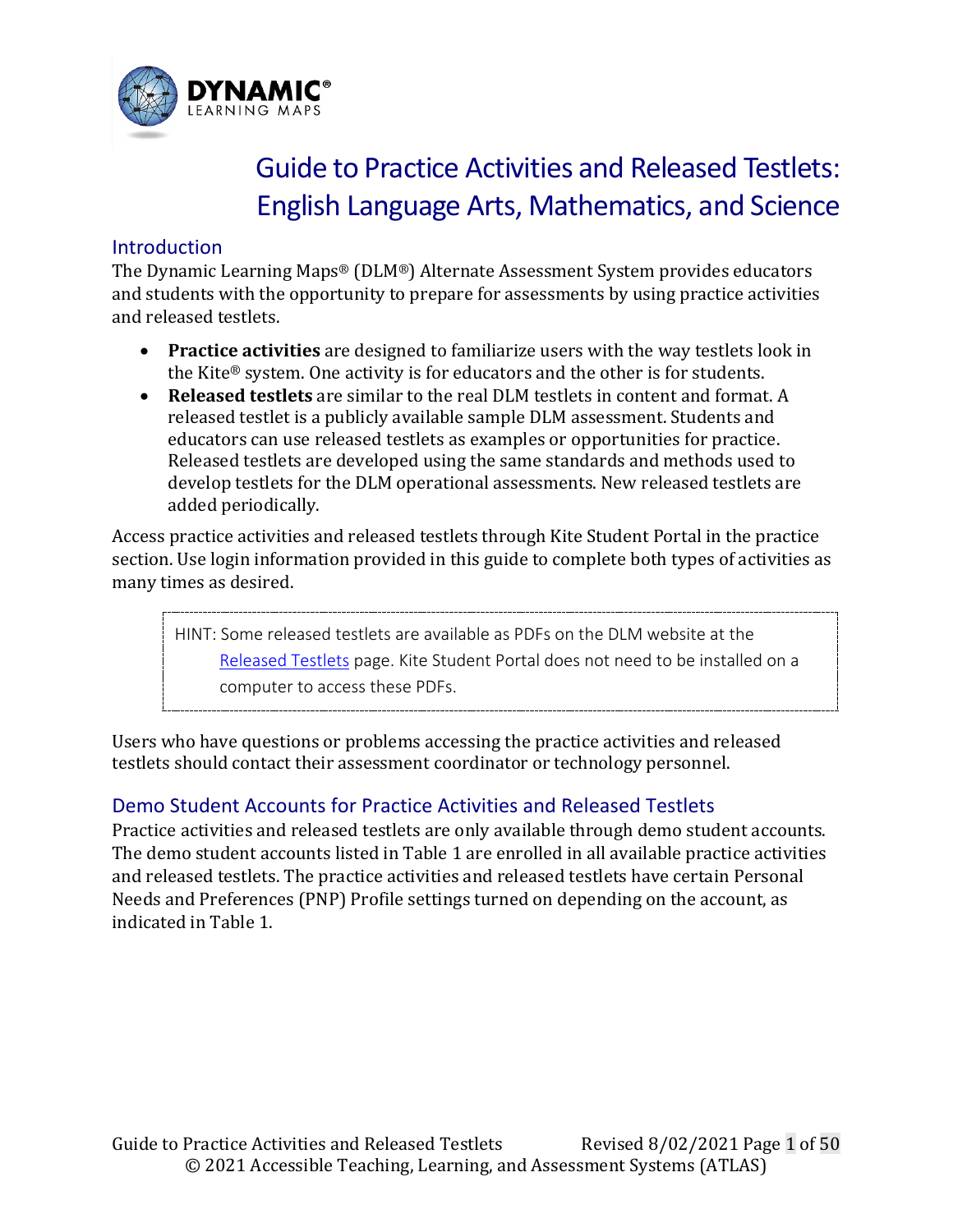| <b>Name</b> | <b>Password</b>   | <b>PNP Profile supports turned on</b>                                                                                                                                                                         |
|-------------|-------------------|---------------------------------------------------------------------------------------------------------------------------------------------------------------------------------------------------------------|
| demo.sue29  | wall3             | None*                                                                                                                                                                                                         |
| demo.sue28  | sand3             | <b>Spoken audio:</b> voice source = synthetic, read at<br>start = false, spoken preference = text and<br>graphics, audio for directions only = false<br><b>Contrast color:</b> green text on white background |
| demo.sue30  | swept             | <b>Single-switch:</b> scan speed $=$ 4 seconds, auto scan<br>= manual override, auto repeat scan frequency =<br>infinity**                                                                                    |
| demo.sue31  | topic             | $2 \times$ magnification                                                                                                                                                                                      |
| demo.sue33  | void7             | 4× magnification and reverse contrast                                                                                                                                                                         |
| demo.sue34  | nine7             | <b>Color overlay</b> (green)                                                                                                                                                                                  |
| demo.sue35  | jar <sub>71</sub> | <b>Single-switch:</b> scan speed $=$ 5 seconds, initial<br>delay = 5 seconds, auto repeat scan frequency =<br>$2**$                                                                                           |
| demo.sue36  | stop3             | <b>Spoken audio:</b> voice source = synthetic, read at<br>start = false, spoken preference = nonvisual,<br>audio for directions only = false                                                                  |
| demo.sue37  | after             | $5\times$ magnification                                                                                                                                                                                       |

<span id="page-1-0"></span>*Demo Student Accounts for Practice Activities and Released Testlets*

\*Demo student accounts are enrolled in English language arts reading, mathematics, science, and practice activities. demo.sue29 can also access English language arts writing.

\*\*No special settings are required for two-switch users. Use **Tab** to navigate and **Enter** to select. Two-switch users may use any of the demo logins except demo.sue30 and demo.sue35 because those two logins are specifically for single-switch scanning users.

The ACCESSIBILITY MANUAL describes the PNP Profile settings in detail.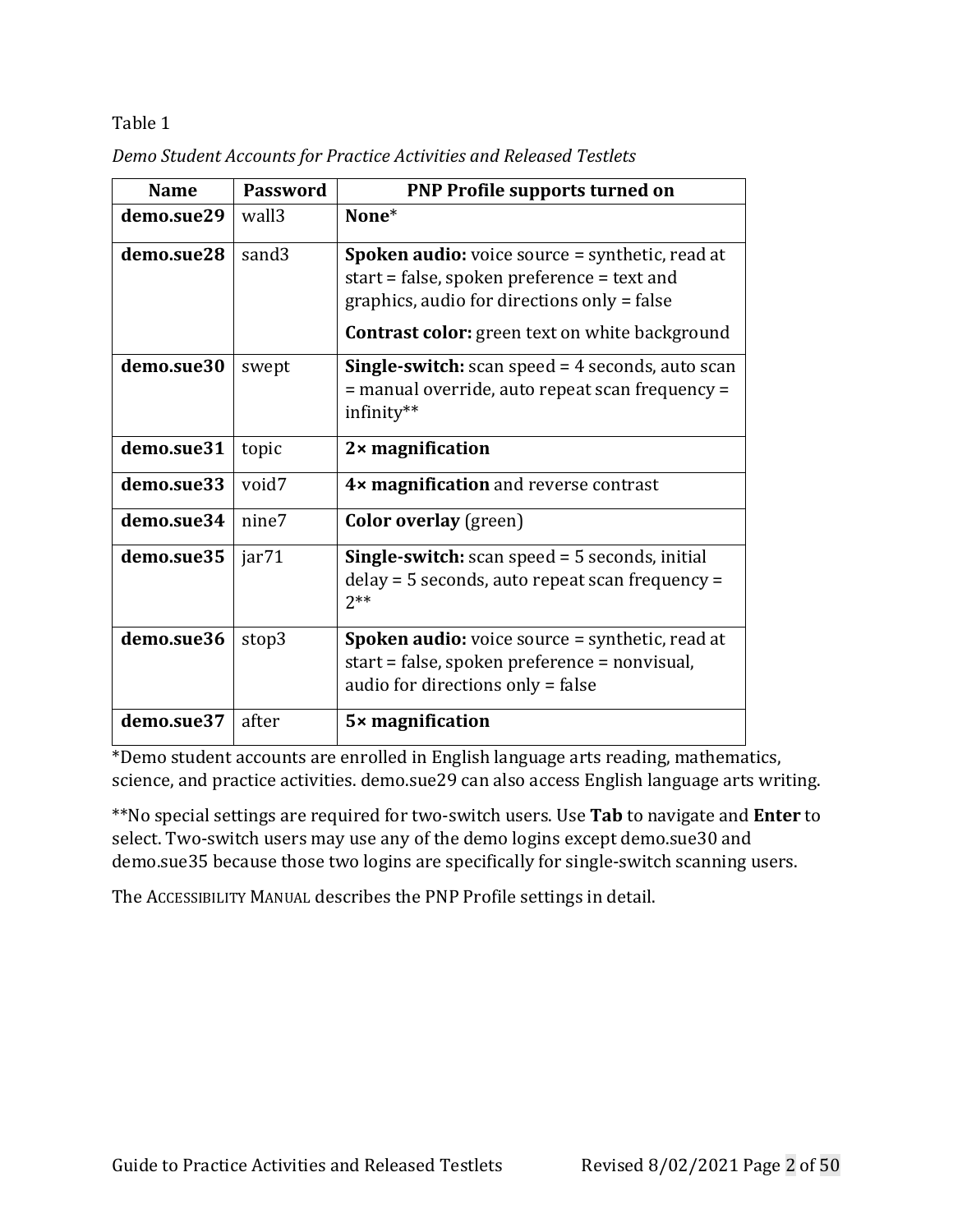# Accessing Practice Activities and Released Testlets

HINT: Kite Student Portal must be installed before you can access practice activities or released testlets. Download information is available on th[e Kite Suite](https://dynamiclearningmaps.org/requirements) page of the DLM website.

To access practice activities and released testlets, follow these steps:

1. Select the **Kite Student Portal** icon on the testing device.



2. Enter the demo student username and password. Select **SIGN IN**.

| Kite STUDENT PORTAL                               |  |
|---------------------------------------------------|--|
| <b>Welcome Back!</b>                              |  |
| <b>USERNAME</b>                                   |  |
| <b>PASSWORD</b>                                   |  |
|                                                   |  |
| SIGN IN $\bigcirc$                                |  |
| C 2018 University of Kansas. All Rights Reserved. |  |

3. Select **PRACTICE FIRST**.

| <b>ENT PORTAL</b> |                                                   |                                                | <■ Sign Out |
|-------------------|---------------------------------------------------|------------------------------------------------|-------------|
|                   | Welcome back, Sue 28!                             |                                                |             |
|                   |                                                   |                                                |             |
|                   | TAKE A TEST $\Rightarrow$                         | <b>PRACTICE FIRST</b> $\left(\bigoplus\right)$ |             |
|                   | @ 2020 University of Kansas. All Rights Reserved. |                                                |             |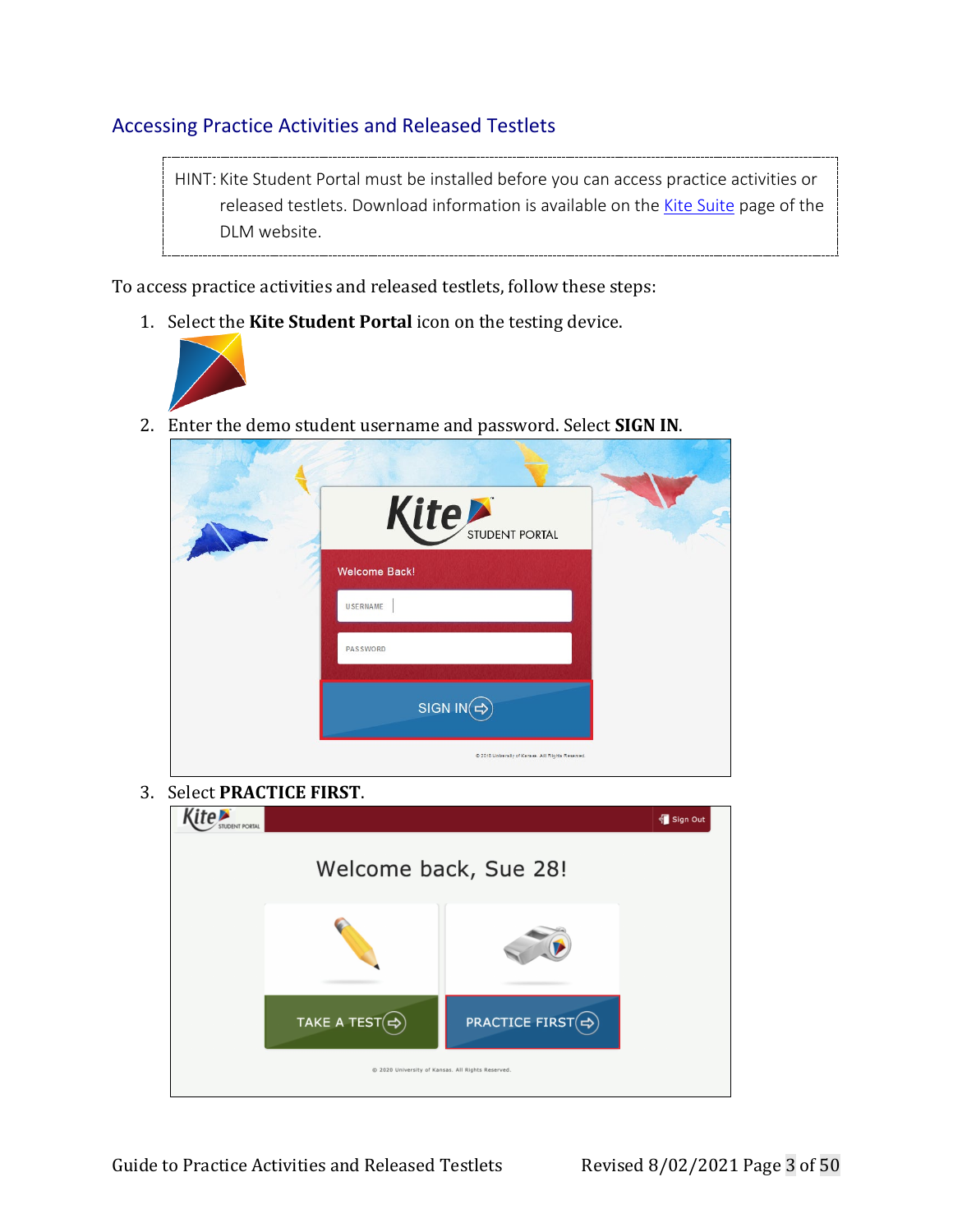4. To access released testlets, select the appropriate subject and scroll to the desired testlet.

| Please select a practice test to take.                      |                              |                             |  |
|-------------------------------------------------------------|------------------------------|-----------------------------|--|
|                                                             | <b>Dynamic Learning Maps</b> |                             |  |
| <b>English Language Arts</b><br><b>Mathematics</b><br>Other | <b>ELA.RI.3.2.S</b>          | Take Test $\textcircled{e}$ |  |
| <b>Science</b>                                              | <b>ELA.RI.3.8.S</b>          | Take Test $\textcircled{e}$ |  |
|                                                             | <b>ELA.RI.5.8.T</b>          | Take Test $\textcircled{e}$ |  |

5. Use the page navigation buttons at the bottom of the screen to see more available testlets in Kite Student Portal.

| Practice     |                               |
|--------------|-------------------------------|
|              |                               |
|              |                               |
|              |                               |
| ELA.RI.3.2.S |                               |
|              | Take Test (@)                 |
|              |                               |
|              | Take Test (c)                 |
|              | Take Test (c)                 |
|              | ELA, RI.3.8.S<br>ELA.RI.5.8.T |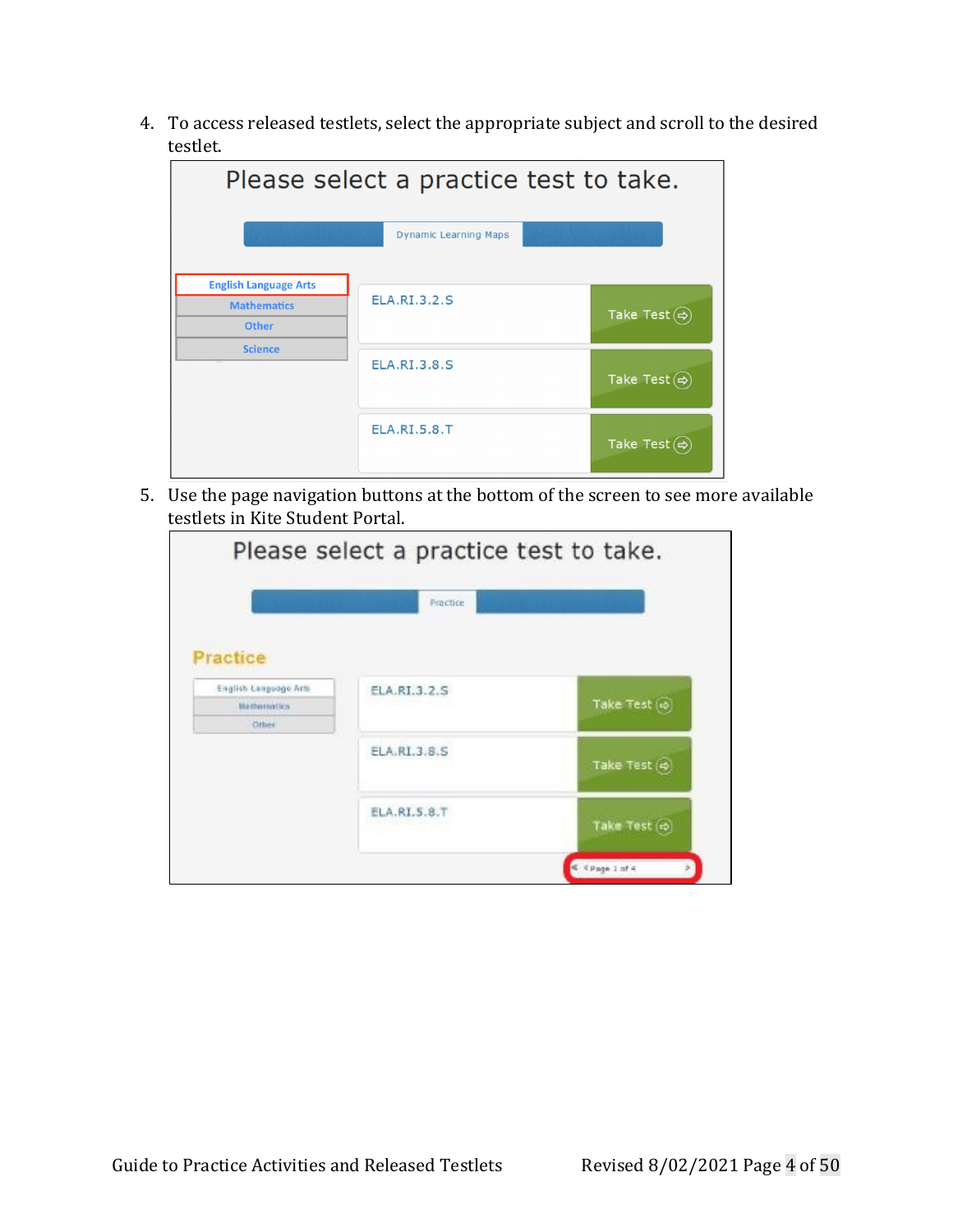6. To access practice activities, select **Other** for the subject area.

| Please select a practice test to take.                      |                                  |                                   |  |  |
|-------------------------------------------------------------|----------------------------------|-----------------------------------|--|--|
|                                                             | <b>Dynamic Learning Maps</b>     |                                   |  |  |
| <b>English Language Arts</b><br><b>Mathematics</b><br>Other | <b>Student Practice Activity</b> | Take Test $\left(\rightleftarrow$ |  |  |
| <b>Science</b>                                              | <b>Teacher Practice Activity</b> | Take Test $\Leftrightarrow$       |  |  |

7. Select **Take Test** next to the desired released testlet or practice activity.

| ELA.RI.3.2.S | Take Test $\left(\rightuplus\right)$ |
|--------------|--------------------------------------|
|--------------|--------------------------------------|

### 8. Select **BEGIN**.

9. Continue with the testlet and navigate with the **BACK** and **NEXT** buttons. To stop in the middle of a testlet, select **EXIT DOES NOT SAVE**.



10. To try a different practice activity or released testlet, either complete the current testlet or select **EXIT DOES NOT SAVE** to return to the welcome screen. To try a different demo student credentials, log out and log back in with the different username and password.

### Practice Activities

### Teacher Practice Activity

The teacher practice activity is a tutorial about testlets that are administered directly by the educator. Teacher-administered testlets are typically for students with presymbolic communication who cannot interact directly with the computer. These testlets are at the Initial Precursor linkage level in English language arts and mathematics, and typically at the Initial linkage level for science. Some mathematics testlets at higher linkage levels are also teacher-administered when the content is difficult to assess on the computer. In this type of testlet, the educator reads the instructions aloud on the testlet screens and follows them. The educator enters the student's responses to activities or exchanges that occur outside the system into Kite Student Portal. All writing testlets for all linkage levels at all grade levels are also teacher-administered.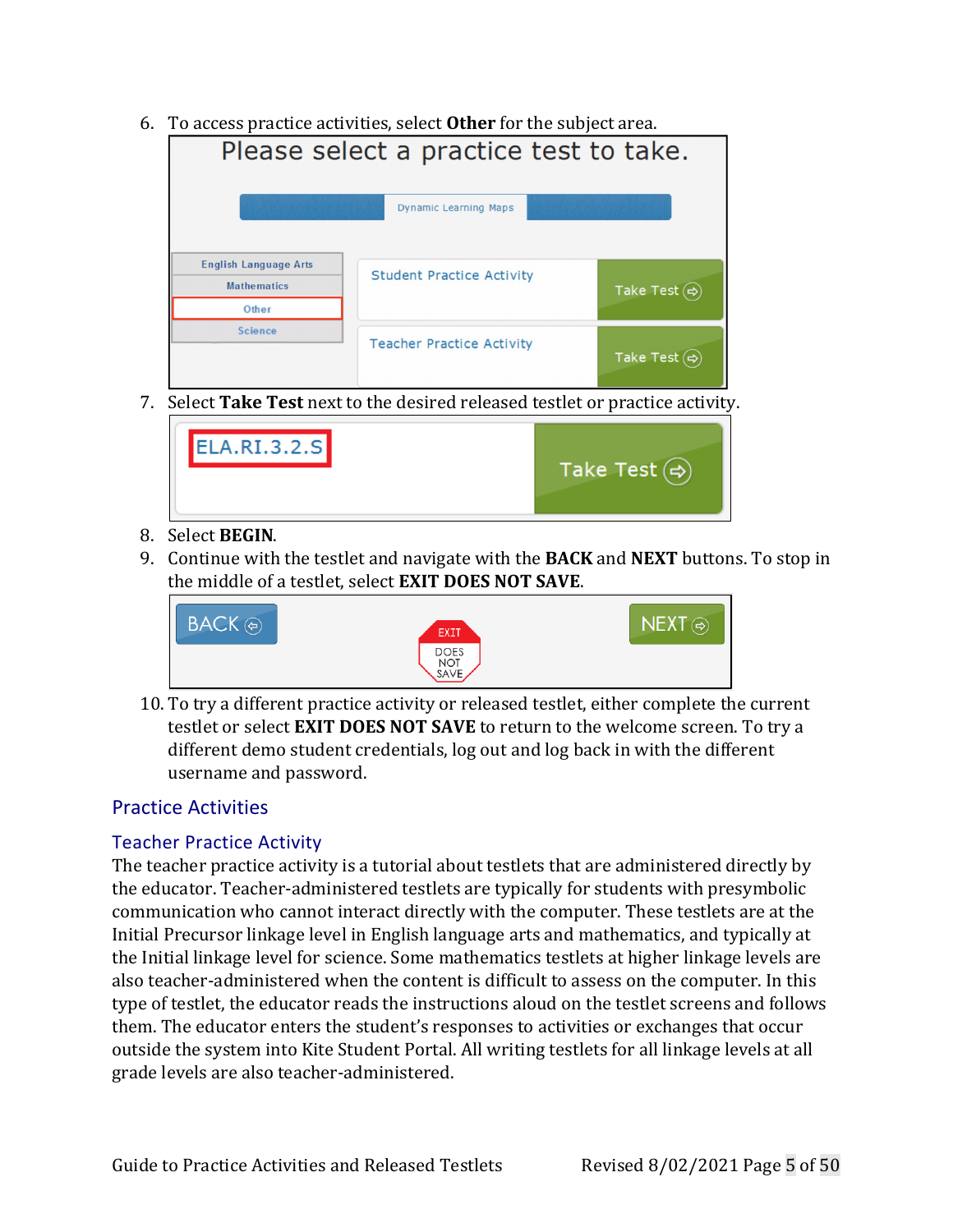### Student Practice Activity

The student practice activity is a tutorial on testlets that are administered directly to the student. Computer-delivered testlets are used when the content can be assessed directly by computer, **and** the student can interact with the system directly and select their own responses, using assistive devices or other supports as needed.

Testlets at the Distal Precursor, Proximal Precursor, Target, and Successor linkage levels in English language arts and mathematics are typically computer-delivered. For science, testlets at the Precursor and Target linkage levels are typically computer-delivered.

Students may navigate using a mouse, Tab and Enter on a keyboard, or switches. If the student can engage with the content but cannot advance the screens or input responses independently, the educator may navigate the screens and record the student's responses on their behalf. More information about allowable practices is provided in the TEST ADMINISTRATION MANUAL.

There are several types of items in the student practice activity:

- **Multiple choice**: the student selects one or more responses.
- **Sorting:** the student selects and moves objects from one place to another.
	- o Some of these items require the student to select the object and the destination, while others require students to drag and drop the object. Students who use switches may need help navigating these items.
- **Matching:** the student identifies how pairs of items are related to one another.

Students may go forward and backward within a testlet as much as needed.

### Released Testlets for English Language Arts, Mathematics, and Science

A released testlet is a publicly available sample DLM assessment. Released testlets can be used by students and educators as examples or opportunities for practice. Released testlets are developed using the same standards and methods used to develop testlets for the DLM operational assessments. More detailed information on each released testlet is available starting on page [7.](#page-6-0)

Remember that testlets for English language arts and mathematics contain items that align to nodes at the designated linkage level. The linkage levels in English language arts and mathematics are

- Initial Precursor (IP)
- Distal Precursor (DP)
- Proximal Precursor (PP)
- Target (T)
- Successor (S)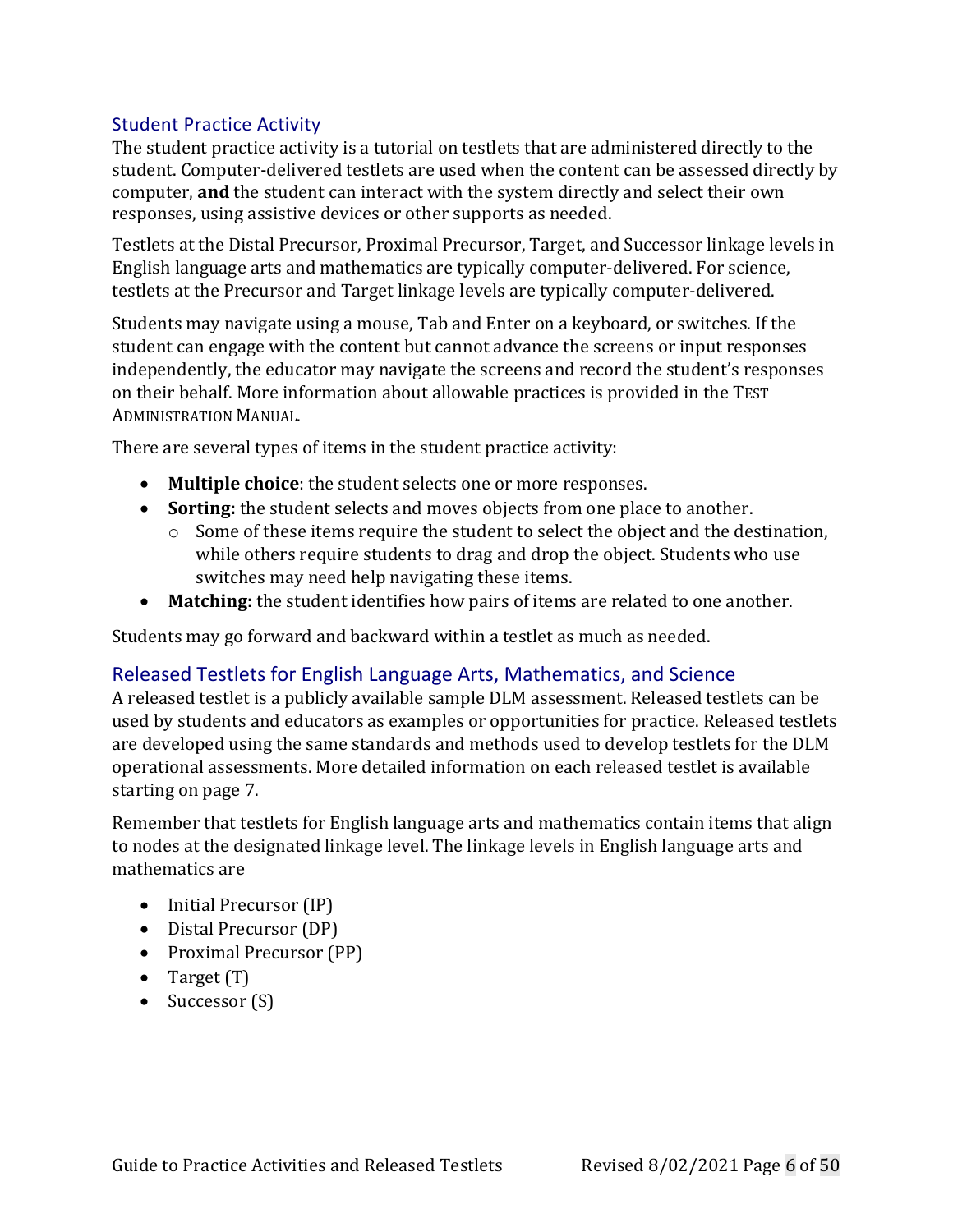The linkage levels for science are

- Precursor (P)
- Initial (I)
- Target (T)

In Student Portal, released testlets are labeled by subject, grade, Essential Element, and linkage level [\(Figure 1\)](#page-6-1).

<span id="page-6-1"></span>*Figure 1.* Screenshot from Kite Student Portal that demonstrates a released testlet name.



[Table 2](#page-6-2) describes the labels from the previous image.

<span id="page-6-2"></span>Table 2

### *Definitions Behind a Released Testlet Name*

| <b>Subject</b>                    | Grade | <b>Section and</b><br>level codes | Linkage level   |
|-----------------------------------|-------|-----------------------------------|-----------------|
| $ELA RI = English language arts,$ |       | $ 2 =$ Identify                   | $S = Successor$ |
| Reading Informational text        |       | details in a text                 |                 |

Each released testlet is at a grade level and a linkage level. Select a testlet at the grade level and linkage level appropriate for your student.

For more information on the Essential Elements, linkage levels, and nodes used in assessments, go to the **Educator Resource Page** on the DLM website.

### <span id="page-6-0"></span>Released Testlets

### *Available Released Testlets*

The following section includes tables with information about each release[d testlet available](#page-6-3)  in Kite Student Portal for English language arts, mathematics, and science.

<span id="page-6-3"></span>[Table](#page-6-3) 3 provides a description of each column heading in a sample English Language Arts— Reading table. The mathematics and science tables are similar to the English language arts table.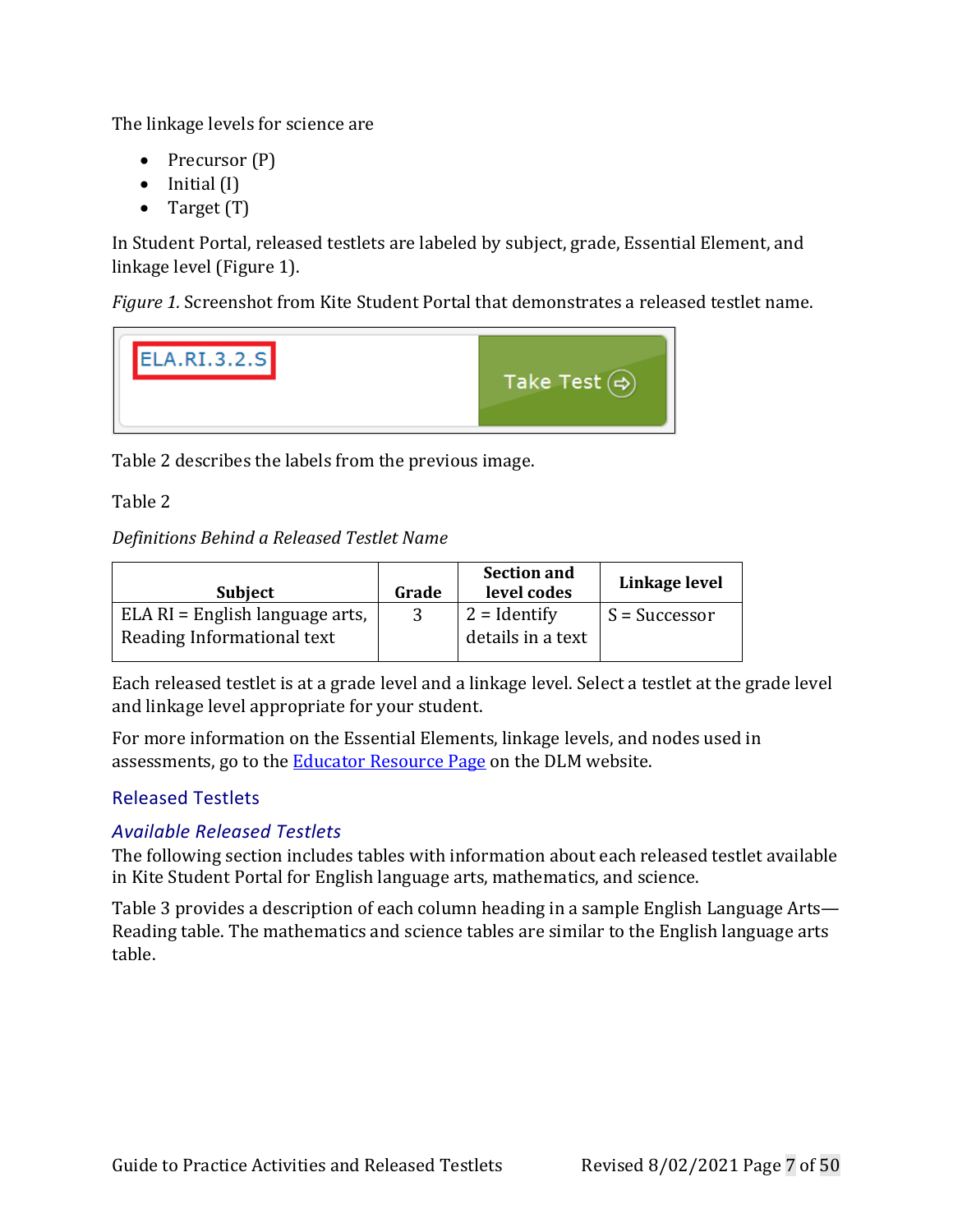*Description of Each Column Heading in a Sample English Language Arts—Reading Table*

| <b>Testlet name</b>  | <b>Essential</b>                      | Linkage              | Linkage level                                                                                                                                                                        | <b>Familiar or</b>                                                          |
|----------------------|---------------------------------------|----------------------|--------------------------------------------------------------------------------------------------------------------------------------------------------------------------------------|-----------------------------------------------------------------------------|
|                      | Element                               | level                | description                                                                                                                                                                          | unfamiliar text                                                             |
| <b>ELA.RI.3.2 IP</b> | RI.3.2: Identify<br>details in a text | Initial<br>Precursor | The student can<br>demonstrate an<br>understanding that<br>absent objects still exist<br>despite not being visible<br>by searching for objects<br>that are hidden or not<br>visible. | Reading for<br>Information<br><b>Familiar Text</b><br><b>Fun on the Bus</b> |

### *Testlet Name*

This column contains the name of the released testlet in Kite Student Portal. Each testlet is named after the subject area, Essential Element, grade level, and linkage level.

### *Essential Element*

This column contains the Essential Element.

### *Linkage Level*

This column contains the linkage level of the released testlet.

### *Linkage Level Description*

This column describes what knowledge, skills, and understandings will be included in the released testlet.

### *Familiar or Unfamiliar Text*

This column is only in the English Language Arts—Reading table and contains up to three pieces of information for the released testlet. The first piece of information in this column is the type of text: Reading Literature (RL) or Reading Informational (RI).

The second piece of information is whether the text used in the testlet is familiar or unfamiliar to your student.

If the released testlet uses Familiar Text, then the third piece of information is a link to the actual text. If the released testlet uses Unfamiliar Text, which is new text unfamiliar to the student, then there is no link.

### English Language Arts Released Testlets

The English language arts released testlets tables are arranged by grade [\(Table 4](#page-8-0)[–Table](#page-27-0) [19\)](#page-27-0). Each grade has two tables, one for reading testlets (see [Table 4\)](#page-8-0) and another for writing testlets (see [Table 5\)](#page-10-0).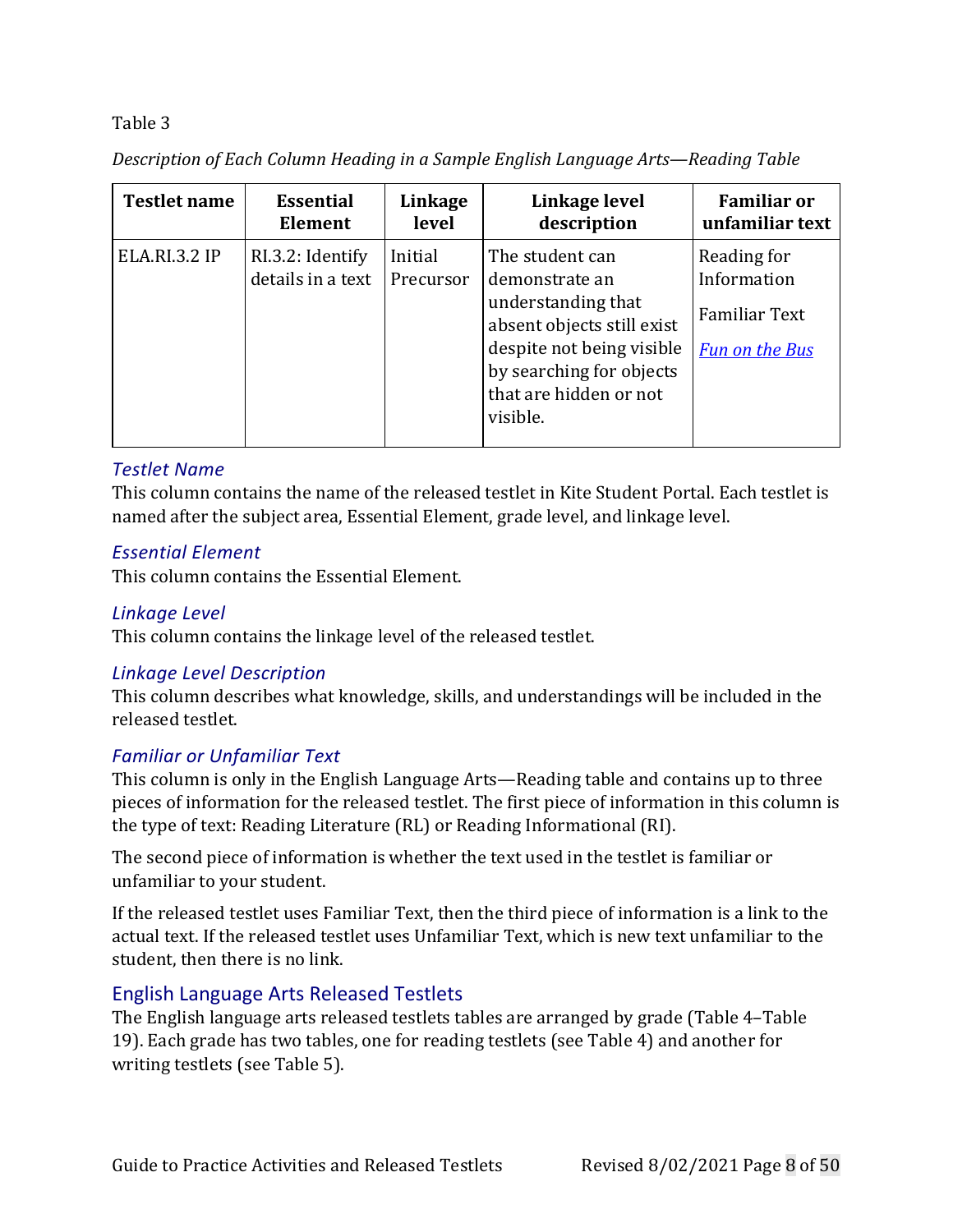Each grade has two forms of writing testlets: Emergent Writing and Conventional Writing. Emergent writing testlets are for students who may not use traditional means to write such as pencil and paper.

<span id="page-8-0"></span>*Grade 3 English Language Arts—Reading*

| <b>Testlet name</b>  | <b>Essential</b><br><b>Element</b>                                             | Linkage level        | Linkage level<br>description                                                                                                                                                                     | <b>Familiar or</b><br>unfamiliar<br>text                                    |
|----------------------|--------------------------------------------------------------------------------|----------------------|--------------------------------------------------------------------------------------------------------------------------------------------------------------------------------------------------|-----------------------------------------------------------------------------|
| ELA.L.3.5c IP        | L.3.5c: Identify<br>words that<br>describe<br>personal<br>emotional<br>states. | Initial<br>Precursor | The student can<br>identify feeling<br>states in self by<br>responding to<br>questions about<br>their emotions<br>(e.g., are you<br>happy? Are you<br>sad?).                                     | Reading for<br>Information<br><b>Familiar Text</b><br><b>The New Puppy</b>  |
| <b>ELA.RI.3.2.IP</b> | RI.3.2: Identify<br>details in a text.                                         | Initial<br>Precursor | The student can<br>demonstrate an<br>understanding<br>that absent<br>objects still<br>exist despite<br>not being<br>visible by<br>searching for<br>objects that are<br>hidden or not<br>visible. | Reading for<br>Information<br><b>Familiar Text</b><br><b>Fun on the Bus</b> |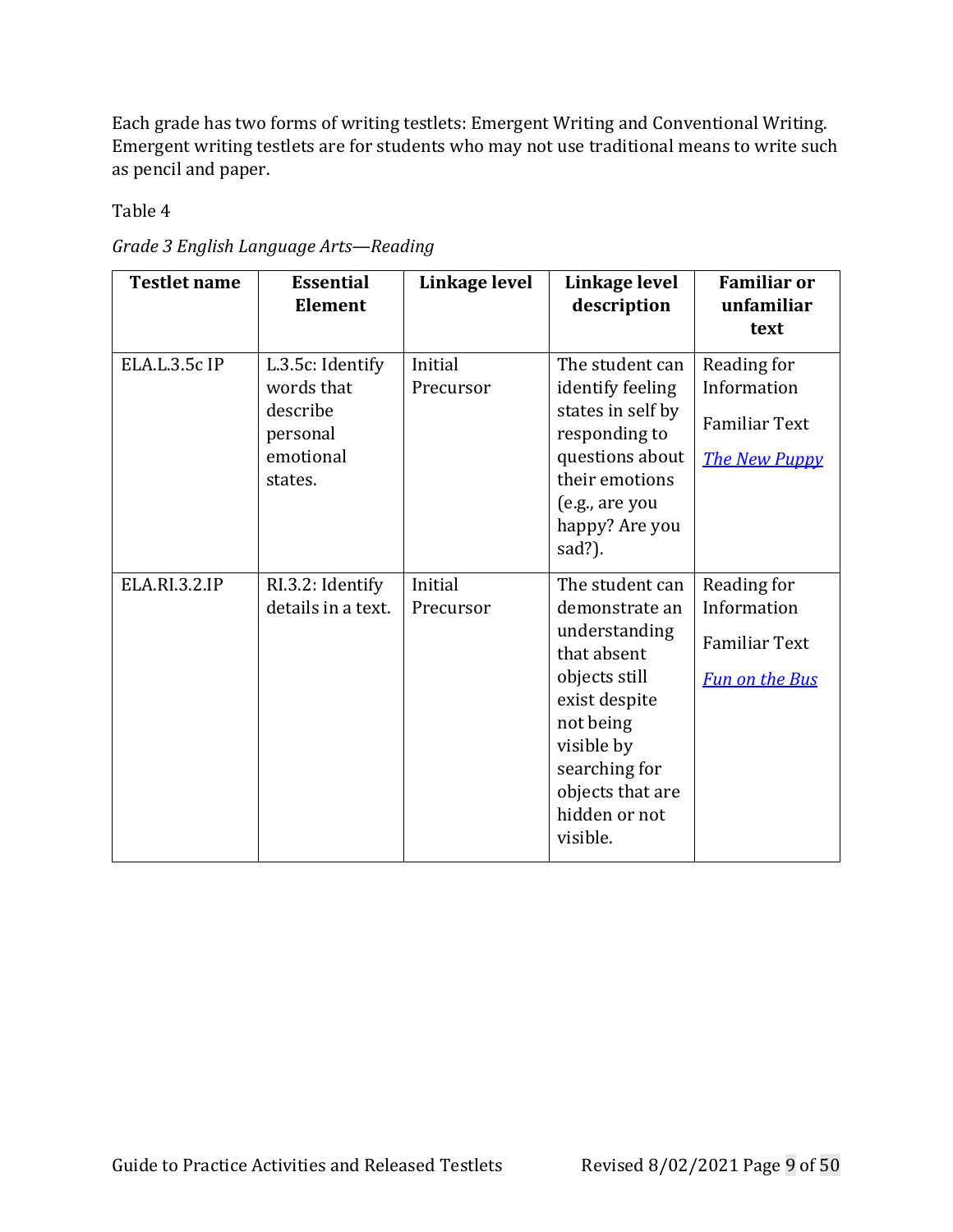| <b>Testlet name</b>  | <b>Essential</b><br><b>Element</b>                                                                           | Linkage level         | Linkage level<br>description                                                                                                                                                                                                | <b>Familiar or</b><br>unfamiliar<br>text                                                   |
|----------------------|--------------------------------------------------------------------------------------------------------------|-----------------------|-----------------------------------------------------------------------------------------------------------------------------------------------------------------------------------------------------------------------------|--------------------------------------------------------------------------------------------|
| <b>ELA.RI.3.8.IP</b> | RI.3.8: Identify<br>two related<br>points the<br>author makes<br>in an<br>informational<br>text.             | Initial<br>Precursor  | The student can<br>react to a<br>change in an<br>object or a<br>situation<br>through eye<br>gaze,<br>vocalization, or<br>otherwise<br>expressing<br>interest.                                                               | Reading for<br>Information<br><b>Familiar Text</b><br><b>What do Cats</b><br><u>Do?</u>    |
| ELA.RL.3.5.DP        | RL.3.5:<br>Determine the<br>beginning,<br>middle, and end<br>of a familiar<br>story with a<br>logical order. | Distal<br>Precursor   | During a shared<br>reading of a<br>text the student<br>is able to<br>identify,<br>indicate, and<br>distinguish<br>between the<br>words and<br>pictures on a<br>page in a text,<br>braille, or<br>tactile<br>object/graphic. | Reading<br>Literature<br><b>Familiar Text</b><br><b>Henry</b> and<br>Mudge Are<br>Нарру    |
| ELA.RI.3.3.PP        | RI.3.3: Order<br>two events<br>from a text as<br>"first" and<br>"next."                                      | Proximal<br>Precursor | The student can<br>identify events<br>that occur in a<br>familiar<br>informational<br>text.                                                                                                                                 | Reading for<br>Information<br><b>Familiar Text</b><br><b>Exercising your</b><br><u>Dog</u> |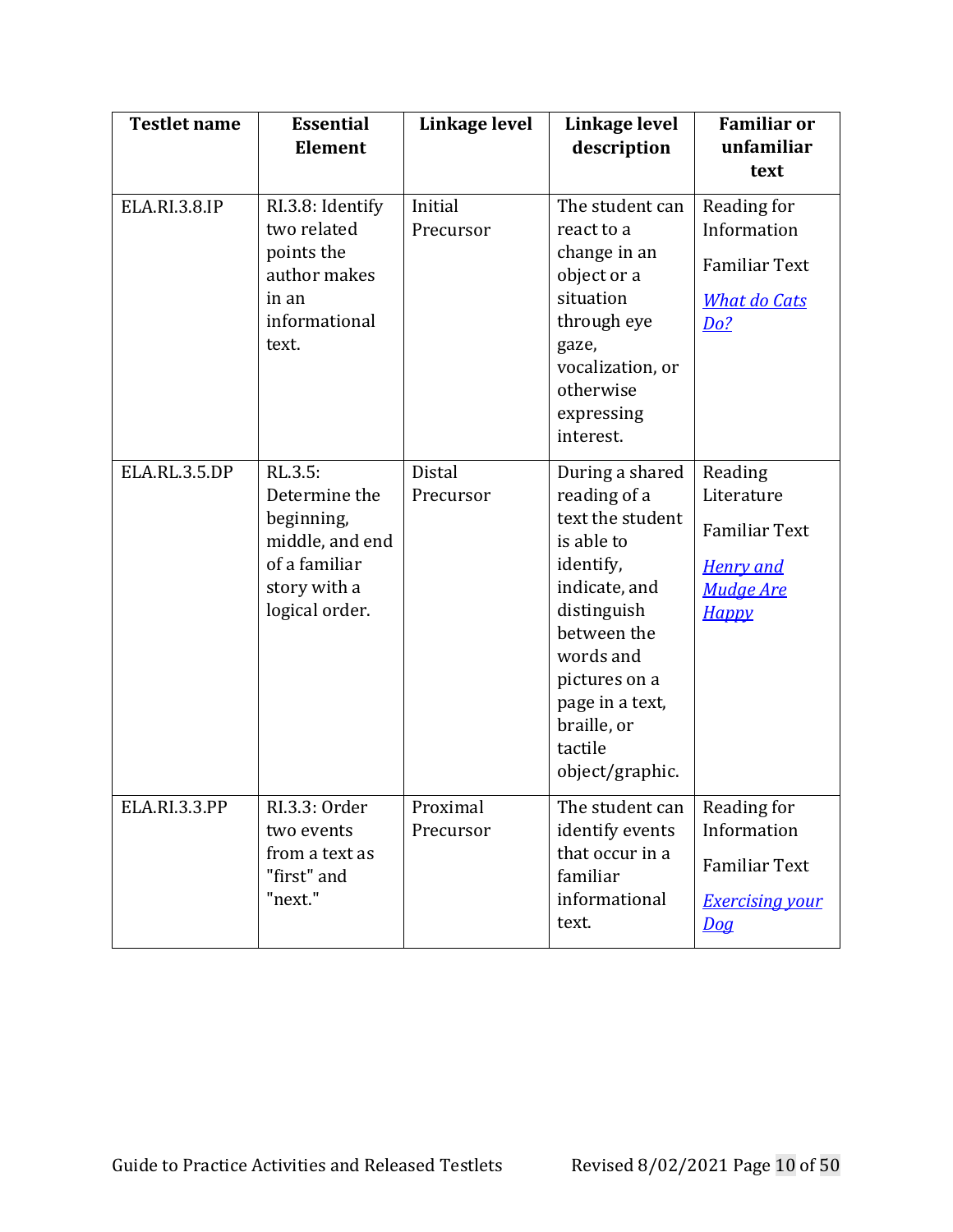| <b>Testlet name</b> | <b>Essential</b><br>Element                                                                      | Linkage level | Linkage level<br>description                                                                                                                               | <b>Familiar or</b><br>unfamiliar<br>text             |
|---------------------|--------------------------------------------------------------------------------------------------|---------------|------------------------------------------------------------------------------------------------------------------------------------------------------------|------------------------------------------------------|
| <b>ELA.RI.3.8.S</b> | RI.3.8: Identify<br>two related<br>points the<br>author makes<br>in an<br>informational<br>text. | Successor     | The student can<br>identify reasons<br>an author<br>includes in a<br>text (i.e.,<br>details) that<br>support the<br>points of an<br>informational<br>text. | Reading for<br>Information<br>Unfamiliar Text<br>N/A |

### <span id="page-10-0"></span>*Grade 3 English Language Arts—Writing*

| <b>Testlet name</b>                | <b>Essential Element</b>                                                                                                                                                                      | Linkage level                                | Linkage level<br>description                       |
|------------------------------------|-----------------------------------------------------------------------------------------------------------------------------------------------------------------------------------------------|----------------------------------------------|----------------------------------------------------|
| Emergent<br>Writing<br>Grade 3     | ELA.EE.W.3.2.a: Select a topic<br>and write about it including<br>one fact or detail.<br>ELA.EE.W.3.4: With guidance<br>and support, produce writing<br>that expresses more than one<br>idea. | <b>Initial Precursor</b><br>Distal Precursor | <b>Emergent Writing</b><br><b>EW.3.2</b><br>EW.3.4 |
| Conventional<br>Writing<br>Grade 3 | ELA.EE.W.3.2.a: Select a topic<br>and write about it including<br>one fact or detail.<br>ELA.EE.W.3.4: With guidance<br>and support, produce writing<br>that expresses more than one<br>idea. | Proximal<br>Precursor<br>Target<br>Successor | <b>Conventional</b><br>Writing<br>CW.3<br>CW.3.4   |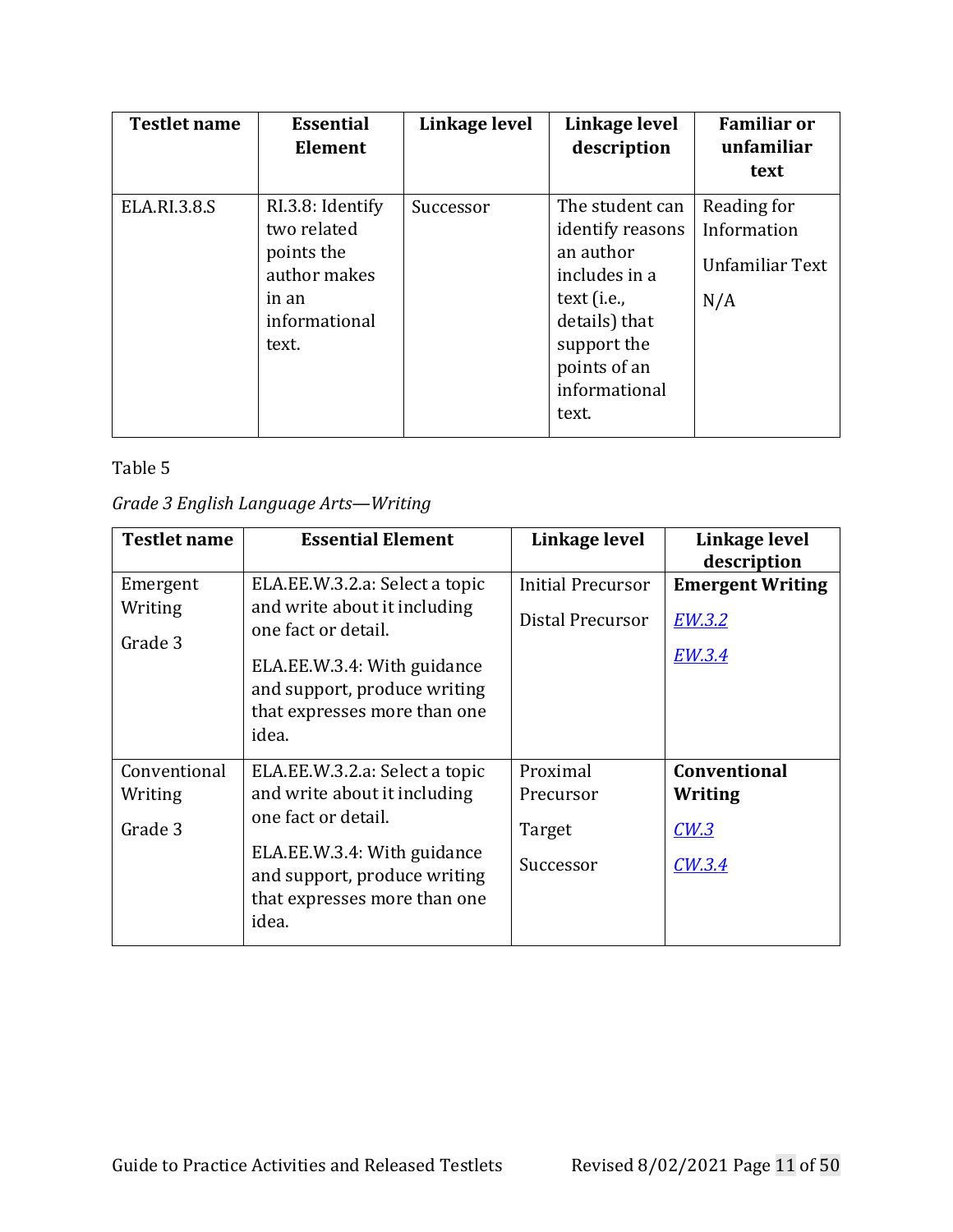| <b>Testlet name</b>  | <b>Essential</b><br><b>Element</b>                                                         | Linkage<br>level      | Linkage level<br>description                                                                                                                                                                    | <b>Familiar or</b><br>unfamiliar                                                     |
|----------------------|--------------------------------------------------------------------------------------------|-----------------------|-------------------------------------------------------------------------------------------------------------------------------------------------------------------------------------------------|--------------------------------------------------------------------------------------|
|                      |                                                                                            |                       |                                                                                                                                                                                                 | text                                                                                 |
| <b>ELA.RL.4.2 IP</b> | RL.4.2: Identify<br>the theme or<br>central idea of a<br>familiar story,<br>drama or poem. | Initial<br>Precursor  | When presented with<br>familiar and<br>unfamiliar<br>representations of<br>people, objects,<br>places, and events,<br>the student can<br>correctly identify the<br>familiar<br>representations. | Reading<br>Literature<br><b>Familiar Text</b><br><b>Peter Wins a</b><br><b>Prize</b> |
| ELA.RI.4.1.PP        | RI.4.1: Identify<br>explicit details in<br>an informational<br>text.                       | Proximal<br>Precursor | After hearing or<br>reading a beginner-<br>level informational<br>text, the student can<br>identify a concrete<br>detail in the text.                                                           | Reading for<br>Information<br>Unfamiliar<br>Text<br>N/A                              |
| ELA.RI.4.4.T         | RI.4.4: Determine<br>the meaning of<br>words in text.                                      | Target                | When given an<br>unfamiliar word that<br>has only one<br>meaning, the student<br>can use textual and<br>contextual clues in<br>order to determine<br>the word's meaning.                        | Reading for<br>Information<br>Unfamiliar<br>Text<br>N/A                              |

*Grade 4 English Language Arts—Reading*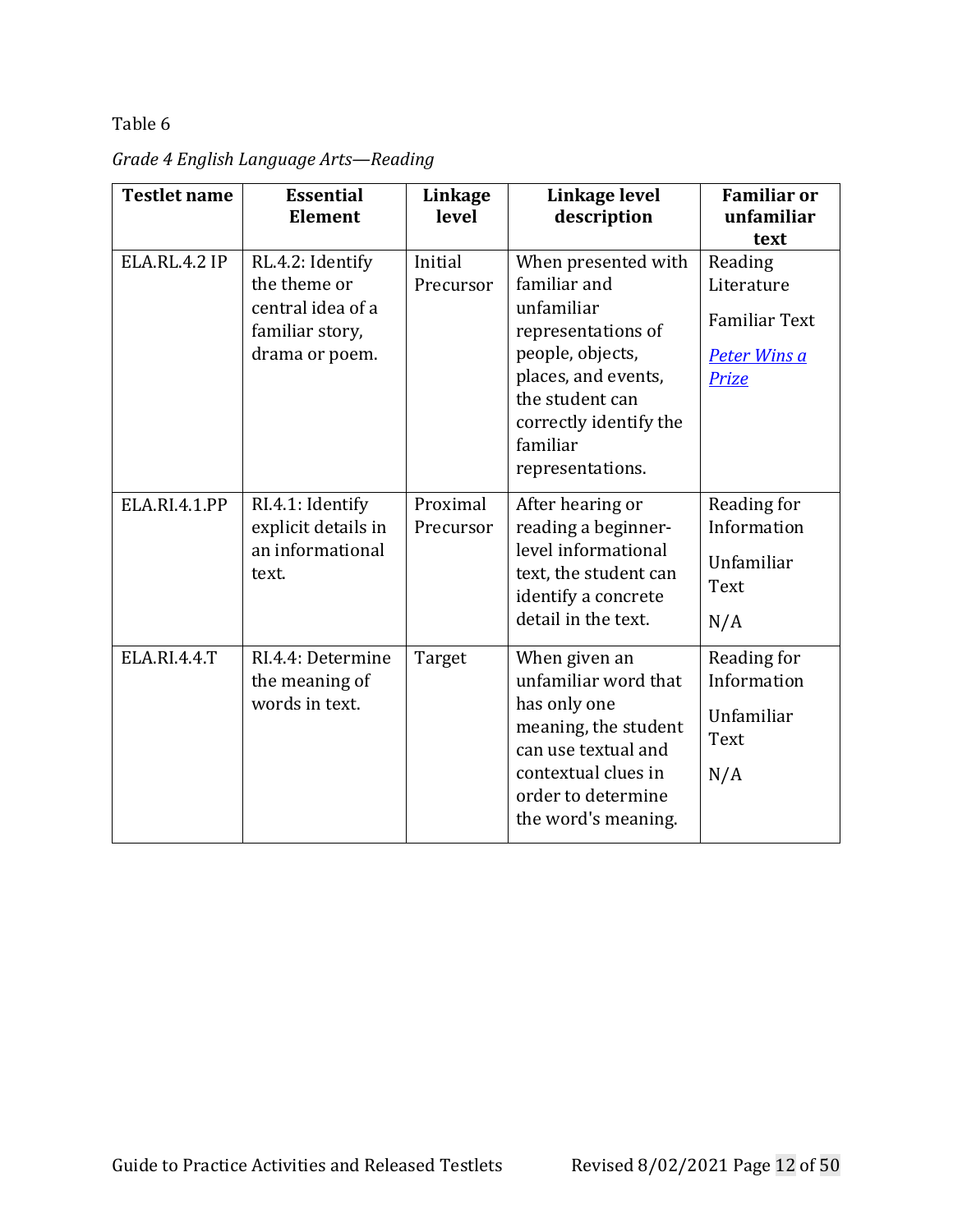| <b>Testlet name</b>                | <b>Essential Element</b>                                                                                                                                                                                                                                                | Linkage level                                | Linkage level<br>description                                                           |
|------------------------------------|-------------------------------------------------------------------------------------------------------------------------------------------------------------------------------------------------------------------------------------------------------------------------|----------------------------------------------|----------------------------------------------------------------------------------------|
| Emergent<br>Writing<br>Grade 4     | EE.L.4.2.a: Capitalize the first word<br>in a sentence.<br>EE.L.4.2.d: Spell words<br>phonetically, drawing on<br>knowledge of letter-sound<br>relationships, and/or common<br>spelling patterns.<br>EE.W.4.2.b: List words, facts, or<br>details related to the topic. | <b>Initial Precursor</b><br>Distal Precursor | <b>Emergent</b><br>Writing<br><u>L.4.2.a</u><br><u>EE.L.4.2.d</u><br>EE.W.4.2.b        |
| Conventional<br>Writing<br>Grade 4 | EE.L.4.2.a: Capitalize the first word<br>in a sentence.<br>EE.L.4.2.d: Spell words<br>phonetically, drawing on<br>knowledge of letter-sound<br>relationships, and/or common<br>spelling patterns.<br>EE.W.4.2.b: List words, facts, or<br>details related to the topic. | Proximal<br>Precursor<br>Target<br>Successor | <b>Conventional</b><br><b>Writing</b><br>EE.L.4.2.a<br><u>EE.L.4.2.d</u><br>EE.W.4.2.b |

*Grade 4 English Language Arts—Writing*

# Table 8

### *Grade 5 English Language Arts—Reading*

| <b>Testlet name</b> | <b>Essential Element</b> | Linkage<br>level | Linkage level<br>description            | <b>Familiar or</b><br>unfamiliar |
|---------------------|--------------------------|------------------|-----------------------------------------|----------------------------------|
|                     |                          |                  |                                         | text                             |
| ELA.RL.5.6.IP       | RL.5.6: Determine        | Initial          | When presented                          | Reading                          |
|                     | the point of view of     | Precursor        | with familiar and                       | Literature                       |
|                     | the narrator.            |                  | unfamiliar<br>representations of        | <b>Familiar Text</b>             |
|                     |                          |                  | people, objects,<br>places, and events, | <b>Visiting Friends</b>          |
|                     |                          |                  | the student can                         |                                  |
|                     |                          |                  | correctly identify                      |                                  |
|                     |                          |                  | the familiar                            |                                  |
|                     |                          |                  | representations.                        |                                  |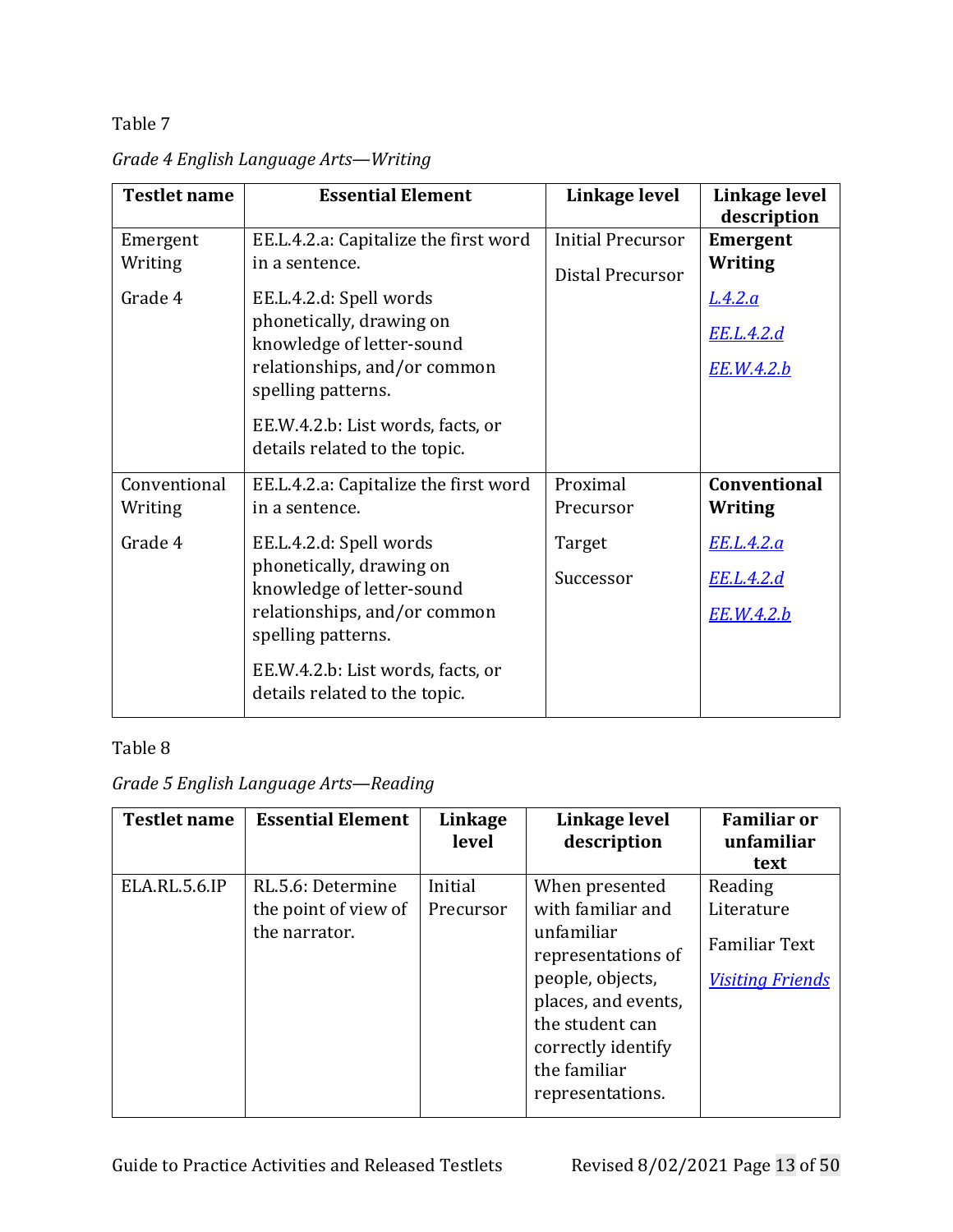| <b>Testlet name</b>  | <b>Essential Element</b>                                                                                                | Linkage<br>level           | Linkage level<br>description                                                                                                                                                                                                                              | <b>Familiar or</b><br>unfamiliar<br>text                                                                    |
|----------------------|-------------------------------------------------------------------------------------------------------------------------|----------------------------|-----------------------------------------------------------------------------------------------------------------------------------------------------------------------------------------------------------------------------------------------------------|-------------------------------------------------------------------------------------------------------------|
| <b>ELA.RL.5.9.IP</b> | RL.5.9: Compare<br>stories, myths, or<br>texts with similar<br>topics or themes.                                        | Initial<br>Precursor       | The student can<br>demonstrate an<br>understanding of<br>object names by<br>correctly<br>identifying an<br>object or person.                                                                                                                              | Reading<br>Literature<br><b>Familiar Text</b><br><b>Grandfather</b><br><b>Helps His</b><br><b>Neighbors</b> |
| <b>ELA.RI.5.5.DP</b> | RI.5.5: Determine if<br>a text tells about<br>events, gives<br>directions, or<br>provides<br>information on a<br>topic. | Distal<br>Precursor        | When provided<br>with illustrations<br>that are related and<br>unrelated to a<br>familiar text, the<br>student can<br>identify the<br>illustrations that<br>relate to aspects of<br>the familiar text<br>such as people,<br>places, things, and<br>ideas. | Reading for<br>Information<br><b>Familiar Text</b><br><b>Heidi Goes</b><br><b>Home</b>                      |
| ELA.RL.5.9.DP        | RL.5.9: Compare<br>stories, myths, or<br>texts with similar<br>topics or themes.                                        | <b>Distal</b><br>Precursor | The student can<br>identify an object<br>by its descriptor or<br>provide a<br>descriptor for the<br>object.                                                                                                                                               | Reading<br>Literature<br><b>Familiar Text</b><br>Grandfather<br><b>Helps His</b><br><b>Neighbors</b>        |
| ELA.RL.5.9.PP        | RL.5.9: Compare<br>stories, myths, or<br>texts with similar<br>topics or themes.                                        | Proximal<br>Precursor      | The student can<br>identify a<br>character's actions<br>in a familiar story<br>and recall the<br>consequences of<br>those actions.                                                                                                                        | Reading<br>Literature<br><b>Familiar Text</b><br><b>Gifts from</b><br>Grandma                               |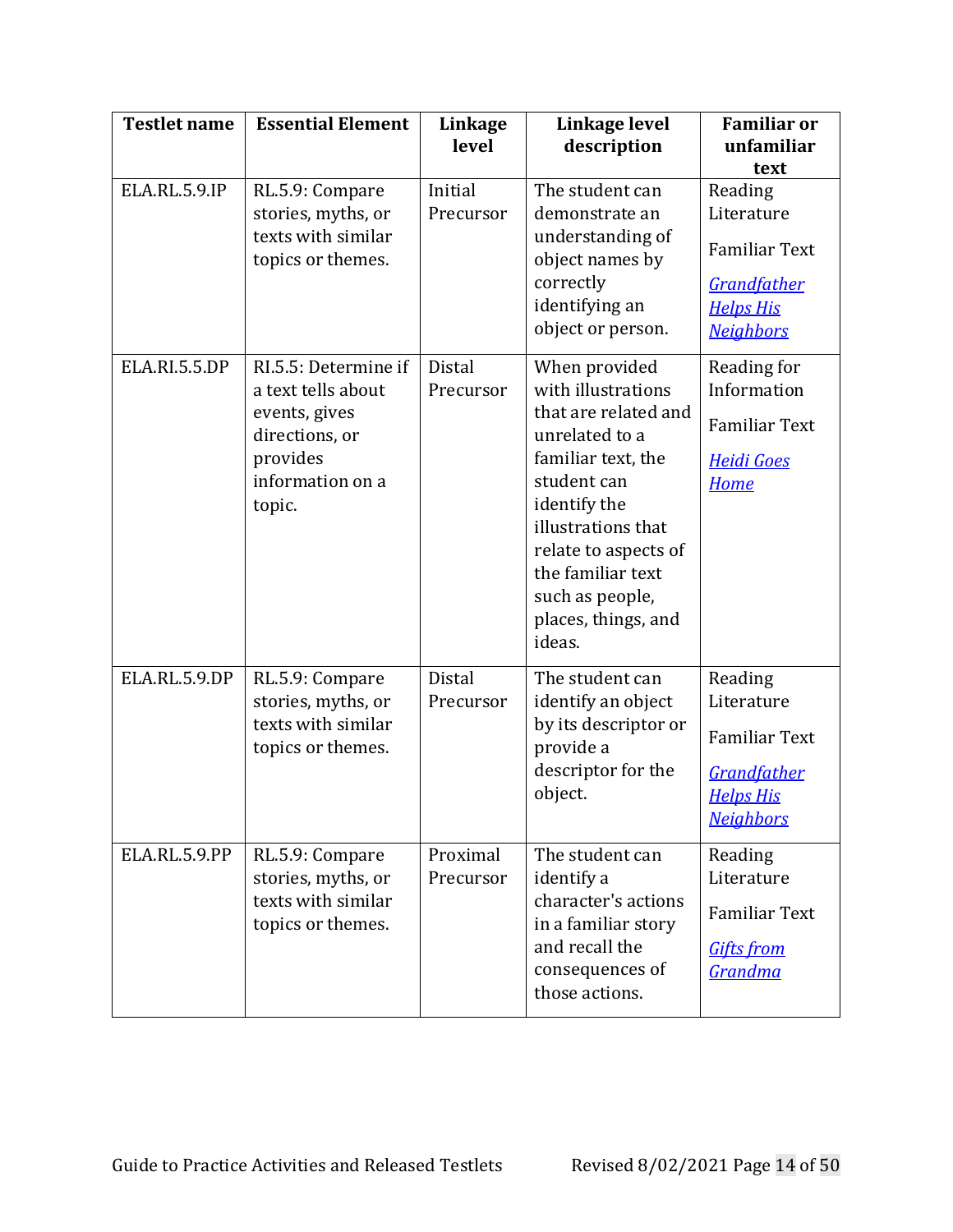| <b>Testlet name</b> | <b>Essential Element</b>                                                                                                      | Linkage<br>level      | Linkage level<br>description                                                                                                                                                                | <b>Familiar or</b><br>unfamiliar<br>text                    |
|---------------------|-------------------------------------------------------------------------------------------------------------------------------|-----------------------|---------------------------------------------------------------------------------------------------------------------------------------------------------------------------------------------|-------------------------------------------------------------|
| ELA.RI.5.8.PP       | RI.5.8: Identify the<br>relationship<br>between a specific<br>point and<br>supporting reasons<br>in an informational<br>text. | Proximal<br>Precursor | The student can<br>identify the points<br>that are made by<br>an author of an<br>informational text<br>and identify points<br>that are related.                                             | Reading for<br>Information<br><b>Familiar Text</b><br>Goats |
| ELA.RI.5.8.T        | RI.5.8: Identify the<br>relationship<br>between a specific<br>point and<br>supporting reasons<br>in an informational<br>text. | Target                | The student can<br>identify how<br>specific details of a<br>text help the<br>author make a<br>particular<br>point/claim and<br>can match details<br>to the<br>corresponding<br>point/claim. | Reading for<br>Information<br>Unfamiliar<br>Text<br>N/A     |

### *Grade 5 English Language Arts—Writing*

| <b>Testlet name</b>            | <b>Essential Element</b>                                                                                                                                                                                                                        | Linkage level                                | Linkage level<br>description                                  |
|--------------------------------|-------------------------------------------------------------------------------------------------------------------------------------------------------------------------------------------------------------------------------------------------|----------------------------------------------|---------------------------------------------------------------|
| Emergent<br>Writing<br>Grade 5 | EE.W.5.2.b: Provide facts, details, or<br>other information related to the<br>topic.<br>EE.W.5.2.a: Introduce a topic and<br>write to convey information about<br>it including visual, tactual, or<br>multimedia information as<br>appropriate. | <b>Initial Precursor</b><br>Distal Precursor | Emergent<br><b>Writing</b><br><u>EE.W.5.2.b</u><br>EE.W.5.2.a |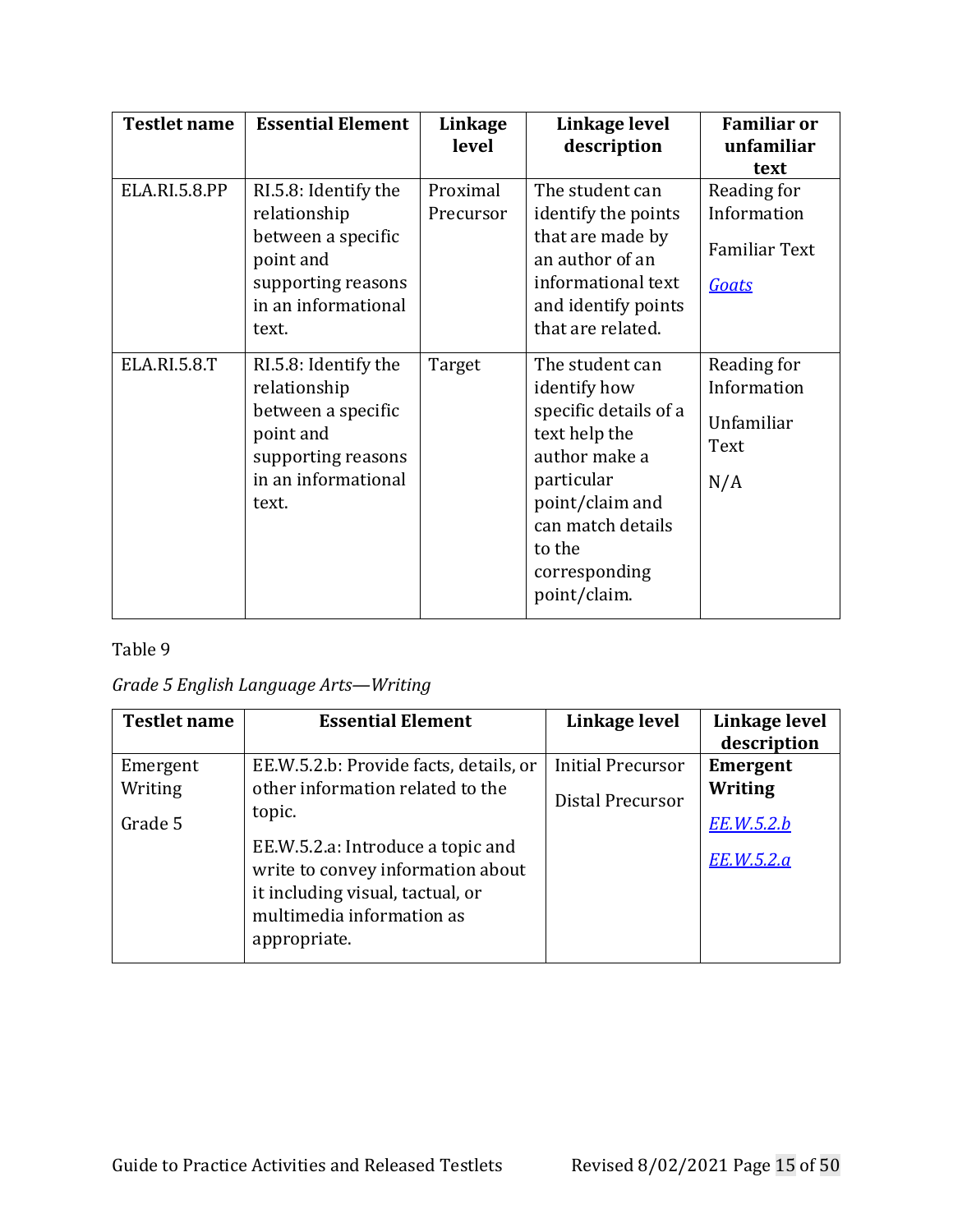| <b>Testlet name</b> | <b>Essential Element</b>                                                             | Linkage level | Linkage level<br>description |
|---------------------|--------------------------------------------------------------------------------------|---------------|------------------------------|
| Conventional        | EE.W.5.2.a: Introduce a topic and                                                    | Proximal      | Conventional                 |
| Writing             | write to convey information about                                                    | Precursor     | Writing                      |
| Grade 5             | it including visual, tactual, or<br>multimedia.                                      | Target        | EE.W.5.2.a                   |
|                     | EE.W.5.2.b: Provide facts, details, or<br>other information related to the<br>topic. | Successor     | EE.W.5.2.b                   |

# *Grade 6 English Language Arts—Reading*

| <b>Testlet name</b> | <b>Essential Element</b>                                                                                                  | Linkage<br>level     | Linkage level<br>description                                                                                                                                                                | <b>Familiar or</b><br>unfamiliar text                                  |
|---------------------|---------------------------------------------------------------------------------------------------------------------------|----------------------|---------------------------------------------------------------------------------------------------------------------------------------------------------------------------------------------|------------------------------------------------------------------------|
| ELA.L.6.5b IP       | L.6.5b: Demonstrate<br>understanding of<br>words by identifying<br>other words with<br>similar and different<br>meanings. | Initial<br>Precursor | The student<br>can use their<br>knowledge of a<br>category to<br>draw<br>conclusions<br>about the<br>characteristics<br>of objects that<br>are part of that<br>category.                    | Language<br><b>Familiar Text</b><br>Visiting an<br><b>Island</b>       |
| ELA.RL.6.2.IP       | RL.6.2: Identify details<br>in a text that are<br>related to the theme<br>or central idea.                                | Initial<br>Precursor | When provided<br>with a picture<br>of an object, or<br>other symbolic<br>representation<br>of that object,<br>the student can<br>correctly<br>match the<br>picture with<br>the real object. | Reading<br>Literature<br><b>Familiar Text</b><br><b>Visiting Diana</b> |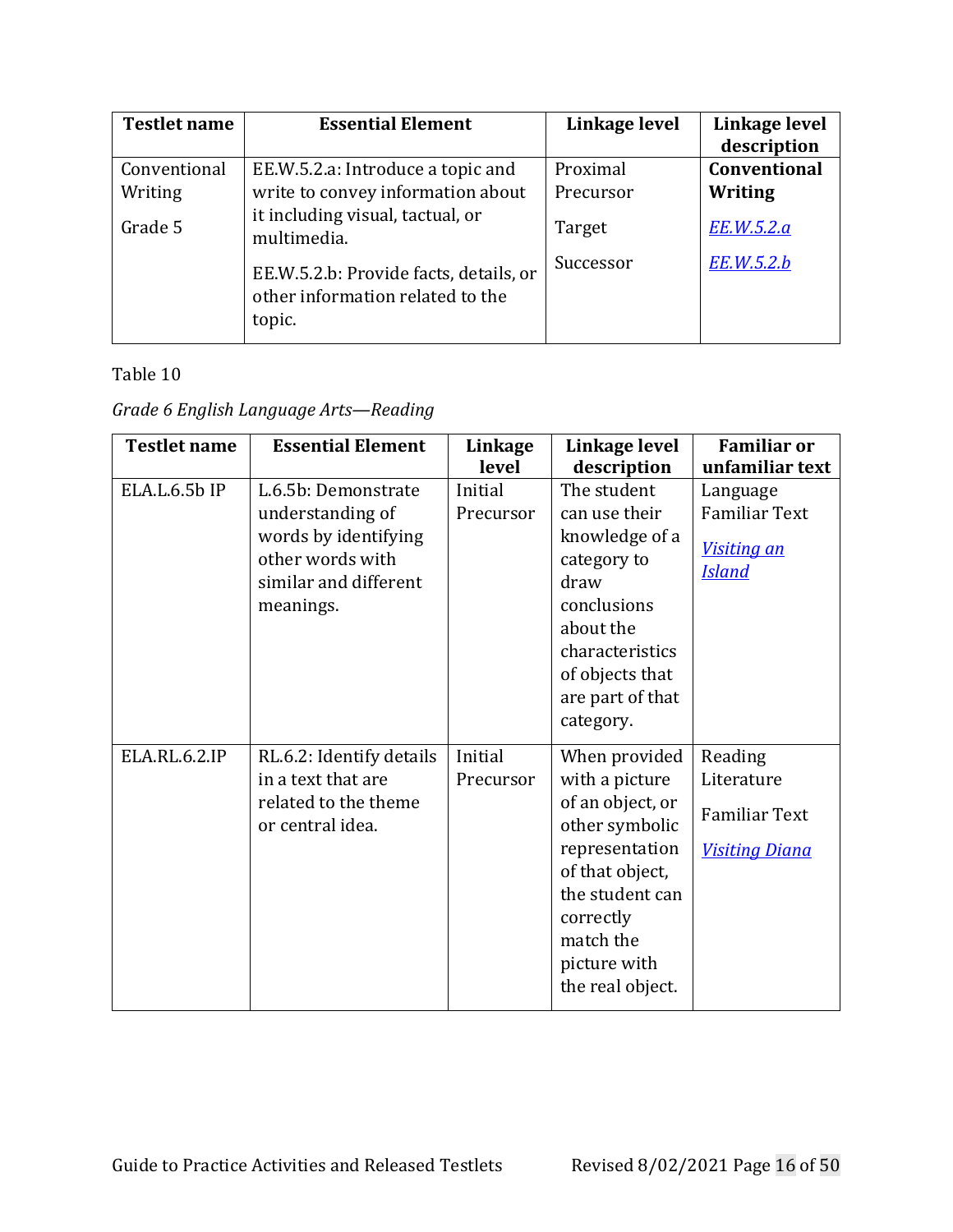| <b>Testlet name</b>  | <b>Essential Element</b>                                                                                    | Linkage<br>level     | Linkage level<br>description                                                                                                                                                                                  | <b>Familiar or</b><br>unfamiliar text                                  |
|----------------------|-------------------------------------------------------------------------------------------------------------|----------------------|---------------------------------------------------------------------------------------------------------------------------------------------------------------------------------------------------------------|------------------------------------------------------------------------|
| <b>ELA.RL.6.3.IP</b> | RL.6.3: Can identify<br>how a character<br>responds to a<br>challenge in story.                             | Initial<br>Precursor | When the<br>student is<br>presented with<br>familiar objects<br>and given a<br>prompt to<br>complete an<br>action, the<br>student is able<br>to complete the<br>action using<br>the<br>appropriate<br>object. | Reading<br>Literature<br><b>Familiar Text</b><br><b>Visiting Diana</b> |
| <b>ELA.RL.6.2.DP</b> | RL.6.2: Identify details<br>in a text that are<br>related to the theme<br>or central idea.                  | Distal<br>Precursor  | The student<br>can identify<br>concrete<br>details in a<br>familiar story,<br>including<br>characters and<br>objects.                                                                                         | Reading<br>Literature<br><b>Familiar Text</b><br><u>Anne</u>           |
| ELA.RL.6.4.DP        | RL.6.4: Determine<br>how word choice<br>changes the meaning<br>in a text.                                   | Distal<br>Precursor  | The student<br>can identify<br>differences in<br>meaning when<br>provided with<br>opposite-<br>meaning<br>words.                                                                                              | Reading<br>Literature<br><b>Familiar Text</b><br><b>Visiting Diana</b> |
| ELA.RI.6.6.DP        | RI.6.6: Identify words<br>or phrases in the text<br>that describe or show<br>the author's point of<br>view. | Distal<br>Precursor  | The student<br>can identify<br>concrete<br>details, such as<br>individuals,<br>events, or ideas<br>in a familiar<br>informational<br>text.                                                                    | Reading for<br>Information<br><b>Familiar Text</b><br><b>Libraries</b> |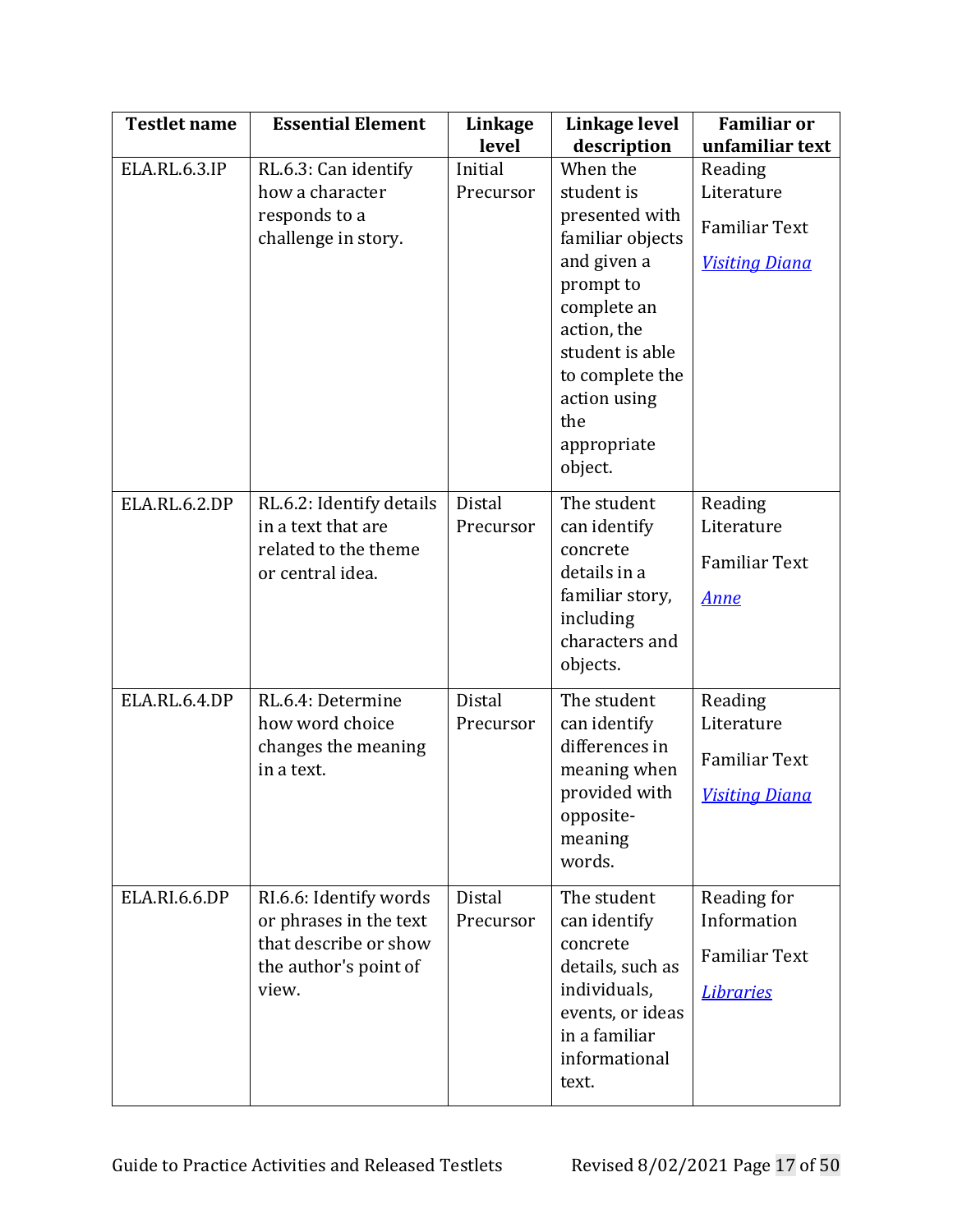| <b>Testlet name</b>  | <b>Essential Element</b> | Linkage   | Linkage level   | <b>Familiar or</b> |
|----------------------|--------------------------|-----------|-----------------|--------------------|
|                      |                          | level     | description     | unfamiliar text    |
| <b>ELA.RI.6.8.DP</b> | RI.6.8: Distinguish      | Distal    | After reading a | Reading for        |
|                      | claims in a text         | Precursor | paragraph in    | Information        |
|                      | supported by reason.     |           | an              | Unfamiliar Text    |
|                      |                          |           | informational   |                    |
|                      |                          |           | text, the       | N/A                |
|                      |                          |           | student can see |                    |
|                      |                          |           | that some       |                    |
|                      |                          |           | details are     |                    |
|                      |                          |           | more relevant   |                    |
|                      |                          |           | to the overall  |                    |
|                      |                          |           | topic of the    |                    |
|                      |                          |           | text than       |                    |
|                      |                          |           | others.         |                    |

# *Grade 6 English Language Arts—Writing*

| <b>Testlet name</b> | <b>Essential Element</b>                                                                                                                                          | Linkage level       | Linkage level<br>description |
|---------------------|-------------------------------------------------------------------------------------------------------------------------------------------------------------------|---------------------|------------------------------|
| Emergent            | EE.L.6.2.b: Spell untaught words                                                                                                                                  | Initial             | <b>Emergent</b>              |
| Writing             | phonetically, drawing on letter-                                                                                                                                  | Precursor           | <b>Writing</b>               |
| Grade 6             | sound relationships and common<br>spelling patterns.                                                                                                              | Distal<br>Precursor | EE.L.6.2.b                   |
|                     | EE.W.6.2.a: Introduce a topic and<br>write to convey ideas and<br>information about it including<br>visual, tactual, or multimedia<br>information as appropriate. |                     | EE.W.6.2.a<br>EE.W.6.2.b     |
|                     | EE.W.6.2.b: Provide facts, details,<br>or other information related to the<br>topic.                                                                              |                     |                              |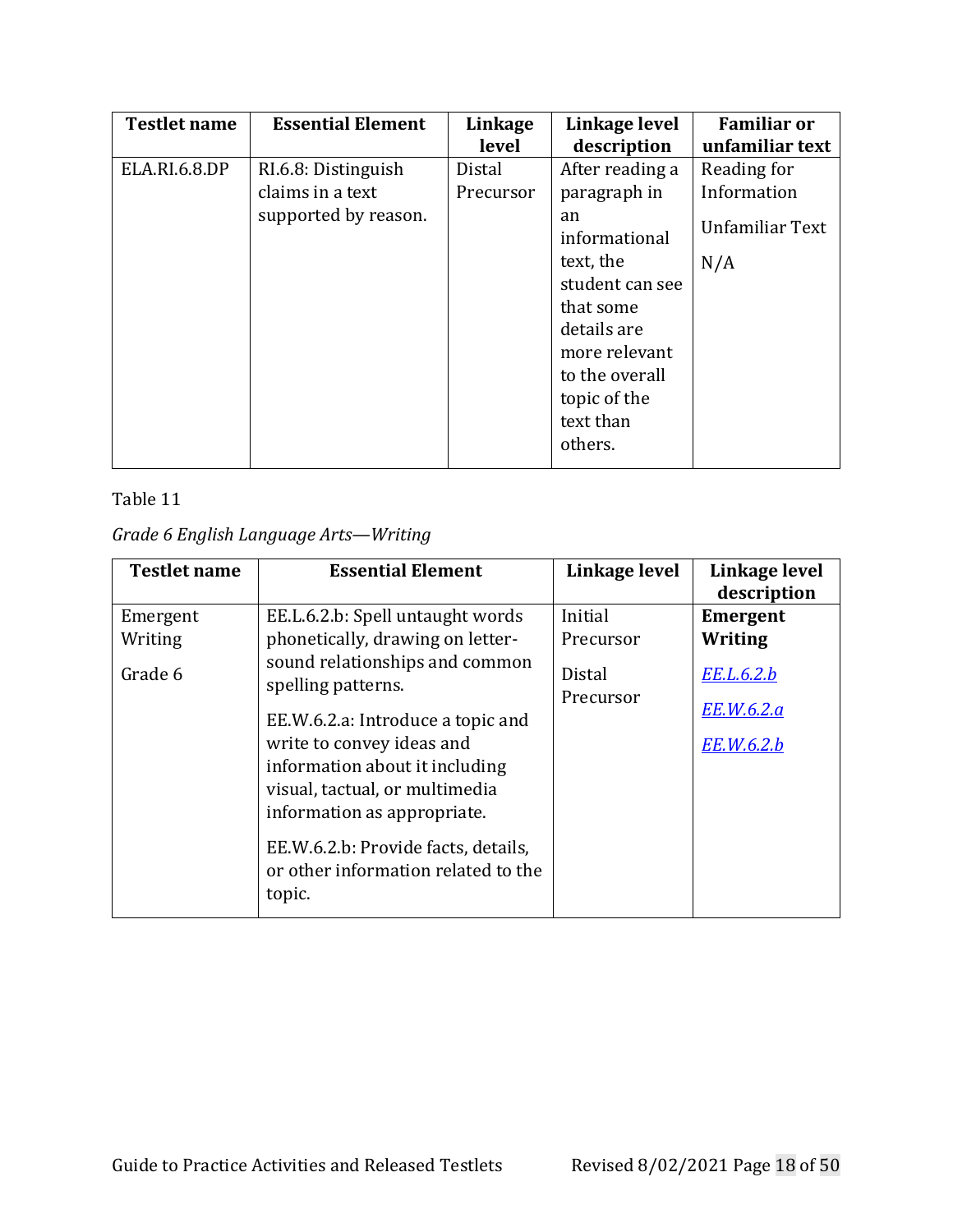| <b>Testlet name</b> | <b>Essential Element</b>                                                   | Linkage level | Linkage level<br>description |
|---------------------|----------------------------------------------------------------------------|---------------|------------------------------|
| Conventional        | EE.L.6.2.b: Spell untaught words                                           | Proximal      | <b>Conventional</b>          |
| Writing             | phonetically, drawing on letter-                                           | Precursor     | Writing                      |
| Grade 6             | sound relationships and common<br>spelling patterns.                       | Target        | EE.L.6.2.b                   |
|                     | EE.W.6.2.a: Introduce a topic and                                          | Successor     | EE.W.6.2.a                   |
|                     | write to convey ideas and                                                  |               | <u>EE.W.6.2.b</u>            |
|                     | information about it including                                             |               |                              |
|                     | visual, tactual, or multimedia                                             |               |                              |
|                     | information as appropriate.                                                |               |                              |
|                     | EE.W.6.2.b: Provide facts, details,<br>or other information related to the |               |                              |
|                     | topic.                                                                     |               |                              |

*Grade 7 English Language Arts—Reading*

| <b>Testlet</b><br>name | <b>Essential</b><br><b>Element</b>                                                                               | Linkage<br>level           | Linkage level<br>description                                                                                                                                | <b>Familiar or</b><br>unfamiliar                                              |
|------------------------|------------------------------------------------------------------------------------------------------------------|----------------------------|-------------------------------------------------------------------------------------------------------------------------------------------------------------|-------------------------------------------------------------------------------|
| <b>ELA.RI.7.8 IP</b>   | RI.7.8: Determine<br>how a claim or<br>reason fits into the<br>overall structure<br>of an<br>informational text. | Initial<br>Precursor       | After reading a story<br>with a repeated line in<br>the text, the student is<br>able to say the<br>repeated line during a<br>second reading of the<br>text. | text<br>Reading for<br>Information<br><b>Familiar Text</b><br><b>The Fair</b> |
| ELA.RI.7.3.DP          | RI.7.3: Determine<br>how two<br>individuals,<br>events, or ideas in<br>a text are related.                       | <b>Distal</b><br>Precursor | After reading an<br>informational text, the<br>student is able to<br>distinguish the<br>author's most<br>important points.                                  | Reading for<br>Information<br>Unfamiliar<br>Text<br>N/A                       |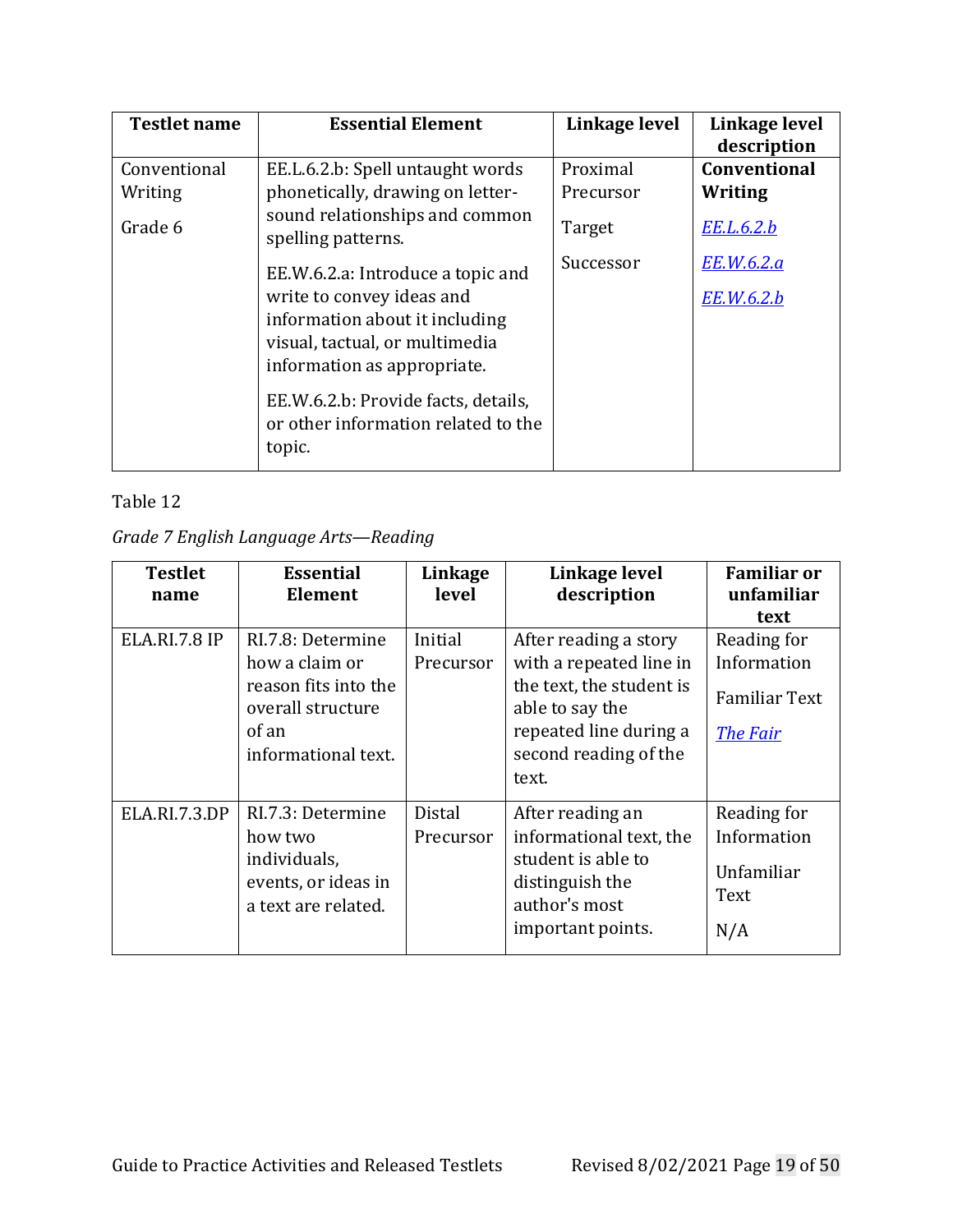| <b>Testlet</b><br>name | <b>Essential</b><br><b>Element</b>                                                        | Linkage<br>level | Linkage level<br>description                                                                                                                                                                                                                             | <b>Familiar or</b><br>unfamiliar<br>text                |
|------------------------|-------------------------------------------------------------------------------------------|------------------|----------------------------------------------------------------------------------------------------------------------------------------------------------------------------------------------------------------------------------------------------------|---------------------------------------------------------|
| ELA.RI.7.4.T           | RI.7.4: Determine<br>how words or<br>phrases are used<br>to persuade or<br>inform a text. | Target           | The student recognizes<br>that word choices can<br>be used to persuade or<br>inform the reader.<br>After reading or<br>hearing an<br>informational text, the<br>student can determine<br>how word choice is<br>used to persuade or<br>inform the reader. | Reading for<br>Information<br>Unfamiliar<br>Text<br>N/A |

|  |  |  | Grade 7 English Language Arts-Writing |
|--|--|--|---------------------------------------|
|--|--|--|---------------------------------------|

| <b>Testlet name</b> | <b>Essential Element</b>                                                                                            | Linkage       | Linkage level     |
|---------------------|---------------------------------------------------------------------------------------------------------------------|---------------|-------------------|
|                     |                                                                                                                     | level         | description       |
| Emergent            | EE.L.7.2.a: Use end punctuation when                                                                                | Initial       | <b>Emergent</b>   |
| Writing             | writing a sentence or question.                                                                                     | Precursor     | Writing           |
| Grade 7             | EE.L.7.2.b: Spell words phonetically,                                                                               | <b>Distal</b> | EE.L.7.2.a        |
|                     | drawing on knowledge of letter-sound<br>relationships and/or common spelling                                        | Precursor     | EE.L.7.2.b        |
|                     | patterns.                                                                                                           |               | <u>EE.W.7.2.a</u> |
|                     | EE.W.7.2.a: Introduce a topic and write                                                                             |               | <u>EE.W.7.2.b</u> |
|                     | to convey ideas and information about<br>it including visual, tactual, or<br>multimedia information as appropriate. |               | EE.W.7.2.d        |
|                     | EE.W.7.2.b: Provide facts, details, or<br>other information related to the topic.                                   |               |                   |
|                     | EE.W.7.2.d: Select domain-specific<br>vocabulary to use in writing about the<br>topic.                              |               |                   |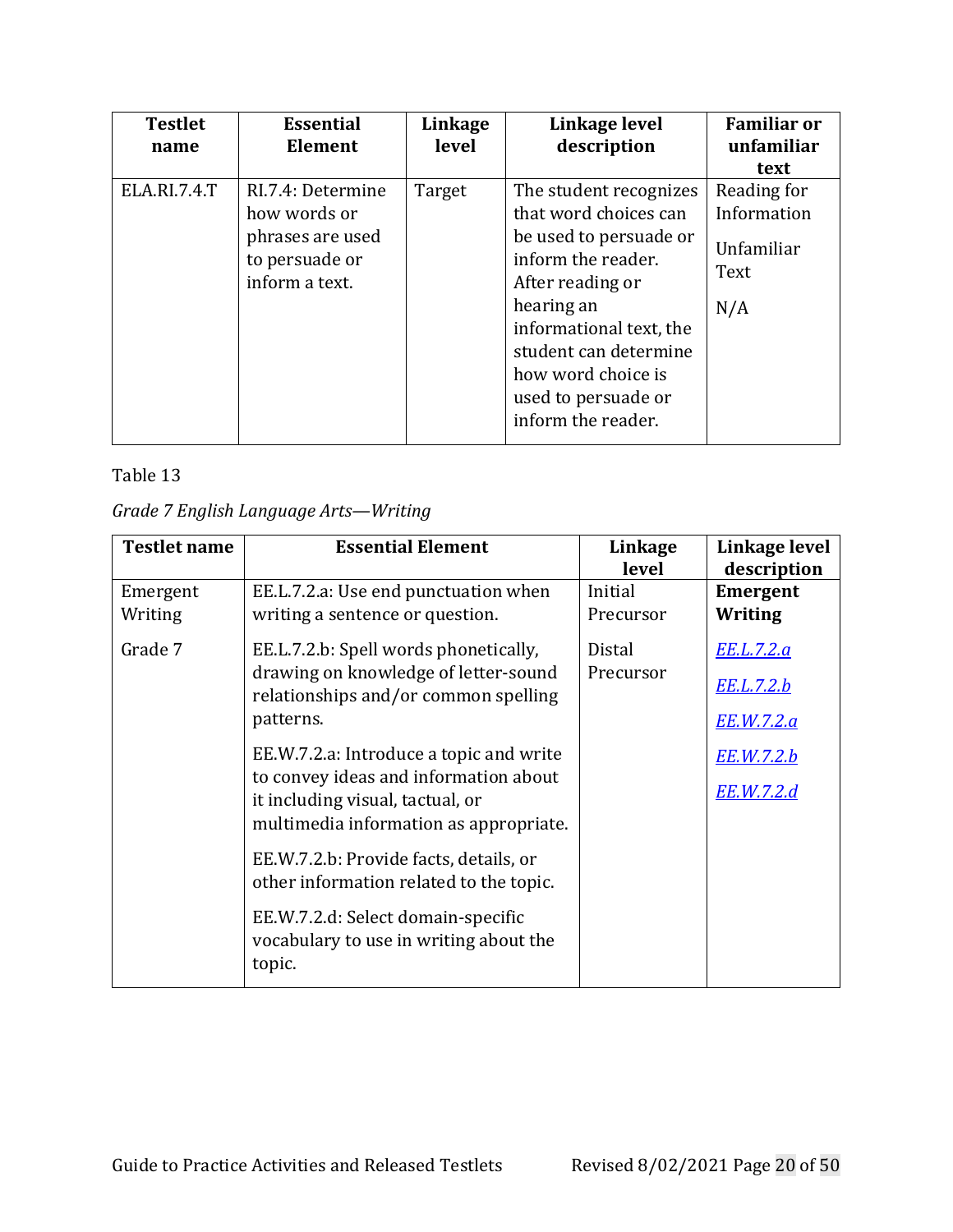| <b>Testlet name</b> | <b>Essential Element</b>                                                               | Linkage<br>level | Linkage level<br>description |
|---------------------|----------------------------------------------------------------------------------------|------------------|------------------------------|
| Conventional        | EE.L.7.2.a: Use end punctuation when                                                   | Proximal         | <b>Conventional</b>          |
| Writing             | writing a sentence or question.                                                        | Precursor        | Writing                      |
| Grade 7             | EE.L.7.2.b: Spell words phonetically,                                                  | Target           | <u>EE.L.7.2.a</u>            |
|                     | drawing on knowledge of letter-sound<br>relationships and/or common spelling           | Successor        | <u>EE.L.7.2.b</u>            |
|                     | patterns.                                                                              |                  | <u>EE.W.7.2.a</u>            |
|                     | EE.W.7.2.a: Introduce a topic and write                                                |                  | <u>EE.W.7.2.b</u>            |
|                     | to convey ideas and information about<br>it including visual, tactual, or              |                  | EE.W.7.2.d                   |
|                     | multimedia information as appropriate.                                                 |                  |                              |
|                     | EE.W.7.2.b: Provide facts, details, or<br>other information related to the topic.      |                  |                              |
|                     | EE.W.7.2.d: Select domain-specific<br>vocabulary to use in writing about the<br>topic. |                  |                              |

*Grade 8 English Language Arts—Reading*

| <b>Testlet name</b> | <b>Essential</b>                                                                               | Linkage              | Linkage level                                                                                                                                                                  | <b>Familiar or</b>                                                                     |
|---------------------|------------------------------------------------------------------------------------------------|----------------------|--------------------------------------------------------------------------------------------------------------------------------------------------------------------------------|----------------------------------------------------------------------------------------|
|                     | Element                                                                                        | level                | description                                                                                                                                                                    | unfamiliar text                                                                        |
| ELA.RL.8.3 IP       | RL.8.3: Identify<br>which incidents<br>in a story or<br>drama lead to<br>subsequent<br>action. | Initial<br>Precursor | The student can<br>demonstrate<br>understanding of an<br>object's function<br>through<br>demonstration,<br>pointing to pictures,<br>or verbally<br>explaining the<br>function. | Reading<br>Literature<br><b>Familiar Text</b><br><b>Return to the</b><br><u>Island</u> |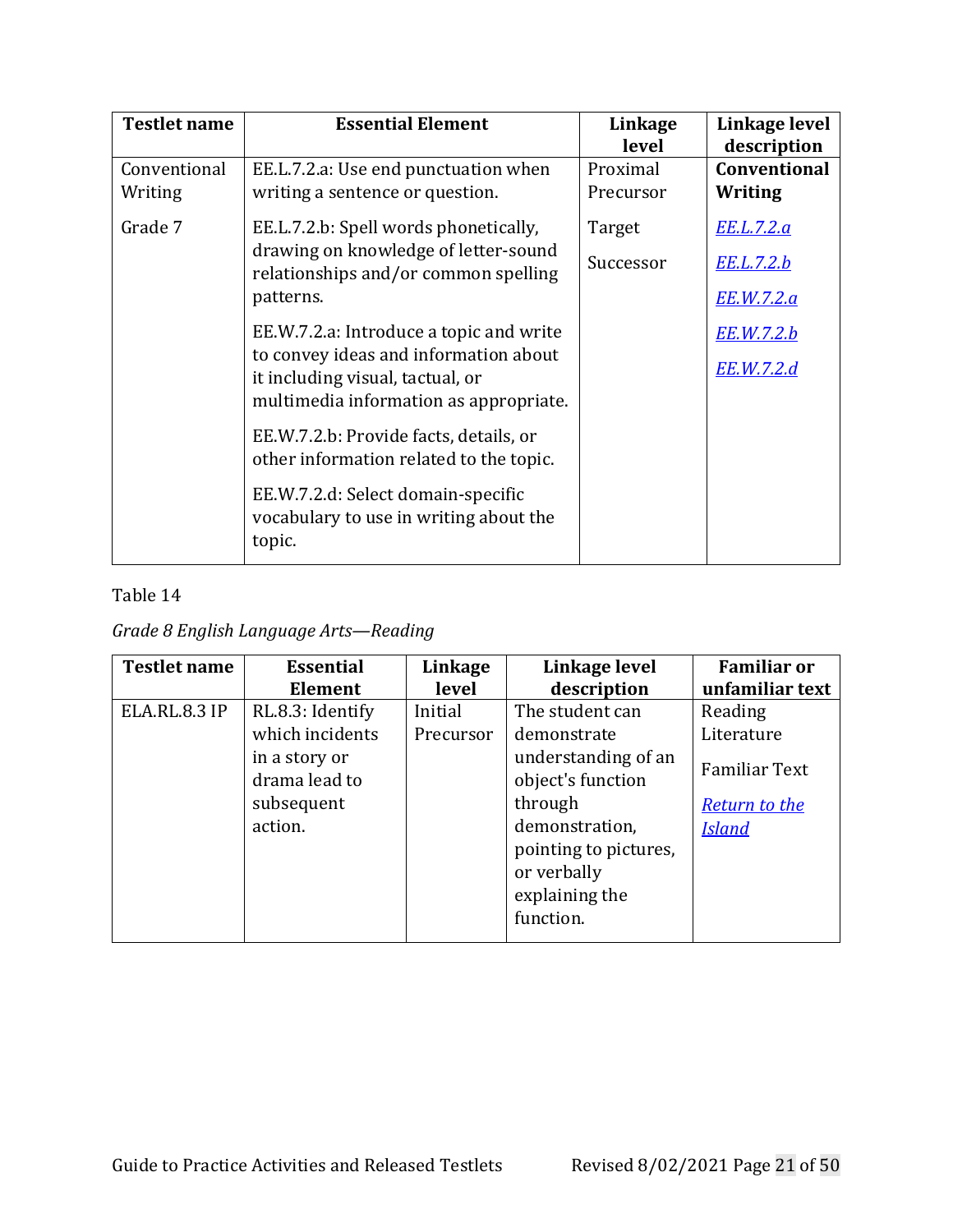| <b>Testlet name</b> | <b>Essential</b>                                                                            | Linkage                        | Linkage level                                                                                                                                                                                                            | <b>Familiar or</b>                                                 |
|---------------------|---------------------------------------------------------------------------------------------|--------------------------------|--------------------------------------------------------------------------------------------------------------------------------------------------------------------------------------------------------------------------|--------------------------------------------------------------------|
| ELA.RL.8.5.PP       | <b>Element</b><br>RL.8.5: Compare<br>and contrast the<br>structure of two<br>or more texts. | level<br>Proximal<br>Precursor | description<br>After reading two<br>texts (story, poem,<br>drama), the student<br>can identify<br>similarities between<br>the structures such<br>as story elements,<br>text features, and<br>organizational<br>patterns. | unfamiliar text<br>Reading<br>Literature<br>Unfamiliar Text<br>N/A |
| <b>ELA.RI.8.8.T</b> | RI.8.8: Determine<br>the argument<br>made by an<br>author in an<br>informational<br>text.   | Target                         | After reading an<br>informational text<br>that states an explicit<br>argument, the<br>student is able to<br>identify the<br>statement from the<br>text that reflects the<br>main argument.                               | Reading for<br>Information<br>Unfamiliar Text<br>N/A               |

### *Grade 8 English Language Arts—Writing*

| <b>Testlet name</b>            | <b>Essential Element</b>                                                                                                                                                                                                                                                                                                                                                                                                | Linkage level                         | Linkage level<br>description                                                                            |
|--------------------------------|-------------------------------------------------------------------------------------------------------------------------------------------------------------------------------------------------------------------------------------------------------------------------------------------------------------------------------------------------------------------------------------------------------------------------|---------------------------------------|---------------------------------------------------------------------------------------------------------|
| Emergent<br>Writing<br>Grade 8 | EE.W.8.2.a: Introduce a topic<br>clearly and write to convey ideas<br>and information about it including<br>visual, tactual, or multimedia<br>information as appropriate.<br>EE.W.8.2.b: Write one or more facts<br>or details related to the topic.<br>EE.W.8.2.c: Write complete<br>thoughts as appropriate.<br>EE.W.8.2.d: Use domain specific<br>vocabulary related to the topic.<br>EE.W.8.2.f: Provide a closing. | Initial Precursor<br>Distal Precursor | <b>Emergent</b><br>Writing<br>EE.W.8.2.a<br>EE.W.8.2.b<br>EE.W.8.2.c<br>EE.W.8.2.d<br><b>EE.W.8.2.f</b> |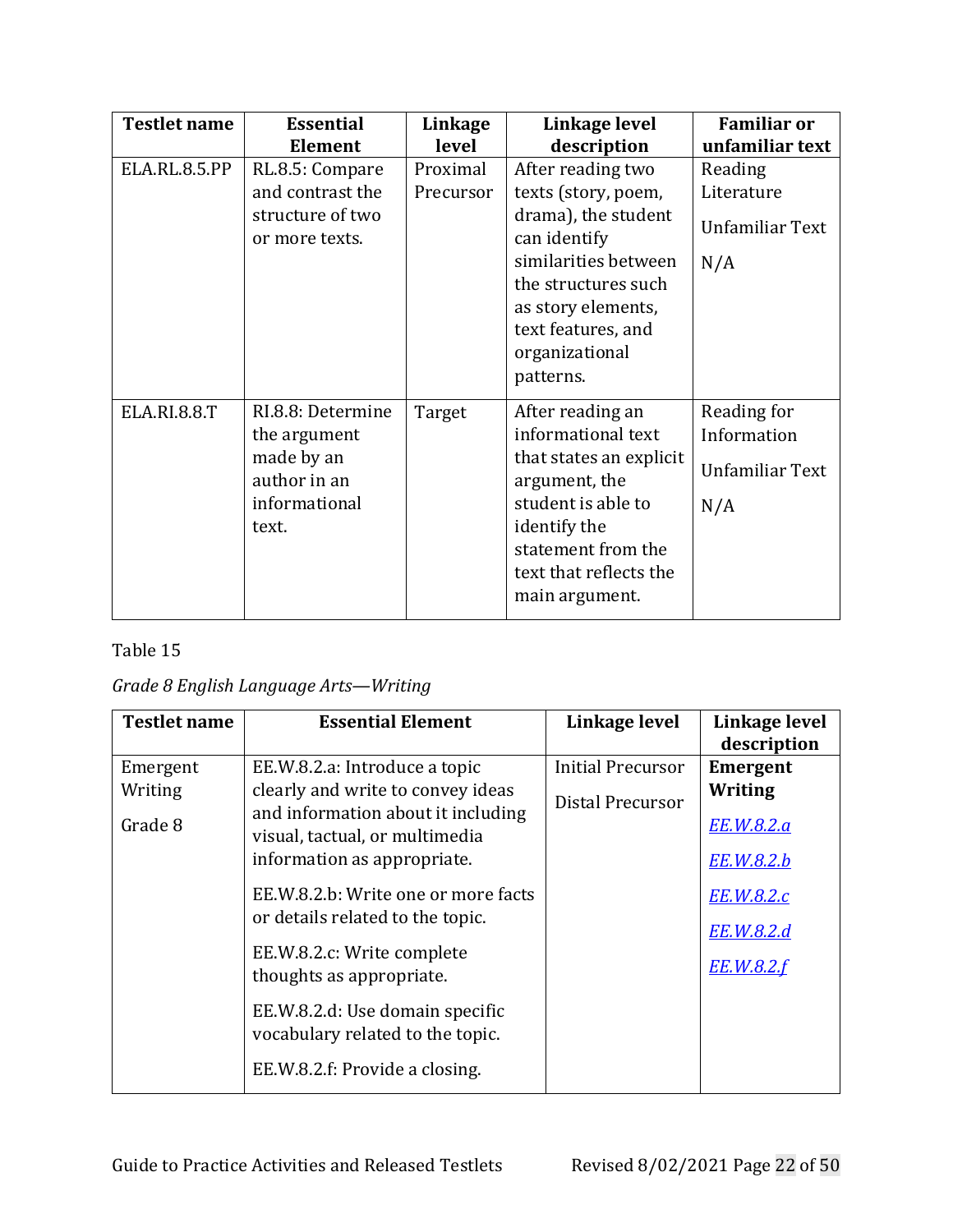| <b>Testlet name</b>                | <b>Essential Element</b>                                                                                                                                                                                                                                                                                                                          | Linkage level                                | Linkage level                                                                                                       |
|------------------------------------|---------------------------------------------------------------------------------------------------------------------------------------------------------------------------------------------------------------------------------------------------------------------------------------------------------------------------------------------------|----------------------------------------------|---------------------------------------------------------------------------------------------------------------------|
| Conventional<br>Writing<br>Grade 8 | EE.W.8.2.a: Introduce a topic<br>clearly and write to convey ideas<br>and information about it including<br>visual, tactual, or multimedia<br>information as appropriate.<br>EE.W.8.2.b: Write one or more facts<br>or details related to the topic.<br>EE.W.8.2.c: Write complete<br>thoughts as appropriate.<br>EE.W.8.2.d: Use domain specific | Proximal<br>Precursor<br>Target<br>Successor | description<br><b>Conventional</b><br>Writing<br>EE.W.8.2.a<br>EE.W.8.2.b<br>EE.W.8.2.c<br>EE.W.8.2.d<br>EE.W.8.2.f |
|                                    | vocabulary related to the topic.<br>EE.W.8.2.f: Provide a closing.                                                                                                                                                                                                                                                                                |                                              |                                                                                                                     |

# *Grades 9 and 10 English Language Arts—Reading*

| <b>Testlet name</b> | <b>Essential Element</b>                  | Linkage<br>level | Linkage level<br>description | <b>Familiar or</b><br>unfamiliar |
|---------------------|-------------------------------------------|------------------|------------------------------|----------------------------------|
|                     |                                           |                  |                              | text                             |
| ELA.RI.9-10.2.IP    | RI.9-10.2: Determine                      | Initial          | The student                  | Reading for                      |
|                     | the central idea of the                   | Precursor        | can identify                 | Information                      |
|                     | text and select details<br>to support it. |                  | concrete<br>details, such    | <b>Familiar Text</b>             |
|                     |                                           |                  | as individuals.              | <b>Table Manners</b>             |
|                     |                                           |                  | events, or                   |                                  |
|                     |                                           |                  | ideas in a                   |                                  |
|                     |                                           |                  | familiar                     |                                  |
|                     |                                           |                  | informational                |                                  |
|                     |                                           |                  | text.                        |                                  |
|                     |                                           |                  |                              |                                  |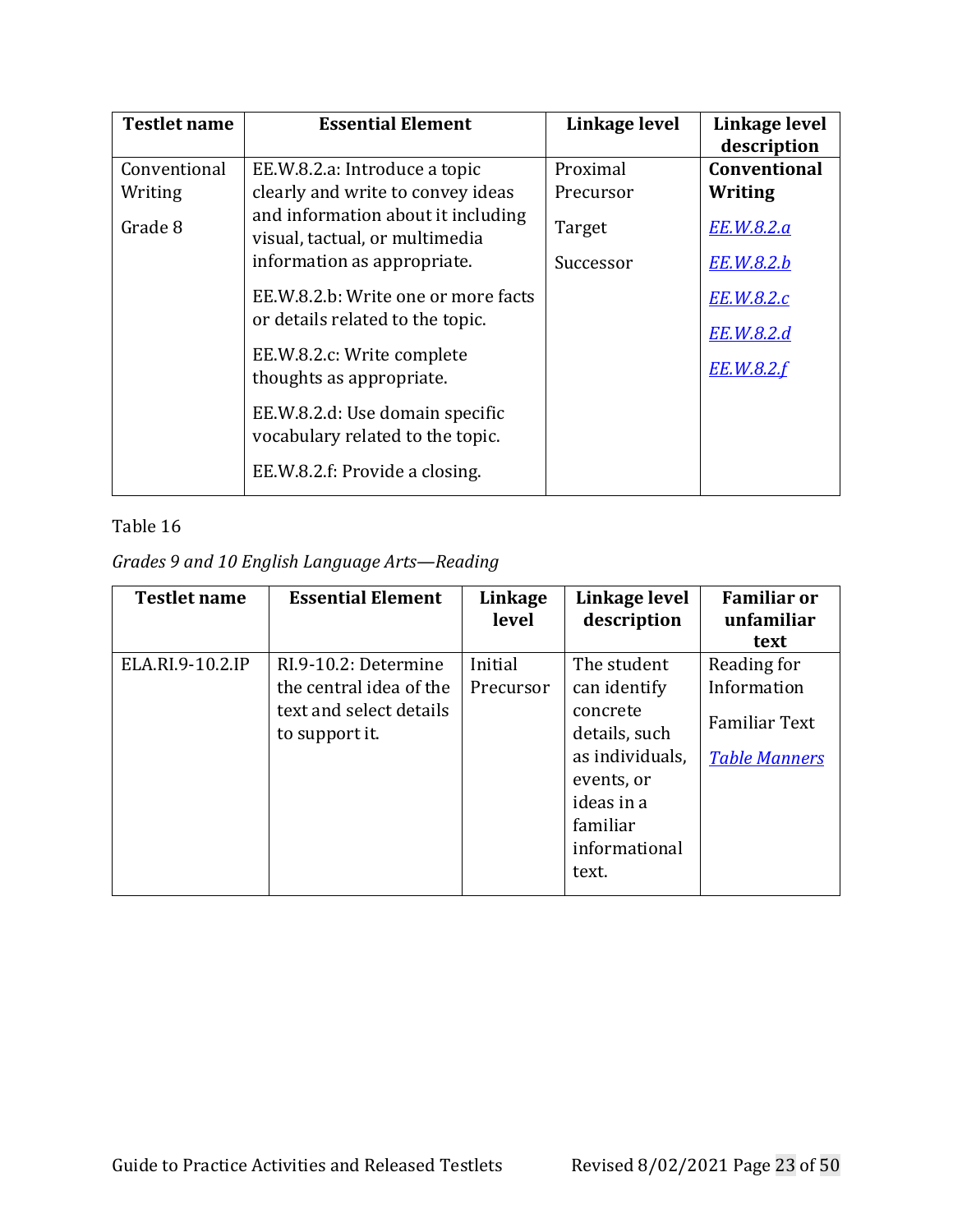| <b>Testlet name</b> | <b>Essential Element</b>                                                                                                                                | Linkage<br>level     | Linkage level<br>description                                                                                                                                                                            | <b>Familiar or</b><br>unfamiliar<br>text                                    |
|---------------------|---------------------------------------------------------------------------------------------------------------------------------------------------------|----------------------|---------------------------------------------------------------------------------------------------------------------------------------------------------------------------------------------------------|-----------------------------------------------------------------------------|
| ELA.RI.9-10.8 IP    | RI.9-10.8: Determine<br>how the specific<br>claims support the<br>argument made in an<br>informational text.                                            | Initial<br>Precursor | During a<br>shared<br>reading<br>activity, the<br>student can<br>recognize that<br>another<br>person can<br>have a<br>perspective<br>that is<br>different form<br>their own.                            | Reading for<br>Information<br><b>Familiar Text</b><br><b>At the Theater</b> |
| ELA.RL.9-10.4.T     | RL.9-10.4: Determine<br>the meaning of words<br>and phrases as they<br>are used in a text,<br>including idioms,<br>analogies, and figures<br>of speech. | Target               | When<br>provided with<br>a story to read<br>or hear, the<br>student can<br>determine the<br>meaning of<br>words and<br>phrases, such<br>as common<br>idioms,<br>analogies, and<br>figures of<br>speech. | Reading<br>Literature<br>Unfamiliar<br><b>Text</b><br>N/A                   |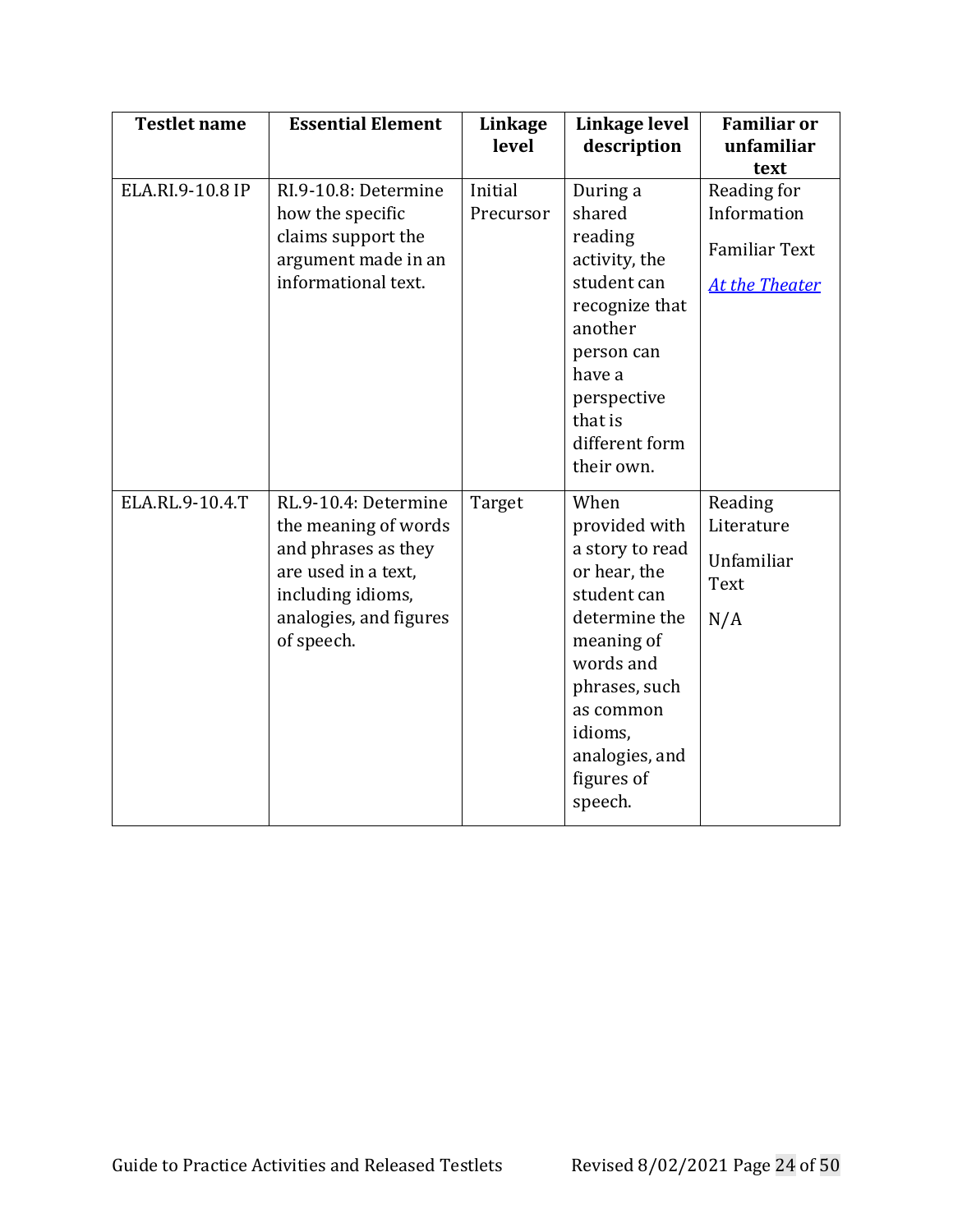| <b>Testlet name</b>               | <b>Essential Element</b>                                                                                                                                                    | Linkage level                                | Linkage level<br>description                           |
|-----------------------------------|-----------------------------------------------------------------------------------------------------------------------------------------------------------------------------|----------------------------------------------|--------------------------------------------------------|
| Emergent<br>Writing<br>Grade 9-10 | EE.L.9-10.2.c: Spell most single-<br>syllable words correctly and<br>apply knowledge of word chunks<br>in spelling longer words.                                            | <b>Initial Precursor</b><br>Distal Precursor | Emergent<br>Writing<br>EE.L.9-10.2.c                   |
|                                   | EE.W.9-10.2.c: Use complete,<br>simple sentences as appropriate.                                                                                                            |                                              | <u>EE.W.9-10.2.c</u><br>EE.W.9-10.2.d                  |
|                                   | EE.W.9-10.2.d: Use domain<br>specific vocabulary when writing<br>claims related to a topic of study<br>or text.                                                             |                                              | EE.W.9-10.2.f<br>EE.W.9-10.2.a<br><u>EE.W.9-10.2.b</u> |
|                                   | EE.W.9-10.2.f: Provide a closing<br>or concluding statement.                                                                                                                |                                              |                                                        |
|                                   | EE.W.9-10.2.a: Introduce a topic<br>clearly and use a clear<br>organization to write about it<br>including visual, tactual, or<br>multimedia information as<br>appropriate. |                                              |                                                        |
|                                   | EE.W.9-10.2.b: Develop the topic<br>with facts or details.                                                                                                                  |                                              |                                                        |

*Grades 9 and 10 English Language Arts—Writing*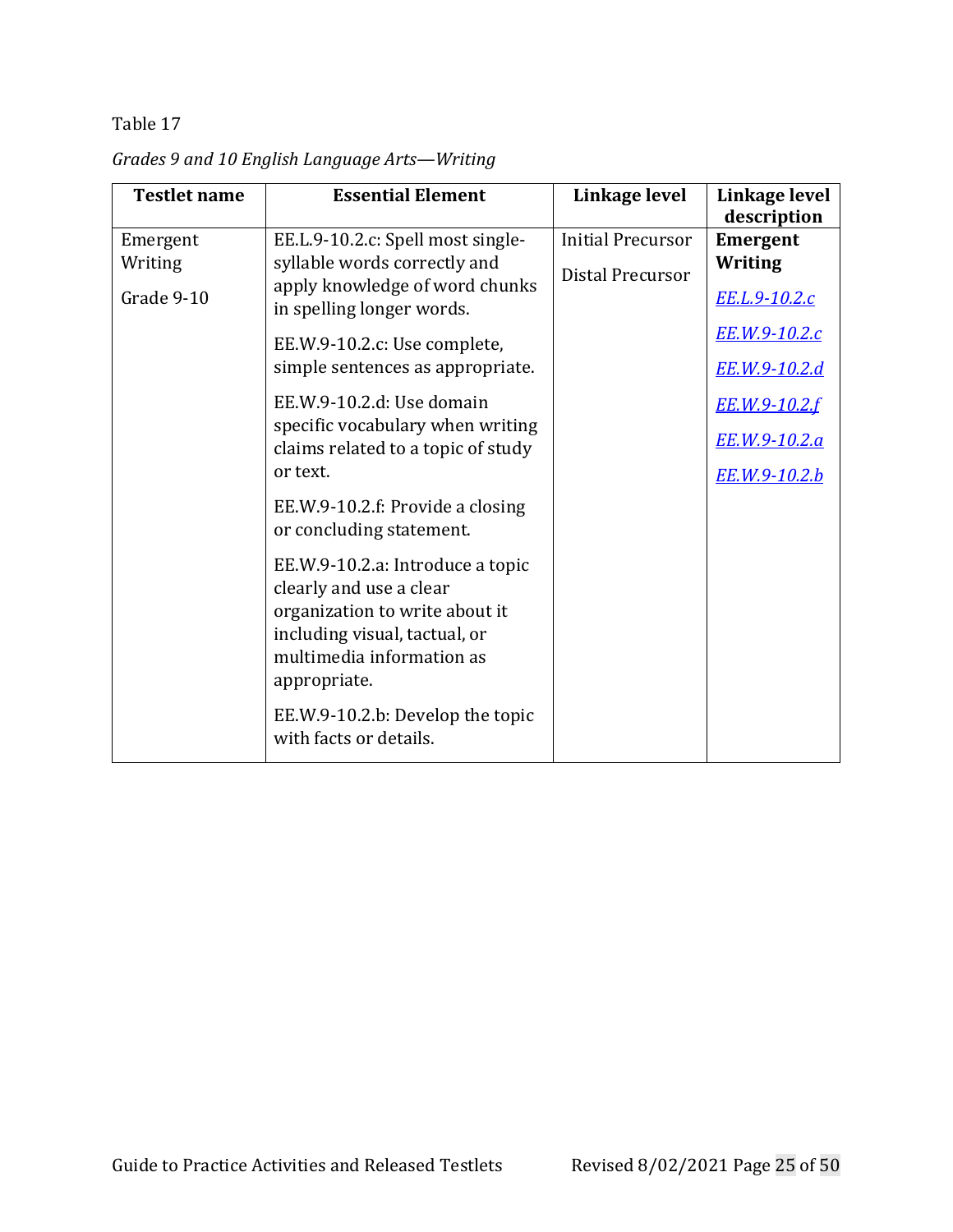| <b>Testlet name</b> | <b>Essential Element</b>                                                                                                                                                    | Linkage level | Linkage level<br>description |
|---------------------|-----------------------------------------------------------------------------------------------------------------------------------------------------------------------------|---------------|------------------------------|
| Conventional        | EE.L.9-10.2.c: Spell most single-                                                                                                                                           | Proximal      | <b>Conventional</b>          |
| Writing             | syllable words correctly and                                                                                                                                                | Precursor     | <b>Writing</b>               |
| Grade 9-10          | apply knowledge of word chunks<br>in spelling longer words.                                                                                                                 | Target        | <u>EE.L.9-10.2.c</u>         |
|                     | EE.W.9-10.2.c: Use complete,<br>simple sentences as appropriate.                                                                                                            | Successor     | <u>EE.W.9-10.2.c</u>         |
|                     |                                                                                                                                                                             |               | <u>EE.W.9-10.2.d</u>         |
|                     | EE.W.9-10.2.d: Use domain                                                                                                                                                   |               | EE.W.9-10.2.f                |
|                     | specific vocabulary when writing<br>claims related to a topic of study                                                                                                      |               | EE.W.9-10.2.a                |
|                     | or text.                                                                                                                                                                    |               | <u>EE.W.9-10.2.b</u>         |
|                     | EE.W.9-10.2.f: Provide a closing<br>or concluding statement.                                                                                                                |               |                              |
|                     | EE.W.9-10.2.a: Introduce a topic<br>clearly and use a clear<br>organization to write about it<br>including visual, tactual, or<br>multimedia information as<br>appropriate. |               |                              |
|                     | EE.W.9-10.2.b: Develop the topic<br>with facts or details.                                                                                                                  |               |                              |

*Grades 11 and 12 English Language Arts—Reading*

| <b>Testlet name</b> | <b>Essential Element</b>                                                                         | Linkage<br>level     | Linkage level<br>description                                                                                                          | <b>Familiar or</b><br>unfamiliar<br>text                                     |
|---------------------|--------------------------------------------------------------------------------------------------|----------------------|---------------------------------------------------------------------------------------------------------------------------------------|------------------------------------------------------------------------------|
| ELA.RI.11-12.5.IP   | RI.11-12.5:<br>Determine<br>whether the<br>structure of a text<br>enhances an<br>author's claim. | Initial<br>Precursor | The student<br>can identify<br>concrete<br>details in a<br>familiar<br>informational<br>text, such as<br>people, events,<br>or ideas. | Reading for<br>Information<br><b>Familiar Text</b><br><b>Business People</b> |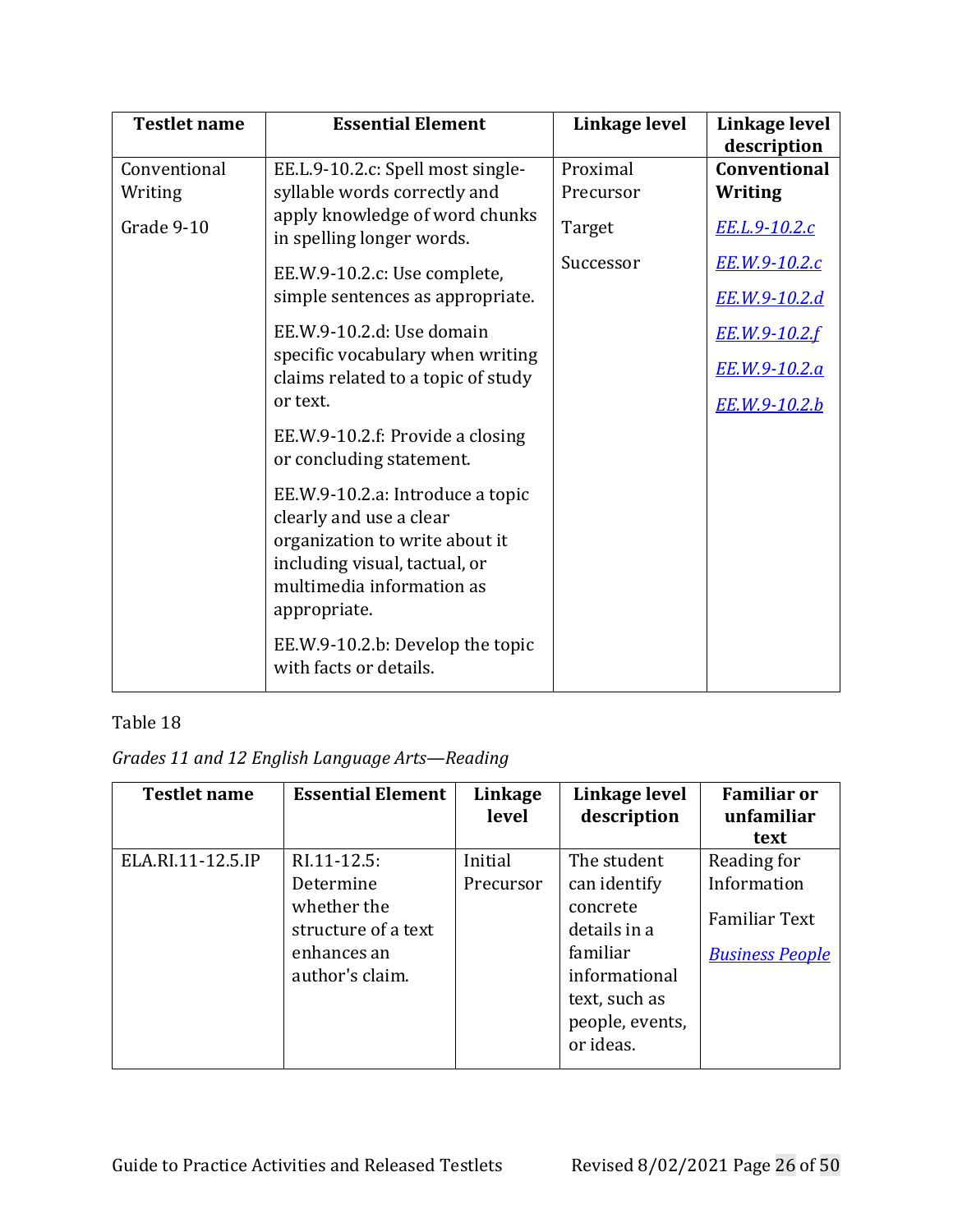| <b>Testlet name</b> | <b>Essential Element</b>                                                                                                                            | Linkage<br>level      | Linkage level<br>description                                                                                                                                                           | <b>Familiar or</b><br>unfamiliar<br>text                                                 |
|---------------------|-----------------------------------------------------------------------------------------------------------------------------------------------------|-----------------------|----------------------------------------------------------------------------------------------------------------------------------------------------------------------------------------|------------------------------------------------------------------------------------------|
| ELA.RI.11-12.8.IP   | RI.11-12.8:<br>Determine<br>whether the claims<br>and reasoning<br>enhance the<br>author's argument<br>in an informational<br>text.                 | Initial<br>Precursor  | During a<br>shared reading<br>activity, the<br>student can<br>recognize that<br>another person<br>can have a<br>perspective<br>that is<br>different.                                   | Reading for<br>Information<br><b>Familiar Text</b><br><b>Fun in Different</b><br>Weather |
| ELA.RL.11-12.1.PP   | RL.11-12.1:<br>Analyze a text to<br>determine its<br>meaning and cite<br>textual evidence to<br>support explicit<br>and implicit<br>understandings. | Proximal<br>Precursor | After reading a<br>narrative text,<br>the student can<br>correctly<br>determine the<br>explicit<br>meaning of the<br>text using<br>information<br>explicitly<br>stated in the<br>text. | Reading<br>Literature<br>Unfamiliar<br>Text<br>N/A                                       |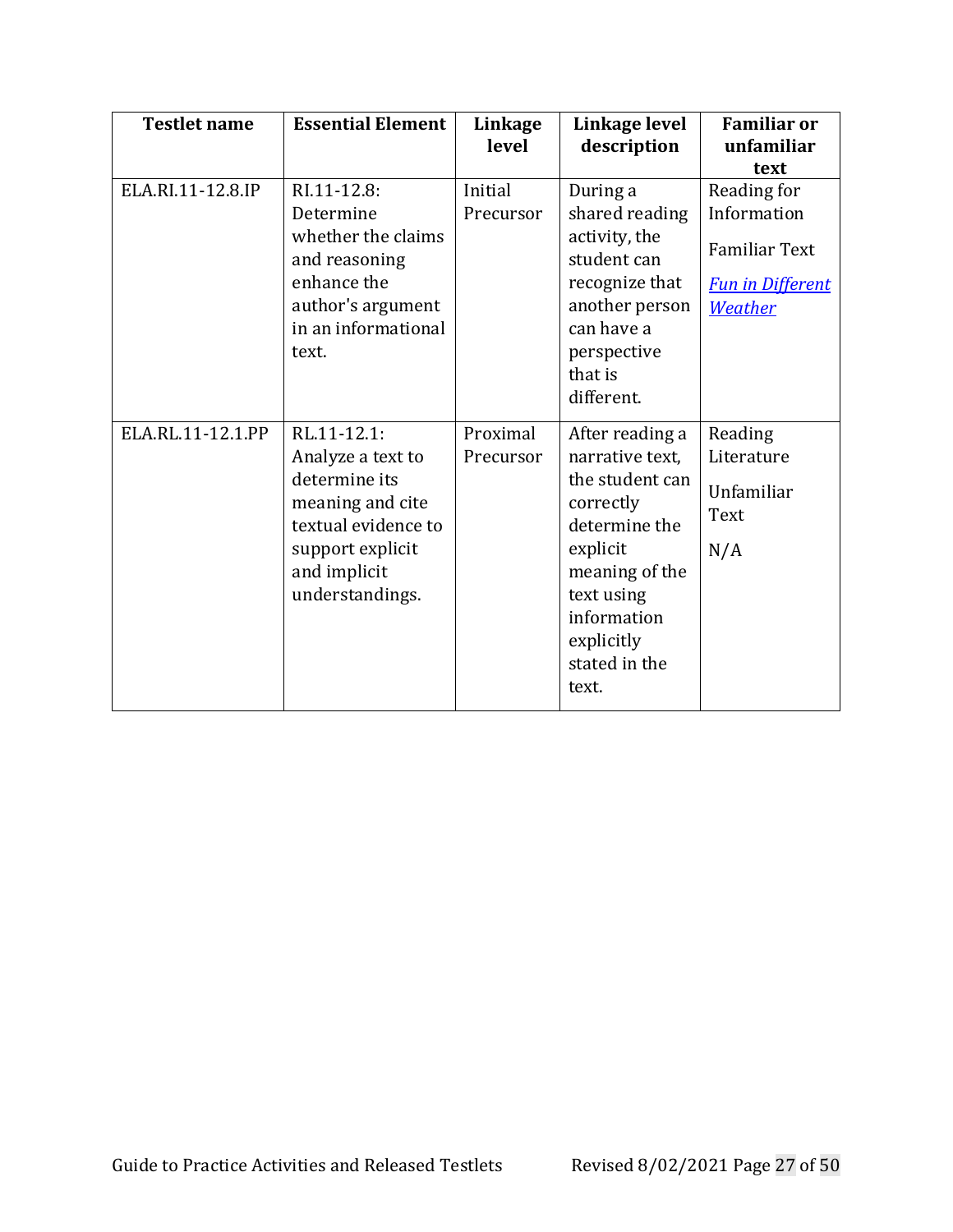| <b>Testlet name</b>                | <b>Essential Element</b>                                                                                                                                                                                                                                                                                                                                                                                                                            | Linkage level                                       | Linkage level                                                                                                                                                              |
|------------------------------------|-----------------------------------------------------------------------------------------------------------------------------------------------------------------------------------------------------------------------------------------------------------------------------------------------------------------------------------------------------------------------------------------------------------------------------------------------------|-----------------------------------------------------|----------------------------------------------------------------------------------------------------------------------------------------------------------------------------|
| Emergent<br>Writing<br>Grade 11-12 | EE.W.11-12.2.c: Use complete,<br>simple sentences, as well as<br>compound and other complex<br>sentences as appropriate.<br>EE.W.11-12.2.d: Use domain<br>specific vocabulary when<br>writing claims related to a topic<br>of study or text.<br>EE.W.11-12.2.f: Provide a<br>closing or concluding statement.                                                                                                                                       | <b>Initial Precursor</b><br><b>Distal Precursor</b> | description<br><b>Emergent</b><br>Writing<br>EE.W.11-12.2.c<br><u>EE.W.11-12.2.d</u><br>EE.W.11-12.2.f<br><u>EE.L.11-12.2.b</u><br>EE.W.11-12.2.a<br><u>EE.W.11-12.2.b</u> |
|                                    | EE.L.11-12.2.b: Spell most<br>single-syllable words correctly<br>and apply knowledge of word<br>chunks in spelling longer words.<br>EE.W.11-12.2.a: Introduce a<br>topic clearly and write an<br>informative or explanatory text<br>that conveys ideas, concepts,<br>and information including<br>visual, tactual, or multimedia<br>information as appropriate.<br>EE.W.11-12.2.b: Develop the<br>topic with relevant facts, details,<br>or quotes. |                                                     |                                                                                                                                                                            |

<span id="page-27-0"></span>*Grades 11 and 12 English Language Arts—Writing*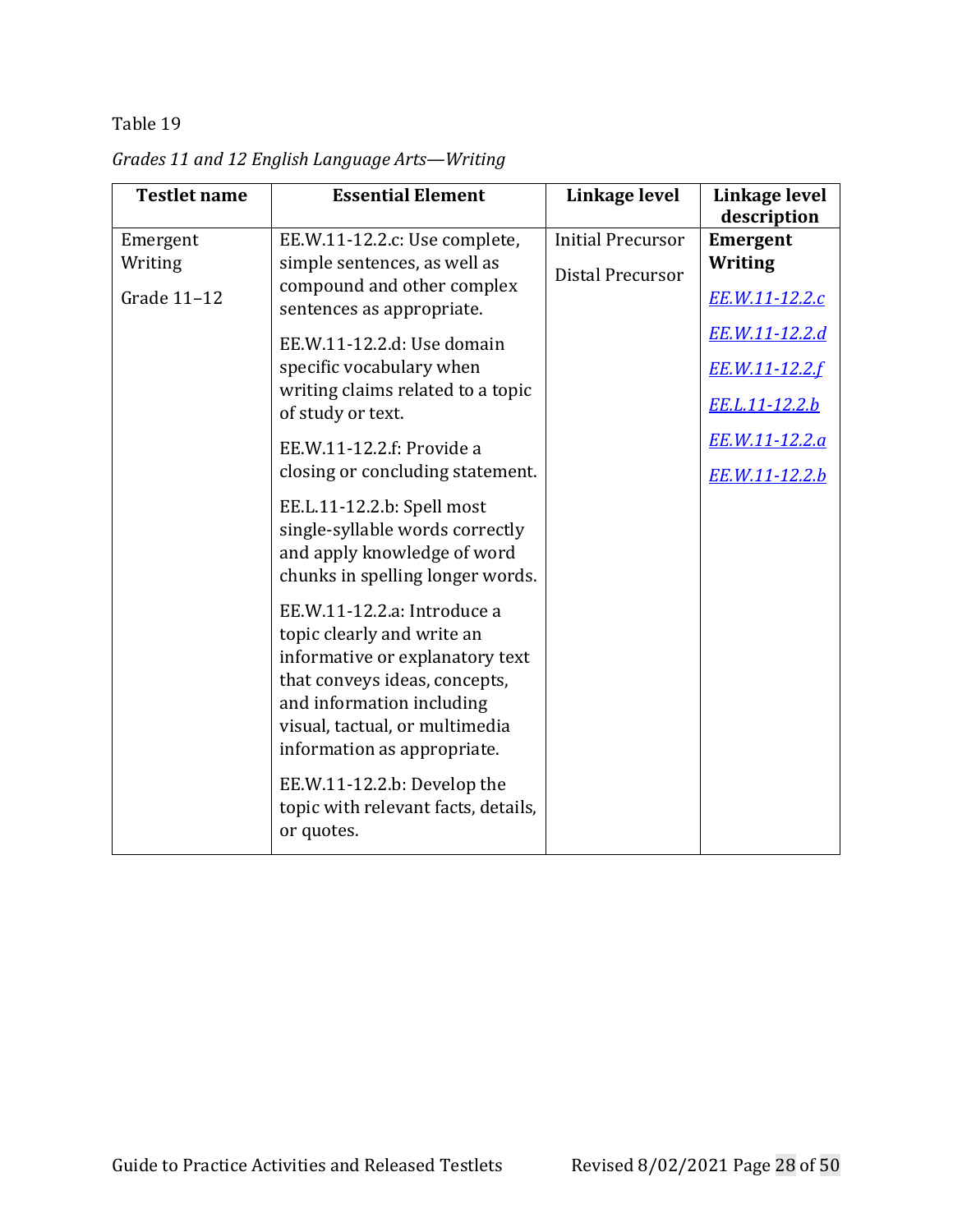| <b>Testlet name</b> | <b>Essential Element</b>                                                                                                                                                                                                    | Linkage level | Linkage level<br>description |
|---------------------|-----------------------------------------------------------------------------------------------------------------------------------------------------------------------------------------------------------------------------|---------------|------------------------------|
| Conventional        | EE.W.11-12.2.c: Use complete,                                                                                                                                                                                               | Proximal      | <b>Conventional</b>          |
| Writing             | simple sentences, as well as                                                                                                                                                                                                | Precursor     | <b>Writing</b>               |
| Grade 11-12         | compound and other complex<br>sentences as appropriate.                                                                                                                                                                     | Target        | EE.W.11-12.2.c               |
|                     | EE.W.11-12.2.d: Use domain                                                                                                                                                                                                  | Successor     | EE.W.11-12.2.d               |
|                     | specific vocabulary when<br>writing claims related to a topic                                                                                                                                                               |               | EE.W.11-12.2.f               |
|                     | of study or text.                                                                                                                                                                                                           |               | EE.L.11-12.2.b               |
|                     | EE.W.11-12.2.f: Provide a                                                                                                                                                                                                   |               | EE.W.11-12.2.a               |
|                     | closing or concluding statement.                                                                                                                                                                                            |               | EE.W.11-12.2.b               |
|                     | EE.L.11-12.2.b: Spell most<br>single-syllable words correctly<br>and apply knowledge of word<br>chunks in spelling longer words.                                                                                            |               |                              |
|                     | EE.W.11-12.2.a: Introduce a<br>topic clearly and write an<br>informative or explanatory text<br>that conveys ideas, concepts,<br>and information including<br>visual, tactual, or multimedia<br>information as appropriate. |               |                              |
|                     | EE.W.11-12.2.b: Develop the<br>topic with relevant facts, details,<br>or quotes.                                                                                                                                            |               |                              |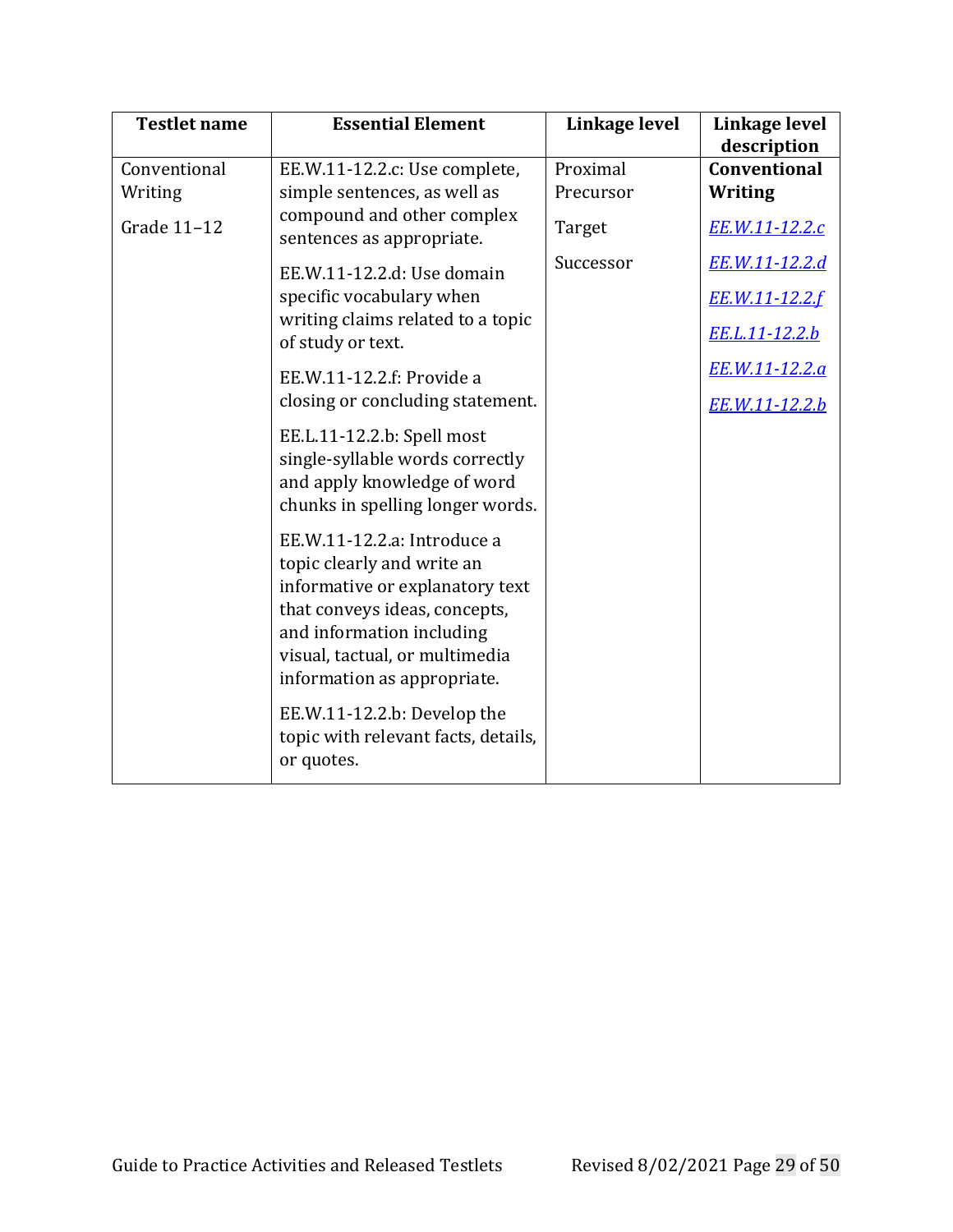# Mathematics Released Testlets

The mathematics released testlets tables are arranged by grade [\(Table](#page-29-0) 20[–Table](#page-40-0) 26).

<span id="page-29-0"></span>Table 20

*Grade 3 Mathematics*

| <b>Testlet name</b> | <b>Essential Element</b>                                                                                                    | Linkage<br>level      | Linkage level<br>description                                                                                                                                                                                                                                            |
|---------------------|-----------------------------------------------------------------------------------------------------------------------------|-----------------------|-------------------------------------------------------------------------------------------------------------------------------------------------------------------------------------------------------------------------------------------------------------------------|
| Math.3.NF.1-3.IP    | 3.NF.1-3: Differentiate a<br>fractional part from a whole.                                                                  | Initial<br>Precursor  | Communicate generic<br>understanding of<br>"some" as a certain<br>amount or a number<br>of people or things.                                                                                                                                                            |
| Math 3.0A.4 IP      | 3.0A.4: Solve addition and<br>subtraction problems when<br>result is unknown, limited to<br>operands and results within 20. | Initial<br>Precursor  | Communicate<br>understanding of<br>"separateness" by<br>recognizing objects<br>that are not joined<br>together.<br>Communicate<br>understanding of a set<br>by recognizing a<br>group of objects<br>sharing an attribute.                                               |
| Math 3.G.2 PP       | 3.G.2: Recognize that shapes can<br>be partitioned into equal areas.                                                        | Proximal<br>Precursor | Recognize two glasses<br>with an equal amount<br>of liquid.<br>Demonstrate an<br>ability to partition a<br>circle and rectangle<br>into two, three, and<br>four equal parts.<br>Recognize that a<br>rectangle divided into<br>equal parts can have<br>rows and columns. |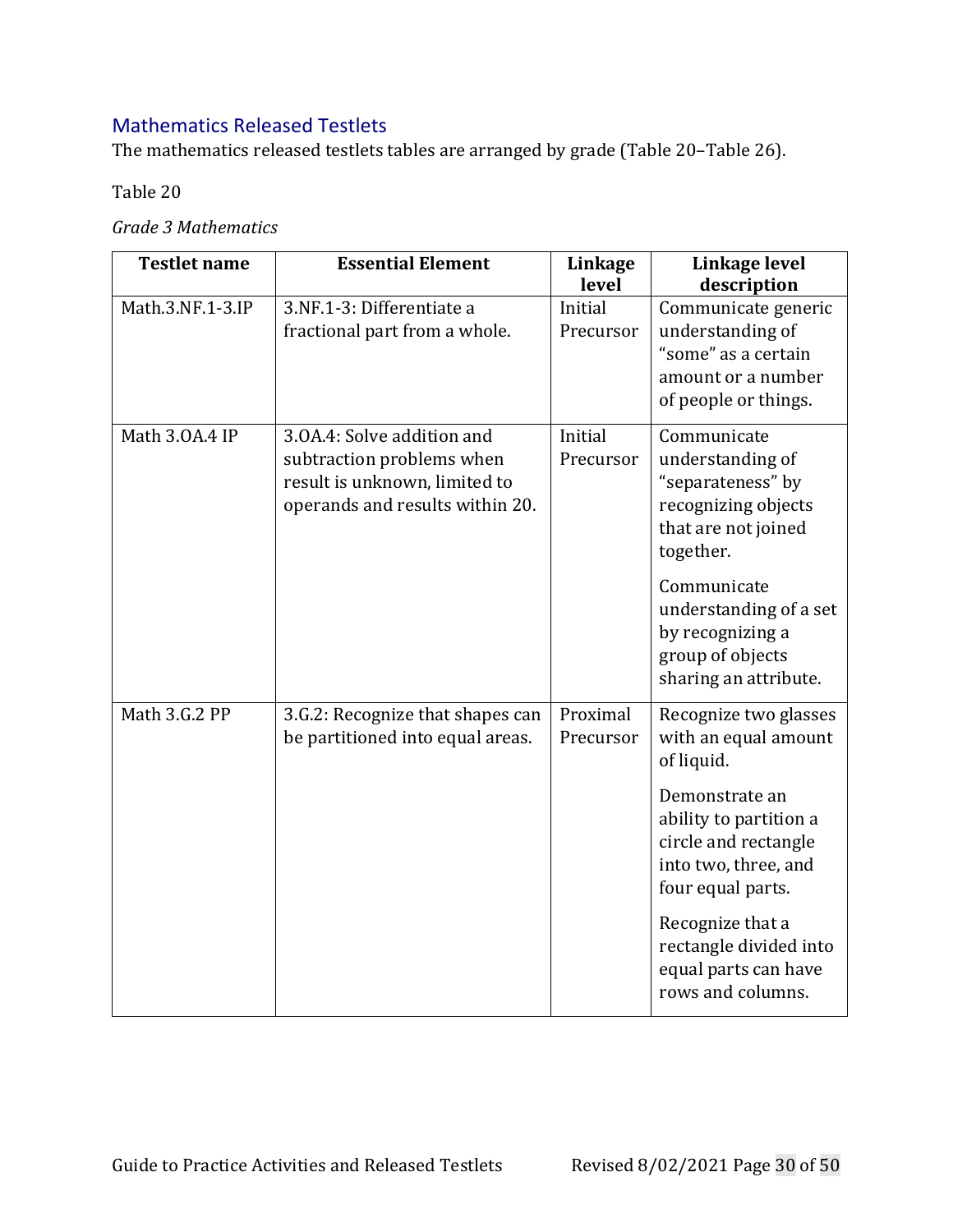| <b>Testlet name</b> | <b>Essential Element</b>                                                                    | Linkage<br>level      | Linkage level<br>description                                                                                                                                                                                                                                                                                                                                                                                                                                                                              |
|---------------------|---------------------------------------------------------------------------------------------|-----------------------|-----------------------------------------------------------------------------------------------------------------------------------------------------------------------------------------------------------------------------------------------------------------------------------------------------------------------------------------------------------------------------------------------------------------------------------------------------------------------------------------------------------|
| Math 3.MD.1 PP      | 3.MD.1: Tell time to the hour on<br>a digital clock.                                        | Proximal<br>Precursor | Identify the hour as<br>the numeral on the<br>left side of the colon<br>symbol (:) and the<br>minutes on the right<br>side of the colon<br>symbol (:) on a digital<br>clock.                                                                                                                                                                                                                                                                                                                              |
| Math 3.NBT.3 PP     | 3.NBT.3: Count by tens using<br>models such as objects, base ten<br>blocks, or money.       | Proximal<br>Precursor | Communicate number<br>words 1 to 30 in<br>numerical order<br>verbally. Start at a<br>number, one or<br>otherwise, and count<br>objects to 30 by<br>assigning a single<br>number word to each<br>object. While counting<br>objects up to 30,<br>demonstrate an<br>understanding that (i)<br>it does not matter<br>where you start or in<br>what order you count,<br>(ii) number of objects<br>in a set remains the<br>same, and (iii) the last<br>number counted<br>equals the total<br>number of objects. |
| Math 3.0A.8 PP      | 3.0A.8: Solve one-step real-<br>world problems using addition<br>and subtraction within 20. | Proximal<br>Precursor | Find the unknown<br>sum (e.g., $5 + 8 = ?$ ) or<br>the missing addend<br>$(e.g., 6 + ? = 10)$ in an<br>addition equation.<br>Find the unknown<br>difference in a<br>subtraction equation<br>$(e.g., 12 - 7 = ?).$                                                                                                                                                                                                                                                                                         |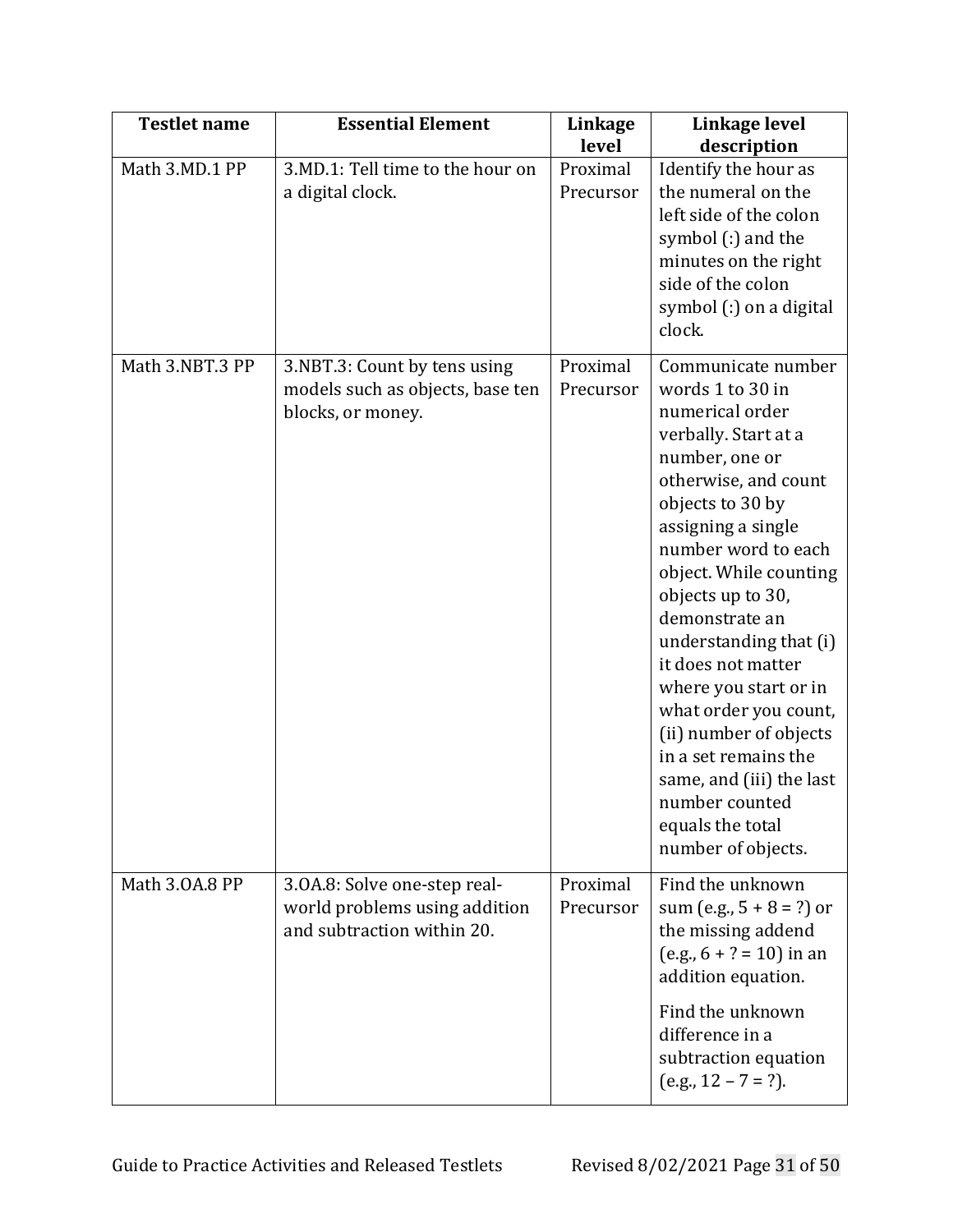*Grade 4 Mathematics*

| <b>Testlet name</b> | <b>Essential Element</b>                                                        | Linkage<br>level      | Linkage level<br>description                                                                                                                                                                                                                                                                                                                                                                                                                                                              |
|---------------------|---------------------------------------------------------------------------------|-----------------------|-------------------------------------------------------------------------------------------------------------------------------------------------------------------------------------------------------------------------------------------------------------------------------------------------------------------------------------------------------------------------------------------------------------------------------------------------------------------------------------------|
| Math 4.MD.2.d DP    | 4.MD.2.d: Identify coins (penny,<br>nickel, dime, quarter) and their<br>values. | Distal<br>Precursor   | Recognize any<br>measurable (e.g.,<br>length, width, mass)<br>or non-measurable<br>(e.g., color) attribute<br>values.                                                                                                                                                                                                                                                                                                                                                                     |
| Math.4.NBT.3.PP     | 4.NBT.3: Round any whole<br>number 0-30 to the nearest ten.                     | Proximal<br>Precursor | Communicate<br>understanding that<br>the digit at the tens<br>place is formed by<br>grouping objects by<br>10s and the digit at<br>the ones place is<br>composed of<br>individual objects.<br>Round numbers to<br>the nearest 10 using<br>place-value<br>understanding, with<br>digit at the tens<br>place is rounded up<br>if the digit at the<br>ones place equals 5<br>(e.g., 45 is rounded<br>to 50) or more and is<br>rounded down (e.g.,<br>32 is rounded down<br>to 30) otherwise. |
| Math 4.MD.6 PP      | 4.MD.6: Identify angles as larger<br>and smaller.                               | Proximal<br>Precursor | Recognize whether a<br>container is fuller or<br>less full than another<br>container.                                                                                                                                                                                                                                                                                                                                                                                                     |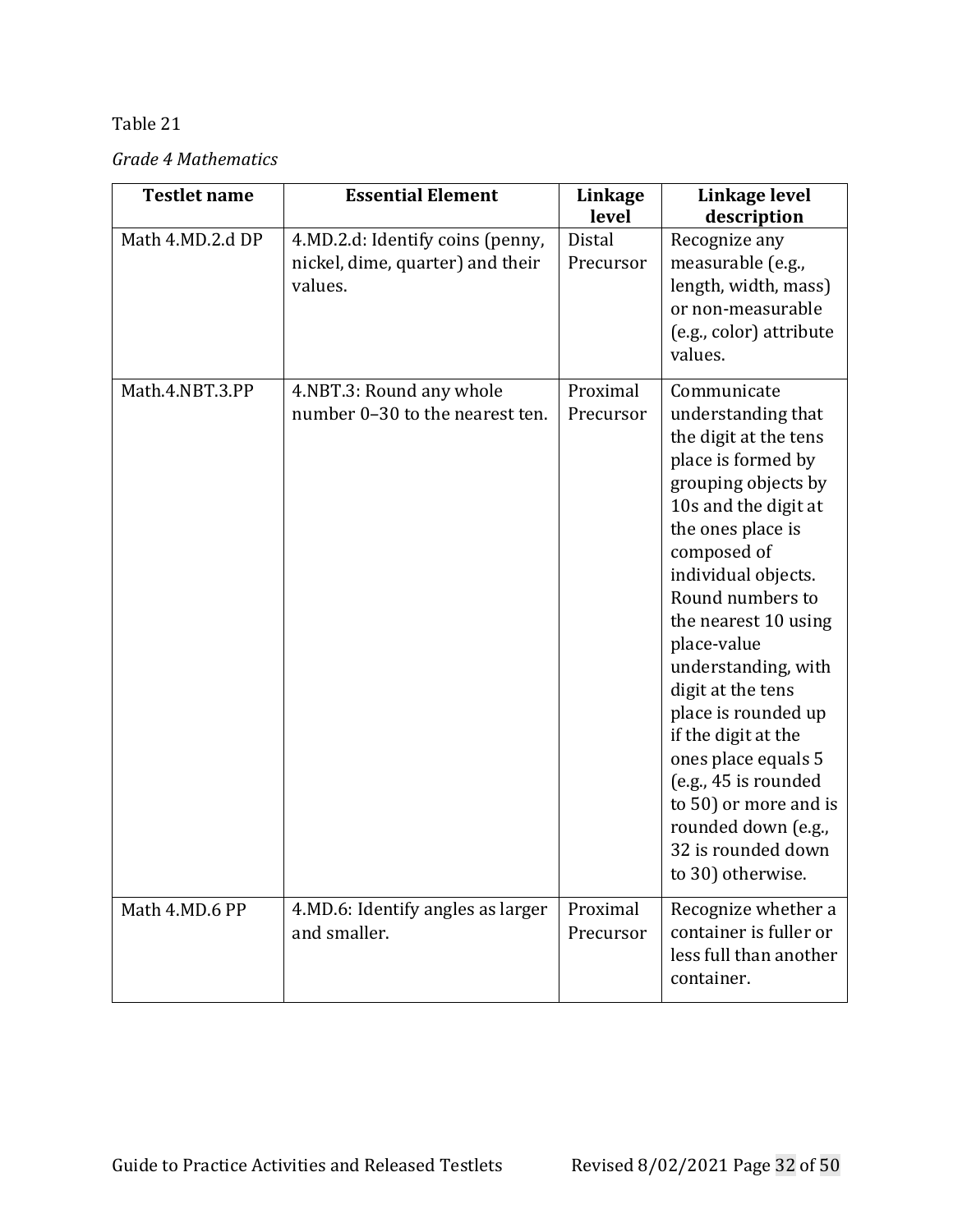| <b>Testlet name</b> | <b>Essential Element</b>                                   | Linkage<br>level | Linkage level<br>description                                                                                                                                                                                                                       |
|---------------------|------------------------------------------------------------|------------------|----------------------------------------------------------------------------------------------------------------------------------------------------------------------------------------------------------------------------------------------------|
| Math 4.NBT.4 T      | 4.NBT.4: Add and subtract two-<br>digit whole numbers.     | Target           | Demonstrate<br>addition by adding<br>two numbers up to<br>100.<br>Demonstrate<br>subtraction by<br>subtracting numbers<br>up to 100. Use place-<br>value reasoning<br>including multiples<br>of 10s and 100s to<br>add or subtract                 |
|                     |                                                            |                  | numbers.                                                                                                                                                                                                                                           |
| Math.4.G.1.T        | 4.G.1: Recognize parallel lines<br>and intersecting lines. | Target           | Recognize<br>intersecting lines or<br>line segments as<br>those that have at<br>least one point in<br>common, and<br>parallel lines or line<br>segments as those<br>that are equal<br>distant apart.<br>Recognize parallel<br>lines/line segments. |

# *Grade 5 Mathematics*

| <b>Testlet name</b> | <b>Essential Element</b>                                                                                                                  | Linkage<br>level      | Linkage level<br>description                                                                                                              |
|---------------------|-------------------------------------------------------------------------------------------------------------------------------------------|-----------------------|-------------------------------------------------------------------------------------------------------------------------------------------|
| Math.5.G.1-4.PP     | 5.G.1-4: Sort two-dimensional<br>figures and identify the attributes<br>(angles, number of sides, corners,<br>color) they have in common. | Proximal<br>Precursor | Communicate<br>attribute values of a<br>shape, such as<br>number of sides,<br>number of corners,<br>etc. (e.g., a square<br>has 4 sides). |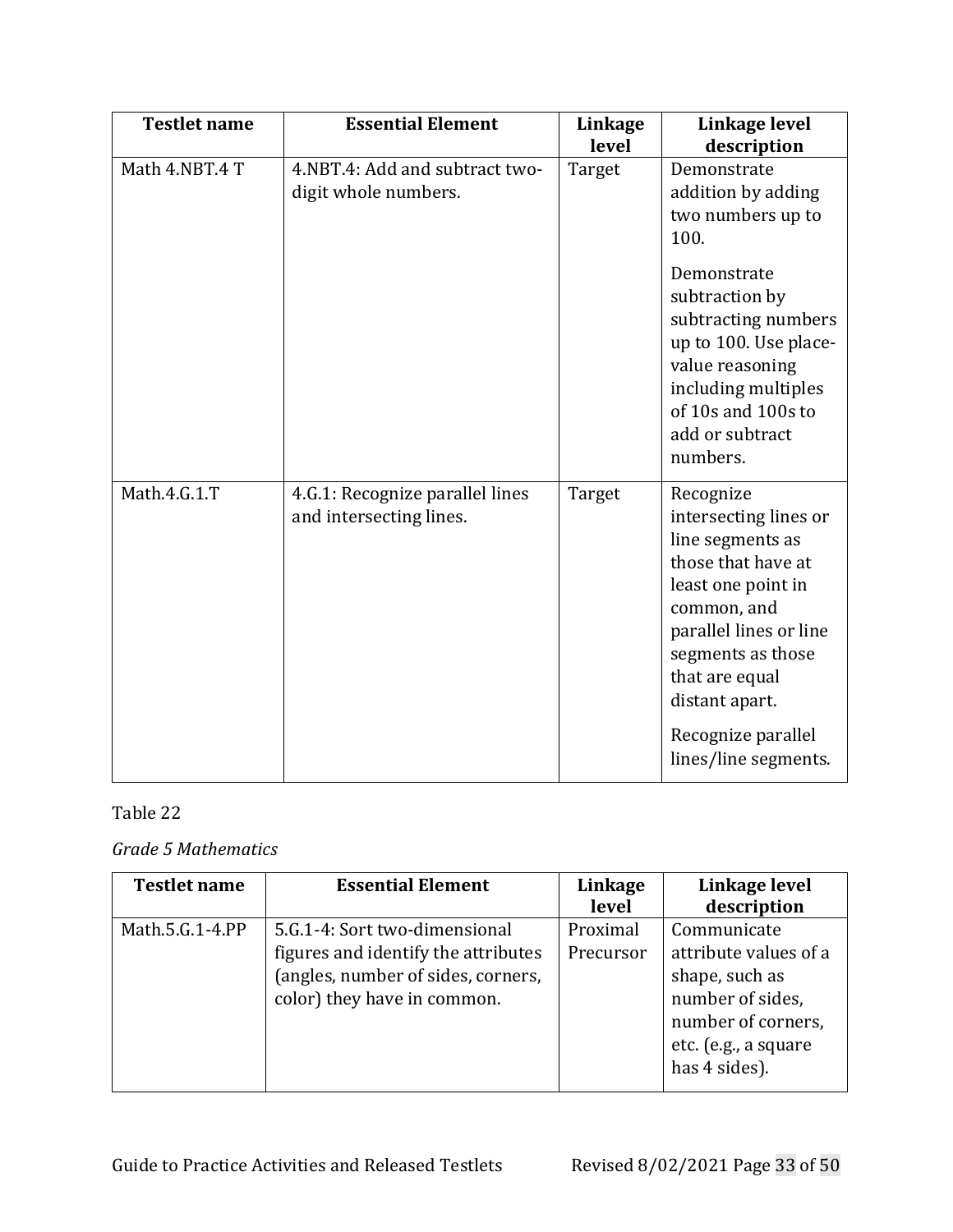| <b>Testlet name</b> | <b>Essential Element</b>                                                      | Linkage<br>level     | Linkage level<br>description                                                                                                                                                                                                                                                                                                        |
|---------------------|-------------------------------------------------------------------------------|----------------------|-------------------------------------------------------------------------------------------------------------------------------------------------------------------------------------------------------------------------------------------------------------------------------------------------------------------------------------|
| Math 5.NBT.4 T      | 5.NBT.4: Round two-digit whole<br>numbers to the nearest 10 from<br>$0 - 90.$ | Initial<br>Precursor | Without counting<br>each object,<br>recognize the<br>number of objects in<br>a set (up to four).                                                                                                                                                                                                                                    |
| Math 5.NBT.4 T      | 5.NBT.4: Round two-digit whole<br>numbers to the nearest 10 from<br>$0 - 90.$ | Target               | Round numbers 0-<br>100 to the nearest<br>ten by using a<br>rounding strategy<br>(e.g., number line,<br>place value).                                                                                                                                                                                                               |
| Math 5.MD.3 S       | 5.MD.3: Identify common three-<br>dimensional shapes.                         | Successor            | Communicate<br>different attribute<br>values (e.g., number<br>of sides, number of<br>angles, orientation,<br>size) of spheres,<br>cylinders, cubes, and<br>cones. Describe<br>objects in the real-<br>world using<br>attributes of 3-D<br>shapes (e.g.,<br>describing a door as<br>rectangular, a<br>human torso as a<br>cylinder). |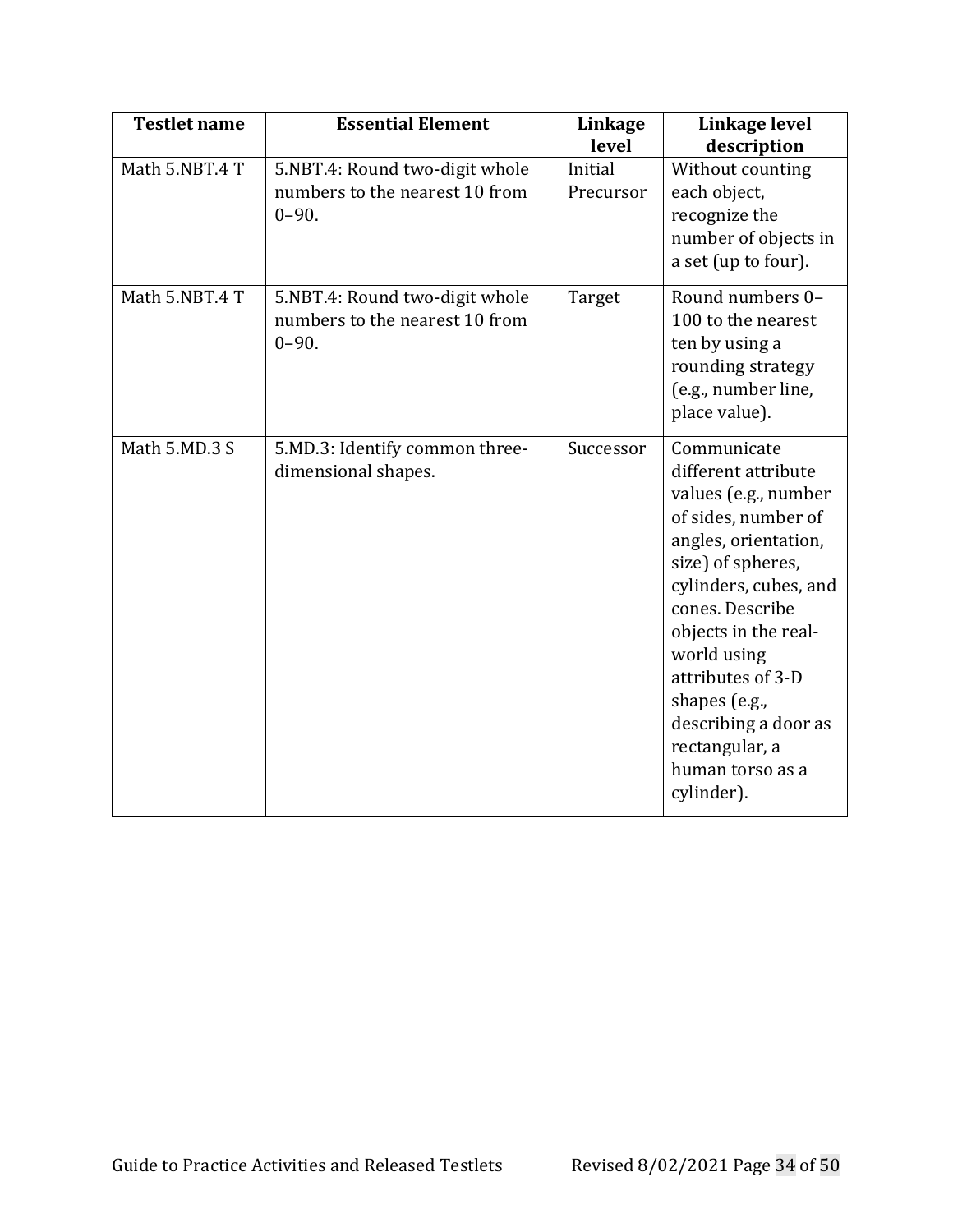| <b>Testlet name</b> | <b>Essential Element</b>                                | Linkage<br>level | Linkage level<br>description                                                                                                                                                                                                                                                                                                                                                                                         |
|---------------------|---------------------------------------------------------|------------------|----------------------------------------------------------------------------------------------------------------------------------------------------------------------------------------------------------------------------------------------------------------------------------------------------------------------------------------------------------------------------------------------------------------------|
| Math 5.NBT.5 S      | 5.NBT.5: Multiply whole numbers<br>up to $5 \times 5$ . | Successor        | Communicate<br>understanding of<br>multiplication as the<br>number of groups<br>times the number of<br>objects in each<br>group (with the<br>understanding that<br>each group contains<br>equal number of<br>objects), and that<br>the total number of<br>objects (i.e., the<br>product) can then be<br>divided by the<br>number of groups to<br>equal the number of<br>objects in each<br>group, and vice<br>versa. |

### *Grade 6 Mathematics*

| <b>Testlet name</b> | <b>Essential Element</b>                                                                                                                                                                   | Linkage<br>level     | Linkage level<br>description                                                                                                                                                                                            |
|---------------------|--------------------------------------------------------------------------------------------------------------------------------------------------------------------------------------------|----------------------|-------------------------------------------------------------------------------------------------------------------------------------------------------------------------------------------------------------------------|
| Math.6.NS.5-8.IP    | 6.NS.5-8: Understand that<br>positive and negative numbers<br>are used together to describe<br>quantities having opposite<br>directions or values (e.g.,<br>temperature above/below zero). | Initial<br>Precursor | Communicate<br>understanding of<br>"separateness" by<br>recognizing objects<br>that are not joined<br>together.<br>Communicate<br>understanding of set<br>by recognizing a<br>group of objects<br>sharing an attribute. |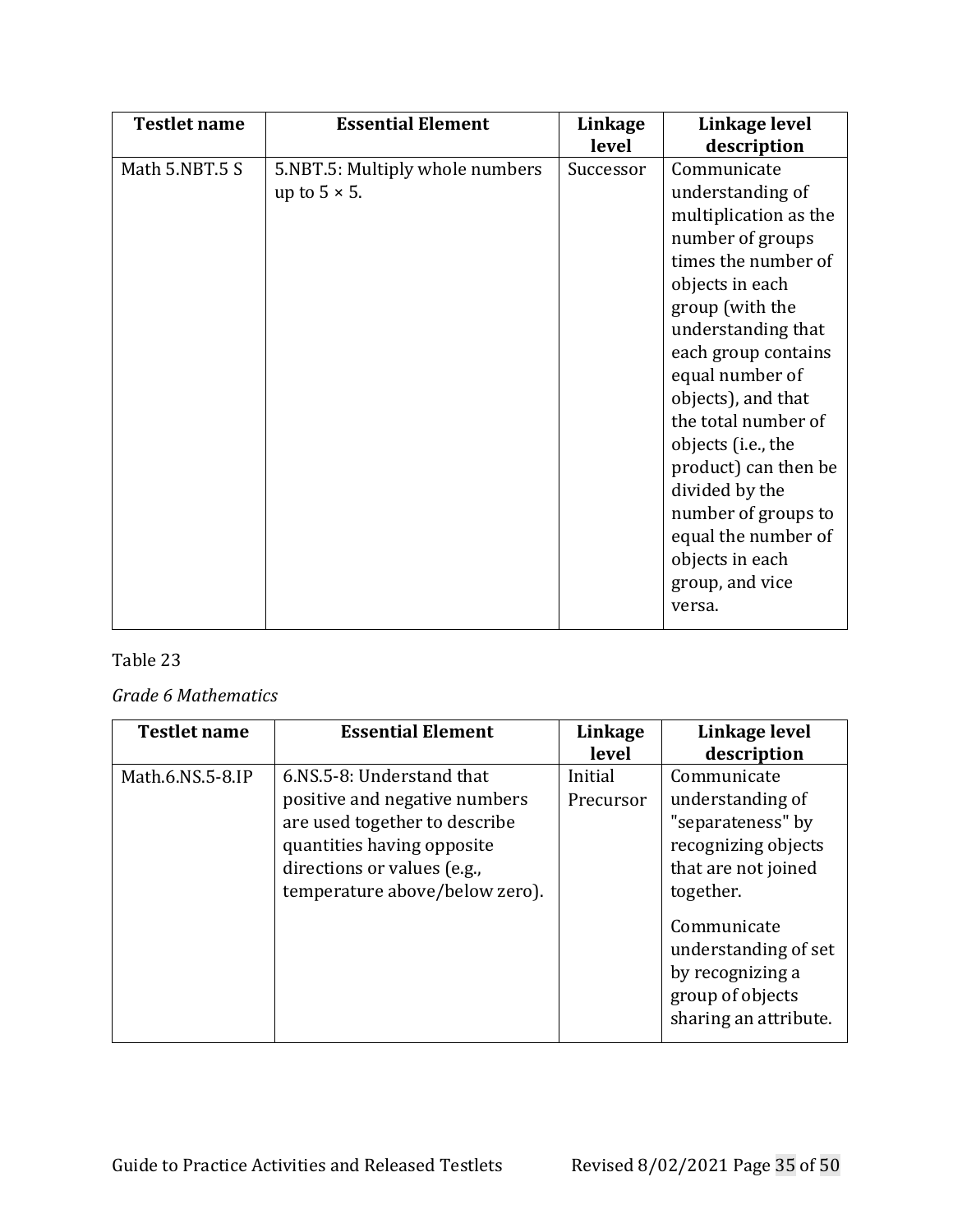| <b>Testlet name</b> | <b>Essential Element</b>                                                                                                                                                                   | Linkage<br>level      | Linkage level<br>description                                                                                                                                                                                                                                                           |
|---------------------|--------------------------------------------------------------------------------------------------------------------------------------------------------------------------------------------|-----------------------|----------------------------------------------------------------------------------------------------------------------------------------------------------------------------------------------------------------------------------------------------------------------------------------|
| Math 6.EE.1-2 IP    | 6.EE.1-2: Identify equivalent<br>number sentences.                                                                                                                                         | Initial<br>Precursor  | Combine two or<br>more sets of objects<br>to form a new set.<br>Compare two or<br>more sets containing<br>objects to<br>communicate<br>whether a set has<br>same, different, or<br>equal number of<br>objects than the<br>other set.                                                   |
| Math 6.NS.5-8 PP    | 6.NS.5-8: Understand that<br>positive and negative numbers<br>are used together to describe<br>quantities having opposite<br>directions or values (e.g.,<br>temperature above/below zero). | Proximal<br>Precursor | Communicate<br>understanding that<br>opposite numbers<br>are equidistant from<br>zero but in opposite<br>directions, or the<br>number, which<br>when added to<br>another number<br>yields a sum equal to<br>zero (e.g., $3 + [-3] =$<br>0, this $3$ and $-3$ are<br>opposite numbers). |
| Math 6.NS.5-8 T     | 6.NS.5-8: Understand that<br>positive and negative numbers<br>are used together to describe<br>quantities having opposite<br>directions or values (e.g.,<br>temperature above/below zero). | Target                | Demonstrate use of<br>positive and<br>negative numbers in<br>real world contexts<br>such as temperature,<br>elevation, credits<br>and debits, etc. (e.g.,<br>representing a debit<br>of 500 dollars as<br>-500 dollars).                                                               |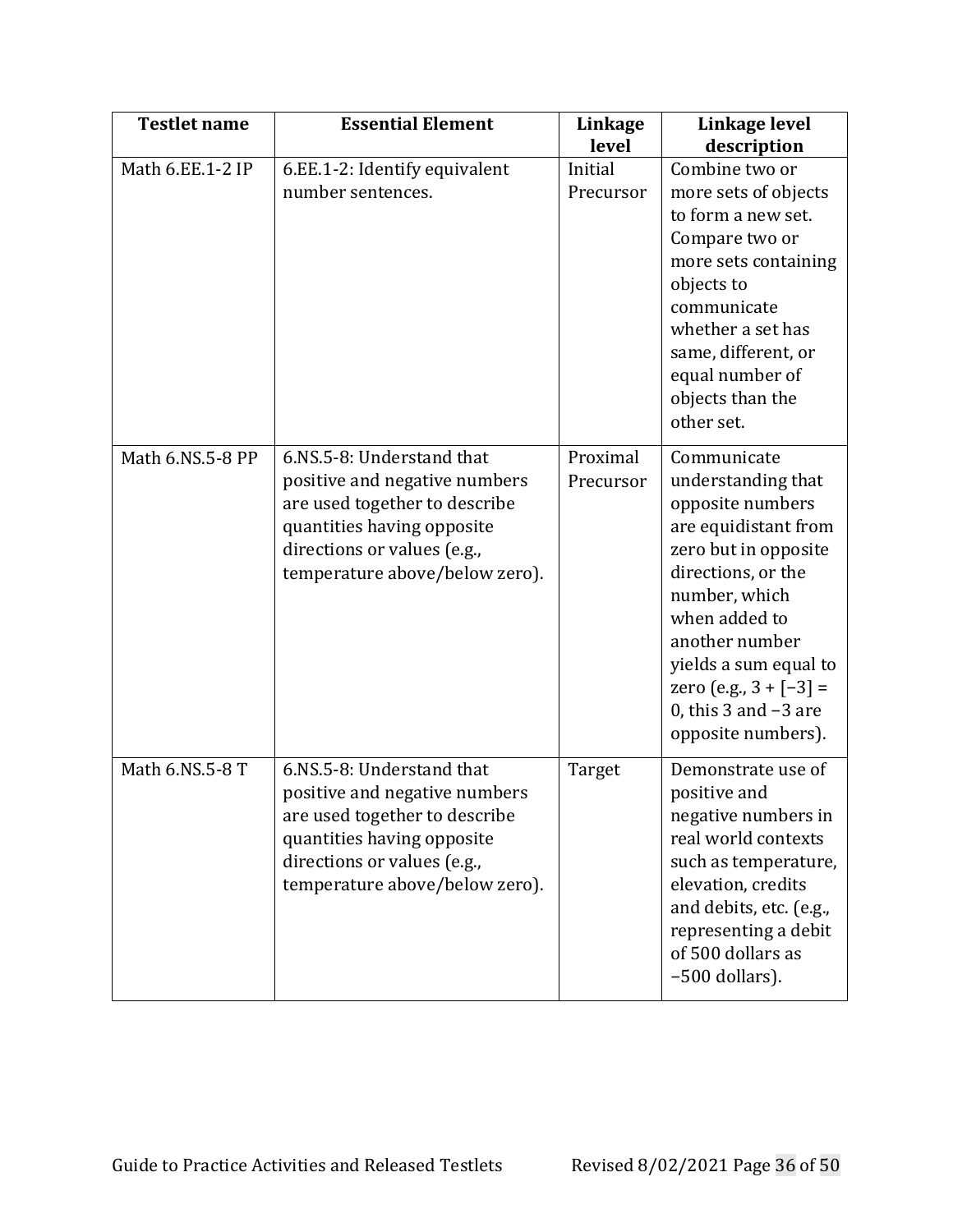| <b>Testlet name</b> | <b>Essential Element</b>                                                               | Linkage<br>level | Linkage level<br>description                                                                      |
|---------------------|----------------------------------------------------------------------------------------|------------------|---------------------------------------------------------------------------------------------------|
| Math 6.G.1 T        | 6.G.1: Solve real world and<br>mathematical problems about<br>area using unit squares. | Target           | Find the unknown<br>quantity in the word<br>problem by<br>determining the area<br>of a rectangle. |

# *Grade 7 Mathematics*

| <b>Testlet name</b> | <b>Essential Element</b>                                         | Linkage<br>level           | Linkage level<br>description                                                                                                                                                                     |
|---------------------|------------------------------------------------------------------|----------------------------|--------------------------------------------------------------------------------------------------------------------------------------------------------------------------------------------------|
| Math 7.NS.2.a IP    | 7.NS.2.a: Solve multiplication<br>problems with products to 100. | Initial<br>Precursor       | Communicate<br>understanding of<br>"separateness" by<br>recognizing objects<br>that are not joined<br>together.<br>Communicate<br>understanding of a<br>set by recognizing a<br>group of objects |
|                     |                                                                  |                            | sharing an attribute.                                                                                                                                                                            |
| Math 7.G.5 DP       | 7.G.5: Recognize angles that are<br>acute, obtuse, and right.    | <b>Distal</b><br>Precursor | Recognize a point as<br>a precise location on<br>a plane or in space,<br>usually represented<br>by a dot.                                                                                        |
|                     |                                                                  |                            | Recognize a ray as a<br>part of a line that<br>begins at one point<br>and extends<br>infinitely in one<br>direction.                                                                             |
|                     |                                                                  |                            | Recognize a line as a<br>straight line that<br>extends infinitely in<br>two directions.                                                                                                          |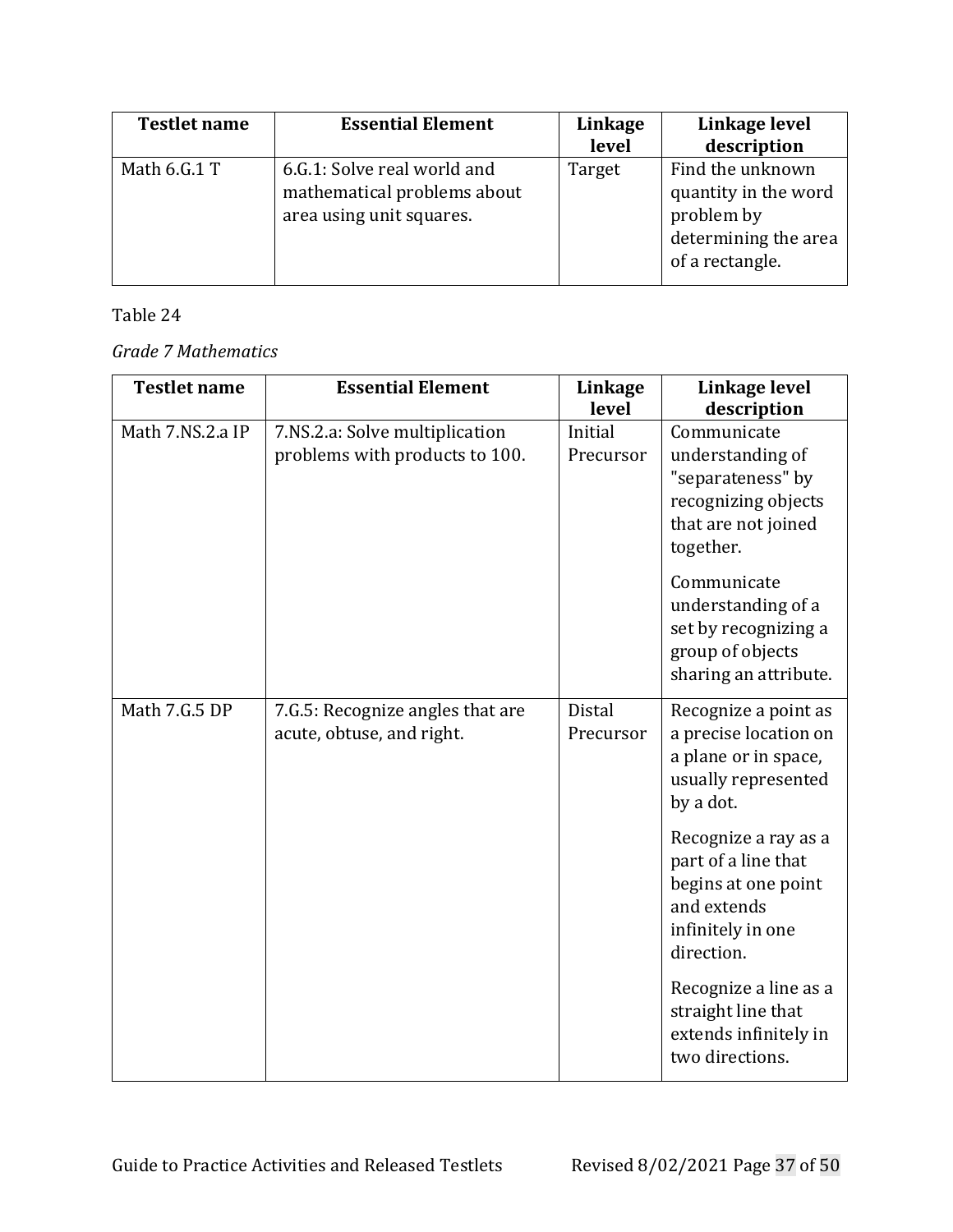| <b>Testlet name</b> | <b>Essential Element</b>                                                                                        | Linkage<br>level    | Linkage level<br>description                                                                                                                                                                                                                                                                                                                                                                                                                                     |
|---------------------|-----------------------------------------------------------------------------------------------------------------|---------------------|------------------------------------------------------------------------------------------------------------------------------------------------------------------------------------------------------------------------------------------------------------------------------------------------------------------------------------------------------------------------------------------------------------------------------------------------------------------|
| Math 7.EE.1 DP      | 7.EE.1: Use the properties of<br>operations as strategies to<br>demonstrate that expressions are<br>equivalent. | Distal<br>Precursor | Demonstrate<br>understanding that<br>the sum or product<br>of two numbers<br>remains the same<br>regardless of the<br>order in which<br>numerals are<br>written (e.g., $3 + 4 =$<br>$4 + 3$ , $2 \times 3 = 3 \times 2$ ),<br>and the sum or<br>product of three or<br>more numbers<br>remains the same<br>regardless of the<br>grouping of the<br>numbers (e.g., $[2 +$<br>$3$ + 5 = 2 + [3 + 5], 2<br>$\times$ [3 $\times$ 5] = [2 $\times$ 3] $\times$<br>5). |

### *Grade 8 Mathematics*

| <b>Testlet name</b> | <b>Essential Element</b>       | Linkage   | Linkage level         |
|---------------------|--------------------------------|-----------|-----------------------|
|                     |                                | level     | description           |
| Math 8.G.9 IP       | 8.G.9: Use the formulas for    | Initial   | Recognize attributes, |
|                     | perimeter, area, and volume to | Precursor | or characteristics of |
|                     | solve real-world and           |           | an object such as     |
|                     | mathematical problems (limited |           | color, orientation,   |
|                     | to perimeter and area of       |           | length, width,        |
|                     | rectangles and volume of       |           | weight, etc.          |
|                     | rectangular prisms).           |           |                       |
|                     |                                |           |                       |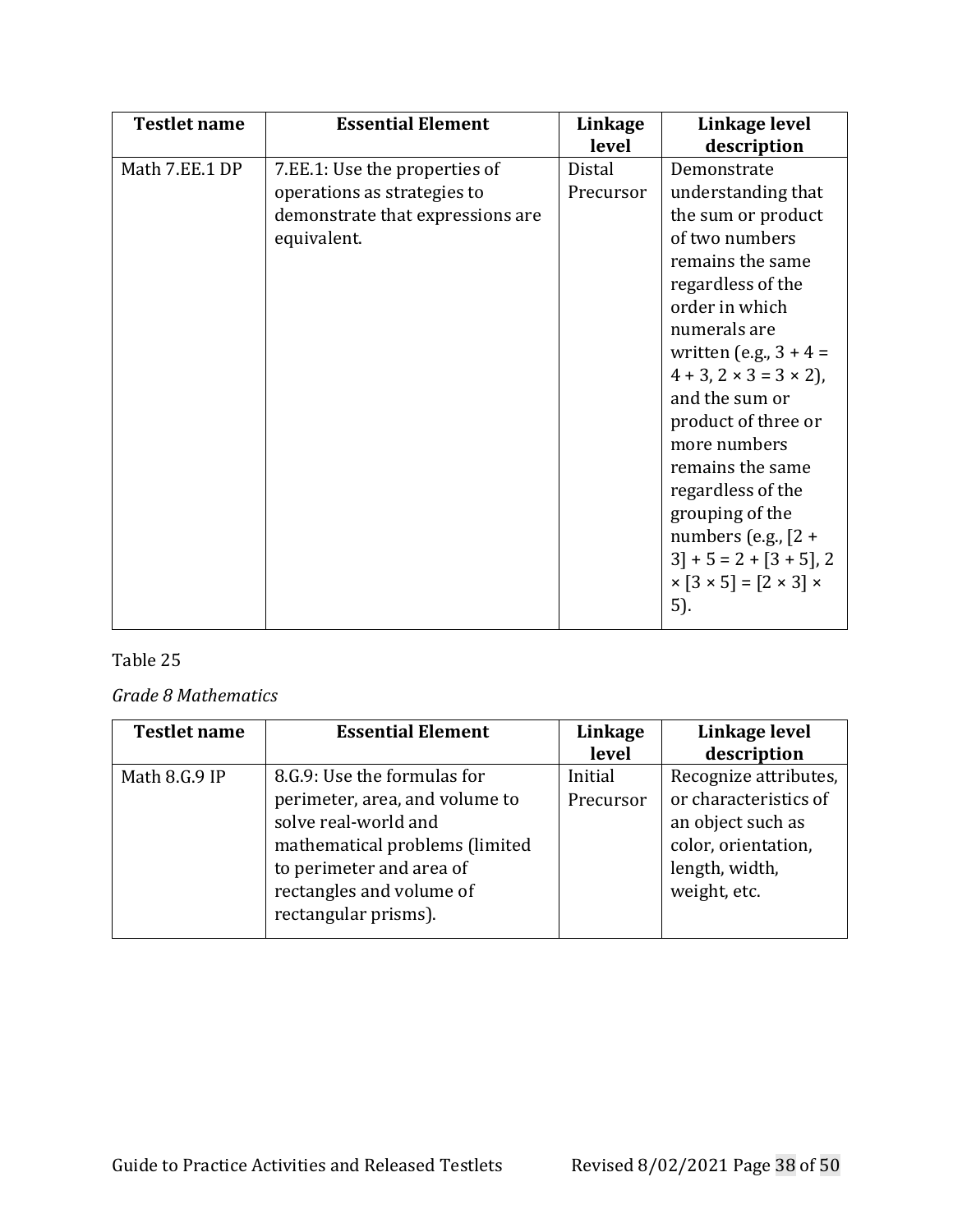| <b>Testlet name</b> | <b>Essential Element</b>                                                                                                                                                                  | Linkage<br>level           | Linkage level<br>description                                                                                                                                                                                                                                                                                                                                                                                                                                                    |
|---------------------|-------------------------------------------------------------------------------------------------------------------------------------------------------------------------------------------|----------------------------|---------------------------------------------------------------------------------------------------------------------------------------------------------------------------------------------------------------------------------------------------------------------------------------------------------------------------------------------------------------------------------------------------------------------------------------------------------------------------------|
| Math 8.EE.7 IP      | 8.EE.7: Solve simple algebraic<br>equations with one variable using<br>addition and subtraction.                                                                                          | Initial<br>Precursor       | Demonstrate<br>understanding of<br>addition by<br>combining the<br>objects of two or<br>more sets, and<br>subtraction by<br>removing some<br>objects from a larger<br>set.                                                                                                                                                                                                                                                                                                      |
| Math.8.EE.1.DP      | 8.EE.1: Identify the meaning of an<br>exponent (limited to exponents of<br>2 and 3).                                                                                                      | <b>Distal</b><br>Precursor | Communicate<br>understanding that<br>in repeated addition<br>problems, a single<br>numerical value is<br>added repeatedly<br>$(e.g., 6 + 6 + 6)$ , and<br>one way to add a<br>number a given<br>number of times is<br>using skip counting<br>strategy (e.g., $6 + 6 +$<br>6 can be added as 6,<br>12, 18). Use models,<br>such as sets of<br>counters, blocks,<br>concrete<br>manipulatives, etc.<br>or number line<br>diagrams to<br>represent a repeated<br>addition problem. |
| Math 8.F.1-3 DP     | 8.F.1-3: Given a function table<br>containing at least 2 complete<br>ordered pairs, identify a missing<br>number that completes another<br>ordered pair (limited to linear<br>functions). | Distal<br>Precursor        | Recognize growing<br>patterns as a pattern<br>that increases (e.g.,<br>3, 6, 9, 12), and<br>shrinking pattern as<br>the pattern that<br>decreases (e.g., 12,<br>$10, 8$ ).                                                                                                                                                                                                                                                                                                      |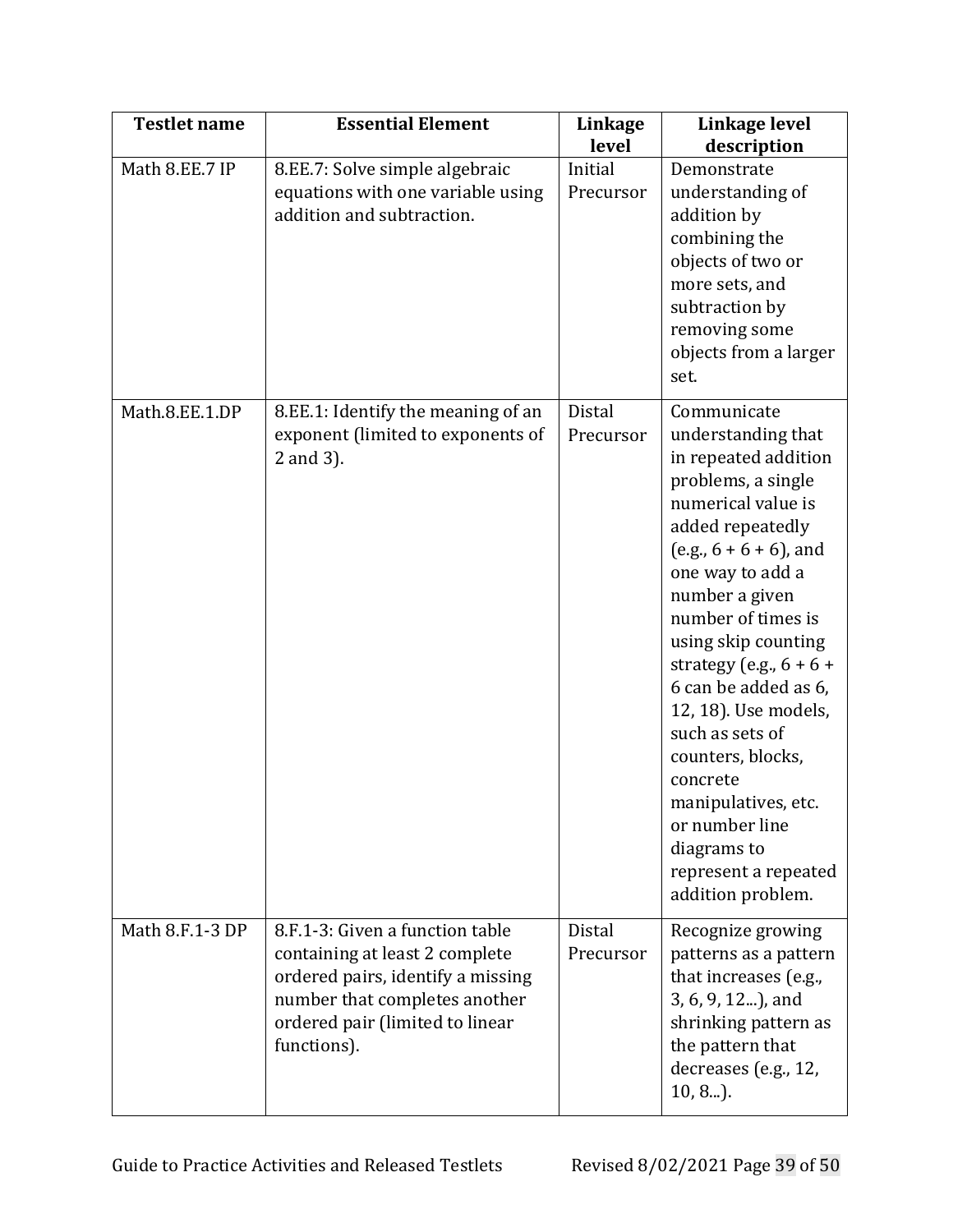| <b>Testlet name</b> | <b>Essential Element</b>                                                                                                                                                                                | Linkage<br>level           | Linkage level<br>description                                                                                                                                                                                                                                                                                                                                                                 |
|---------------------|---------------------------------------------------------------------------------------------------------------------------------------------------------------------------------------------------------|----------------------------|----------------------------------------------------------------------------------------------------------------------------------------------------------------------------------------------------------------------------------------------------------------------------------------------------------------------------------------------------------------------------------------------|
| Math 8.G.9 DP       | 8.G.9: Use the formulas for<br>perimeter, area, and volume to<br>solve real-world and<br>mathematical problems (limited<br>to perimeter and area of<br>rectangles and volume of<br>rectangular prisms). | <b>Distal</b><br>Precursor | Recognize attributes<br>or characteristics of<br>an object that are<br>measurable (e.g.,<br>length, weight, time).                                                                                                                                                                                                                                                                           |
| Math 8.G.9 PP       | 8.G.9: Use the formulas for<br>perimeter, area, and volume to<br>solve real-world and<br>mathematical problems (limited<br>to perimeter and area of<br>rectangles and volume of<br>rectangular prisms). | Proximal<br>Precursor      | Communicate<br>understanding that<br>length is the<br>distance between<br>the two points that<br>define a line<br>segment, perimeter<br>is the distance that<br>surrounds a plane<br>area, area is the<br>amount of space<br>contained within the<br>outline or boundary<br>of a two-<br>dimensional object<br>or figure, and<br>volume is the space<br>enclosed by a shape<br>or an object. |
| Math.8.NS.2.a.PP    | 8.NS.2.a: Express a fraction with a<br>denominator of 100 as a decimal.                                                                                                                                 | Proximal<br>Precursor      | Communicate<br>understanding that a<br>decimal point is a<br>dot that separates<br>the whole number<br>from the fractional<br>part of a number.<br>Represent a fraction<br>with a denominator<br>of 10 as a decimal.                                                                                                                                                                         |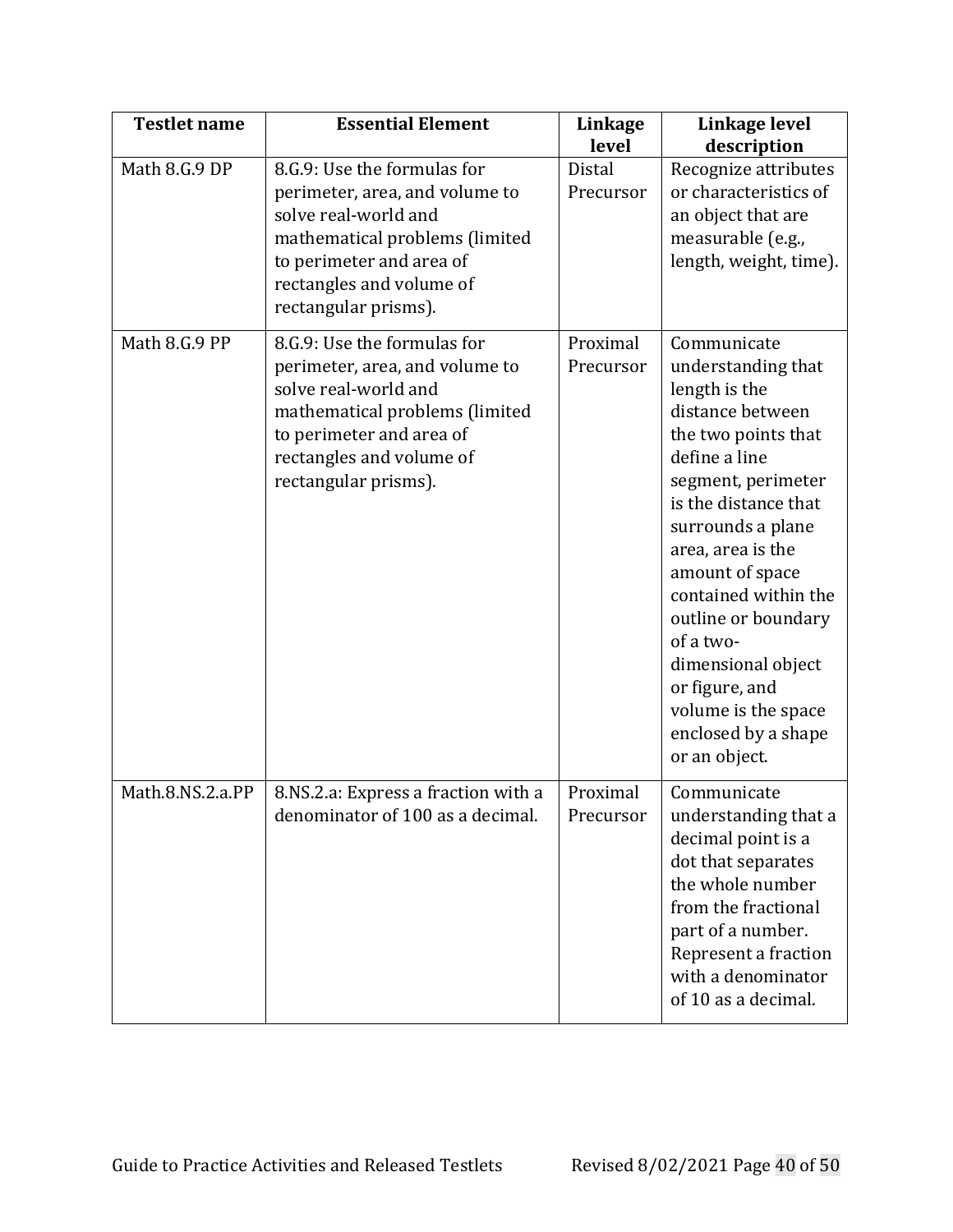| <b>Testlet name</b> | <b>Essential Element</b>                                                                                                                                                                                | Linkage<br>level      | Linkage level<br>description                                                                                                                                                                                                                                                                                                                                                                 |
|---------------------|---------------------------------------------------------------------------------------------------------------------------------------------------------------------------------------------------------|-----------------------|----------------------------------------------------------------------------------------------------------------------------------------------------------------------------------------------------------------------------------------------------------------------------------------------------------------------------------------------------------------------------------------------|
| Math 8.G.9 PP       | 8.G.9: Use the formulas for<br>perimeter, area, and volume to<br>solve real-world and<br>mathematical problems (limited<br>to perimeter and area of<br>rectangles and volume of<br>rectangular prisms). | Proximal<br>Precursor | Communicate<br>understanding that<br>length is the<br>distance between<br>the two points that<br>define a line<br>segment, perimeter<br>is the distance that<br>surrounds a plane<br>area, area is the<br>amount of space<br>contained within the<br>outline or boundary<br>of a two-<br>dimensional object<br>or figure, and<br>volume is the space<br>enclosed by a shape<br>or an object. |
| Math 8.G.9 S        | 8.G.9: Use the formulas for<br>perimeter, area, and volume to<br>solve real world and mathematical<br>problems (limited to perimeter<br>and area of rectangles and volume<br>of rectangular prisms).    | Successor             | Solve word<br>problems where the<br>unknown quantity is<br>obtained using the<br>volume of a<br>rectangular prisms,<br>area of rectangles, or<br>perimeter of a<br>polygon.                                                                                                                                                                                                                  |

# <span id="page-40-0"></span>*High School Mathematics*

| <b>Testlet name</b> | <b>Essential Element</b>                                                      | Linkage<br>level     | Linkage level<br>description                                                                    |
|---------------------|-------------------------------------------------------------------------------|----------------------|-------------------------------------------------------------------------------------------------|
| Math HS. N.Q1-3 IP  | N.Q1-3: Express quantities to<br>the appropriate precision of<br>measurement. | Initial<br>Precursor | Without counting<br>each object, identify<br>the number of<br>objects in a set (up<br>to four). |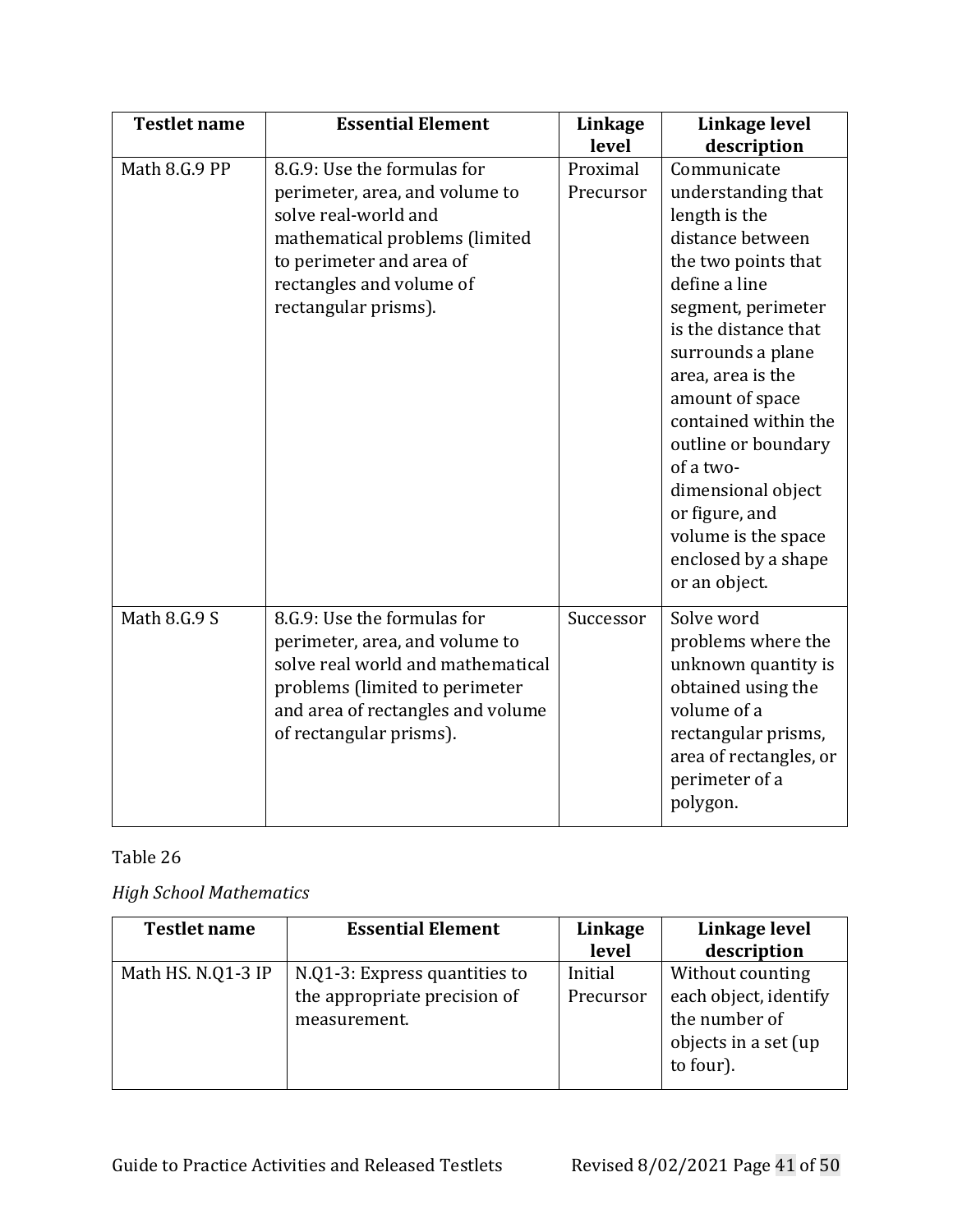| <b>Testlet name</b> | <b>Essential Element</b>                                                                                               | Linkage<br>level     | Linkage level<br>description                                                                                                                                                                                                                                                                                                                                                                                                                                |
|---------------------|------------------------------------------------------------------------------------------------------------------------|----------------------|-------------------------------------------------------------------------------------------------------------------------------------------------------------------------------------------------------------------------------------------------------------------------------------------------------------------------------------------------------------------------------------------------------------------------------------------------------------|
| Math N-CN.2.b IP    | N-CN.2.b: Solve real world<br>problems involving addition<br>and subtraction of decimals,<br>using models when needed. | Initial<br>Precursor | Communicate<br>understanding of<br>"separateness" by<br>recognizing objects<br>that are not joined<br>together.<br>Communicate<br>understanding of set<br>by recognizing a<br>group of objects<br>sharing an attribute.                                                                                                                                                                                                                                     |
| Math A-SSE.4 IP     | A-SSE.4: Determine the<br>successive term in a geometric<br>sequence given the common<br>ratio.                        | Initial<br>Precursor | Group together<br>objects by attribute<br>values such as shape<br>or size (e.g., group<br>together a square, a<br>rectangle, and a<br>rhombus as they all<br>have four sides).<br>Contrast or<br>distinguish objects<br>based on attributes<br>such as shape, size,<br>texture, numerical<br>pattern, etc. Order<br>objects by following<br>a specific rule (e.g.,<br>arrange three<br>objects with<br>different sizes from<br>the smallest to<br>largest). |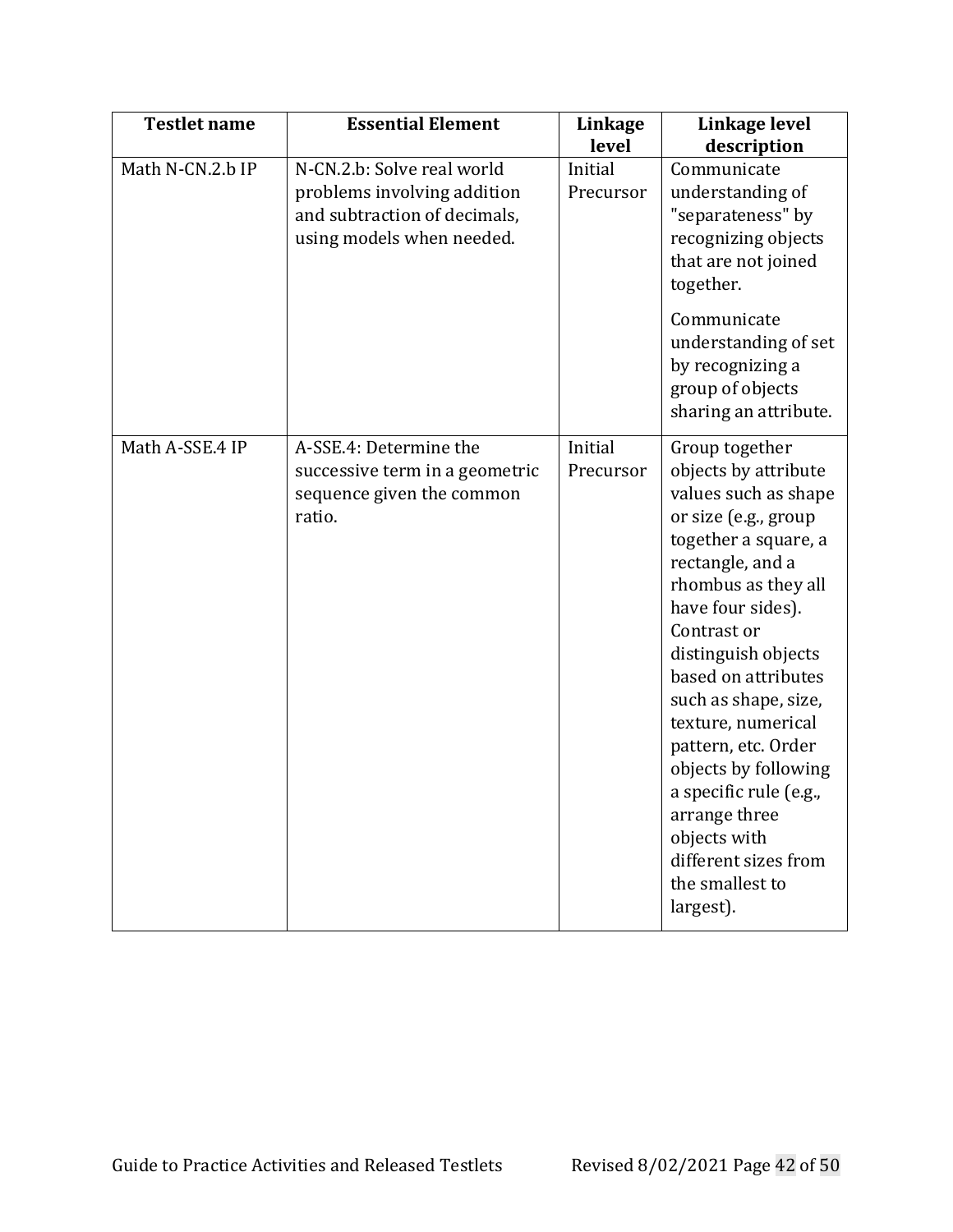| <b>Testlet name</b> | <b>Essential Element</b>                                                                                                                    | Linkage<br>level      | Linkage level<br>description                                                                                                                                                                                                                   |
|---------------------|---------------------------------------------------------------------------------------------------------------------------------------------|-----------------------|------------------------------------------------------------------------------------------------------------------------------------------------------------------------------------------------------------------------------------------------|
| Math S-ID.3 IP      | S-ID.3: Interpret general trends<br>on a graph or chart.                                                                                    | Initial<br>Precursor  | Arrange objects in a<br>specific order (e.g.,<br>smallest to largest).<br>Group objects by<br>some attribute value<br>(e.g., shape, size,<br>texture, numerical<br>pattern).                                                                   |
| Math G.MG.1-3 PP    | G-MG.1-3: Use properties of<br>geometric shapes to describe<br>real-life objects.                                                           | Proximal<br>Precursor | Recognize a square,<br>rectangle, circle,<br>triangle, cube, cone,<br>cylinder, and sphere.                                                                                                                                                    |
| Math N.CN.2.b T     | N-CN.2.b: Solve real world<br>problems involving addition<br>and subtraction of decimals and<br>whole numbers, using models<br>when needed. | Target                | Solve real-world<br>problems involving<br>addition and<br>subtraction of<br>rational numbers<br>with digits to the<br>hundredths place<br>(e.g., John has \$2.50.<br>Sara gives him \$1.50<br>more. How much<br>money does John<br>have now?). |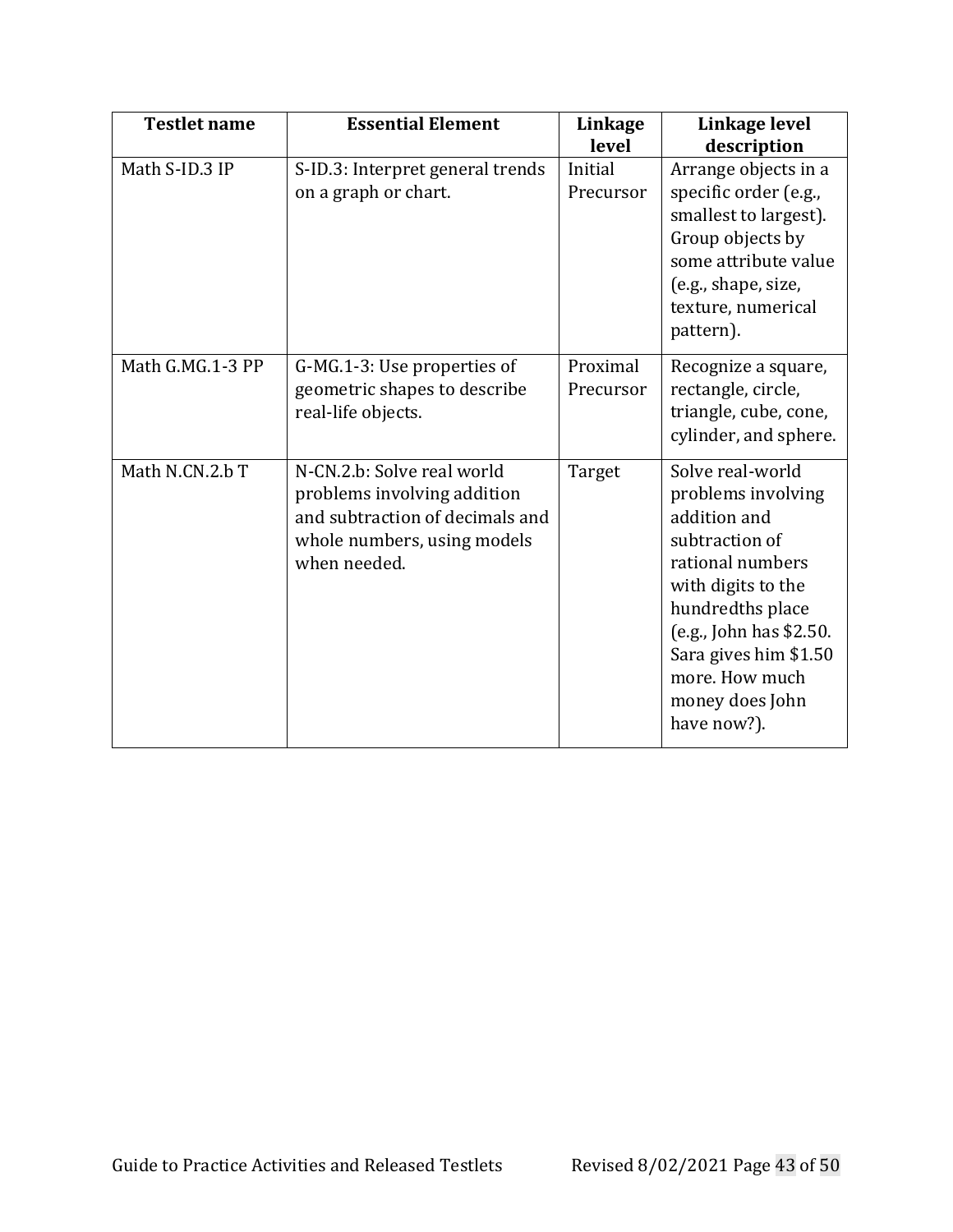# Science Released Testlets

<span id="page-43-0"></span>The science released testlets tables are arranged by grade band [\(Table](#page-43-0) 27[–Table](#page-47-0) 29).

| <b>Testlet</b><br>name | <b>Essential Element</b>                                                                                                                                                                                                              | Linkage<br>level | Linkage level<br>description                                                                                                                                                                                            |
|------------------------|---------------------------------------------------------------------------------------------------------------------------------------------------------------------------------------------------------------------------------------|------------------|-------------------------------------------------------------------------------------------------------------------------------------------------------------------------------------------------------------------------|
| Science<br>5.ESS1-2 P  | Earth & Space Science<br>5.ESS1-2: Represent and interpret data<br>on a picture, line, or bar graph to show<br>seasonal patterns in the length of<br>daylight hours.<br><b>Instructional Activities: The Daylight</b><br><b>Hours</b> | Precursor        | Recognize patterns<br>about length of<br>daylight hours over<br>time (e.g., week to<br>week, month to<br>month).                                                                                                        |
| Science<br>5.ESS2-1 I  | Earth & Space Science<br>5.ESS2-1: Develop a model showing<br>how water (hydrosphere) affects the<br>living things (biosphere) found in a<br>region.                                                                                  | Initial          | Anticipates routine<br>(e.g., clothes to wear,<br>activities to do) to<br>follow when it is<br>raining.                                                                                                                 |
| Science<br>5.ESS3-1 I  | Earth & Space Science<br>5.ESS3-1: Use information to describe<br>how people can help protect the<br>Earth's resources and how that affects<br>the environment.                                                                       | Initial          | Identify one way to<br>protect a recourse of<br>Earth (e.g., put paper<br>in the recycling bin<br>to save trees, recycle<br>cans to save metal,<br>turn off appliances to<br>save energy).                              |
| Science<br>5.ESS3-1 P  | Earth & Space Science<br>5.ESS3-1: Use information to describe<br>how people can help protect the<br>Earth's resources and how that affects<br>the environment.                                                                       | Precursor        | Compare two<br>methods (e.g.,<br>reusable water<br>bottles vs. recycling<br>disposable bottles,<br>shutting off lights,<br>using both sides of<br>paper) people can<br>use to help protect<br>the Earth's<br>resources. |

*Elementary: Physical, Life, Earth and Space Science*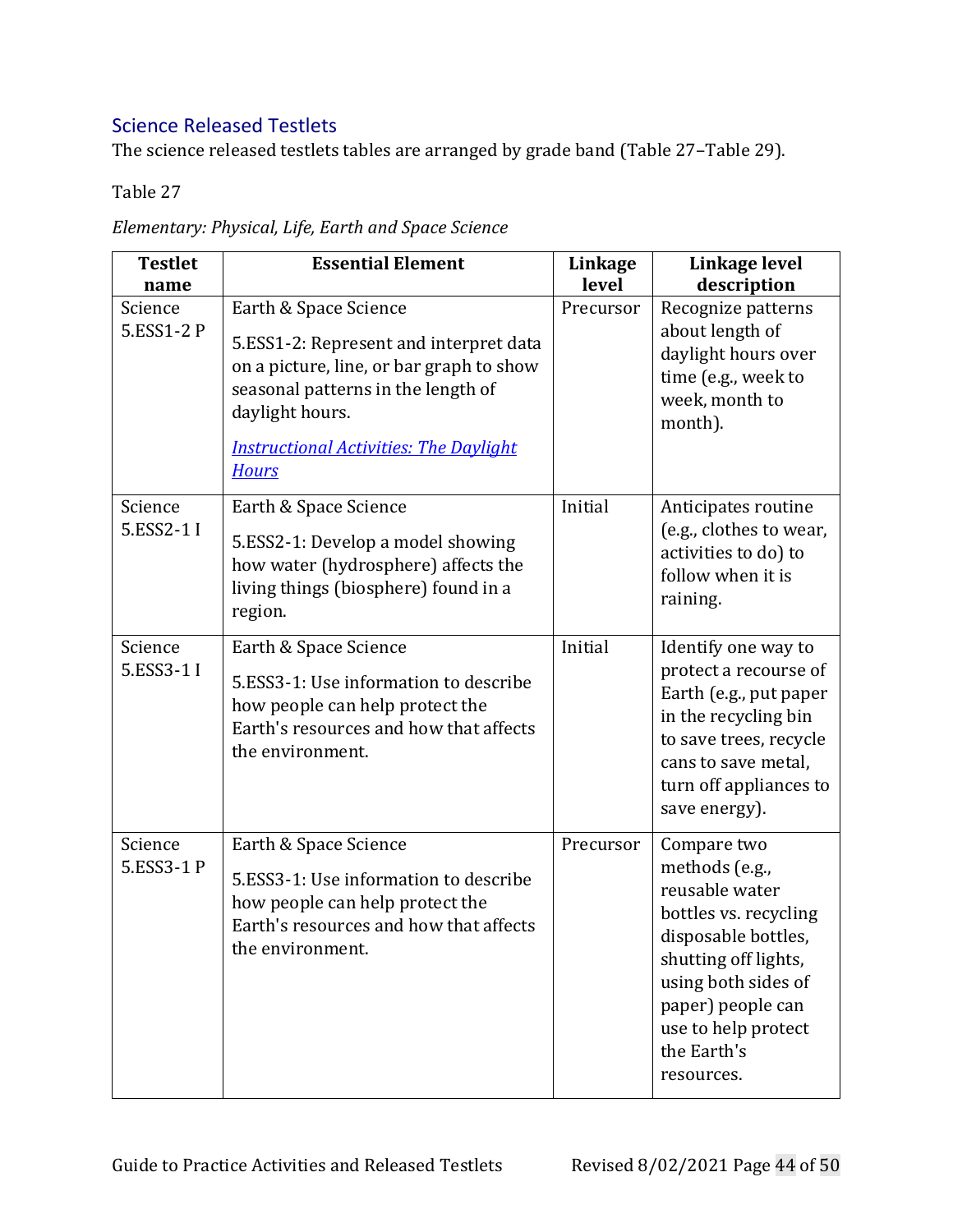| <b>Testlet</b>        | <b>Essential Element</b>                                                                                                                                                                      | Linkage   | Linkage level                                                                                                                                                      |
|-----------------------|-----------------------------------------------------------------------------------------------------------------------------------------------------------------------------------------------|-----------|--------------------------------------------------------------------------------------------------------------------------------------------------------------------|
| name                  |                                                                                                                                                                                               | level     | description                                                                                                                                                        |
| Science<br>5.PS1-2 P  | 5.PS1-2: Measure and compare<br>weights of substances before and after<br>heating, cooling, or mixing substances<br>to show that weight of matter is<br>conserved.                            | Precursor | Compare the weight<br>of an object before<br>and after it changes<br>from a liquid to a<br>solid and from a<br>solid to a liquid.                                  |
| Science<br>5.ESS3-1 T | Earth & Space Science<br>5.ESS3-1: Use information to describe<br>how people can help protect the<br>Earth's resources and how that affects<br>the environment.                               | Target    | Use information to<br>describe how people<br>can help protect the<br>Earth's resources<br>and how that affects<br>the environment.                                 |
| Science<br>5.PS1-2 T  | <b>Physical Science</b><br>5.PS1-2: Measure and compare<br>weights of substances before and after<br>heating, cooling, or mixing substances<br>to show that weight of matter is<br>conserved. | Target    | Measure and<br>compare weights of<br>substances before<br>and after heating,<br>cooling, or mixing<br>substances to show<br>that weight of matter<br>is conserved. |

*Middle School: Physical, Life, Earth and Space Science*

| <b>Testlet</b>         | <b>Essential Element</b>                                                                                                                                    | Linkage | Linkage level                                                                                                                               |
|------------------------|-------------------------------------------------------------------------------------------------------------------------------------------------------------|---------|---------------------------------------------------------------------------------------------------------------------------------------------|
| name                   |                                                                                                                                                             | level   | description                                                                                                                                 |
| Science<br>MS.ESS3-3 I | Earth & Space Science<br>MS.ESS3-3: Develop a plan to monitor<br>and minimize a human impact on the<br>local environment (e.g., water, land,<br>pollution). | Initial | Recognize resources<br>(e.g., food, water,<br>air, land, materials)<br>in the local<br>environment that<br>are important for<br>human life. |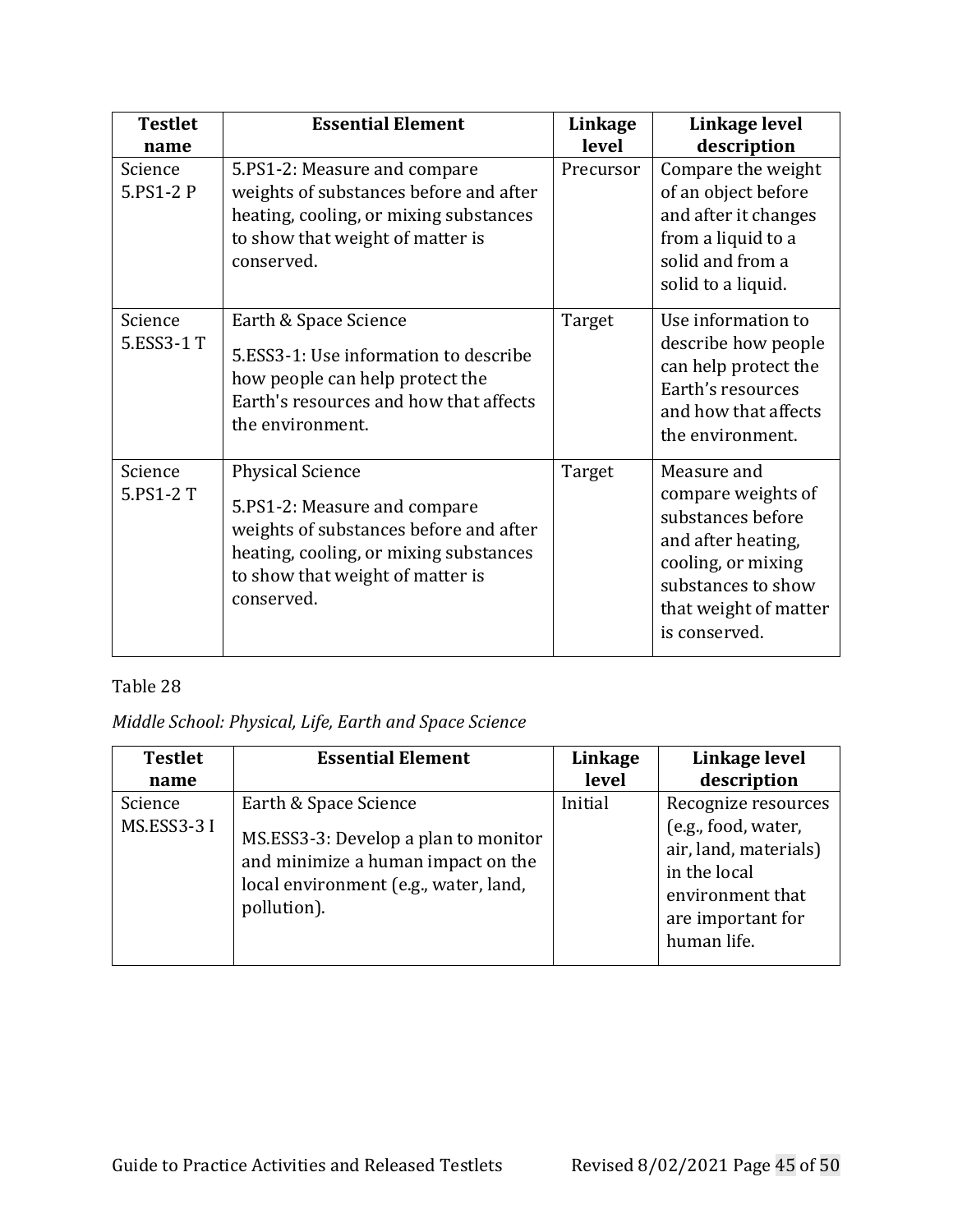| <b>Testlet</b><br>name       | <b>Essential Element</b>                                                                                                                                                                                                                                                                                                                                                                          | Linkage<br>level | Linkage level<br>description                                                                                                     |
|------------------------------|---------------------------------------------------------------------------------------------------------------------------------------------------------------------------------------------------------------------------------------------------------------------------------------------------------------------------------------------------------------------------------------------------|------------------|----------------------------------------------------------------------------------------------------------------------------------|
| Science<br>MS.ESS3-3 T       | Earth & Space Science<br>MS.ESS3-3: Develop a plan to monitor<br>and minimize a human impact on the<br>local environment (e.g., water, land,<br>pollution).                                                                                                                                                                                                                                       | Target           | Develop a plan to<br>monitor and<br>minimize a human<br>impact on the local<br>environment (e.g.,<br>water, land,<br>pollution). |
| Science<br><b>MS.LS1-1 I</b> | Life Science<br>MS.LS1-1: Provide evidence that<br>plants need air and water to grow.                                                                                                                                                                                                                                                                                                             | Initial          | Distinguish things<br>that grow from<br>things that don't<br>grow (but some<br>things grow slower<br>than others).               |
| Science<br><b>MS.LS1-5 I</b> | Life Science<br>MS.LS1-5: Interpret data to show that<br>environmental resources (e.g., food,<br>light, space, water) influence growth<br>of organisms (e.g., drought<br>decreasing plant growth, fertilizer<br>increasing plant growth, different<br>varieties of plant seeds growing at<br>different rates in different conditions,<br>fish growing larger in large ponds<br>than small ponds). | Initial          | Match organisms to<br>their habitats                                                                                             |
| Science<br><b>MS.LS2-2 I</b> | Life Science<br>MS.LS2-2: Use models of food<br>chains/webs to identify producers<br>and consumers in aquatic and<br>terrestrial ecosystems.<br><b>Instructional Activity: What Animals</b><br><b>Eat</b>                                                                                                                                                                                         | Initial          | Identify food that<br>animals eat (foods<br>could be general<br>[e.g., meat, plants]<br>or more specific).                       |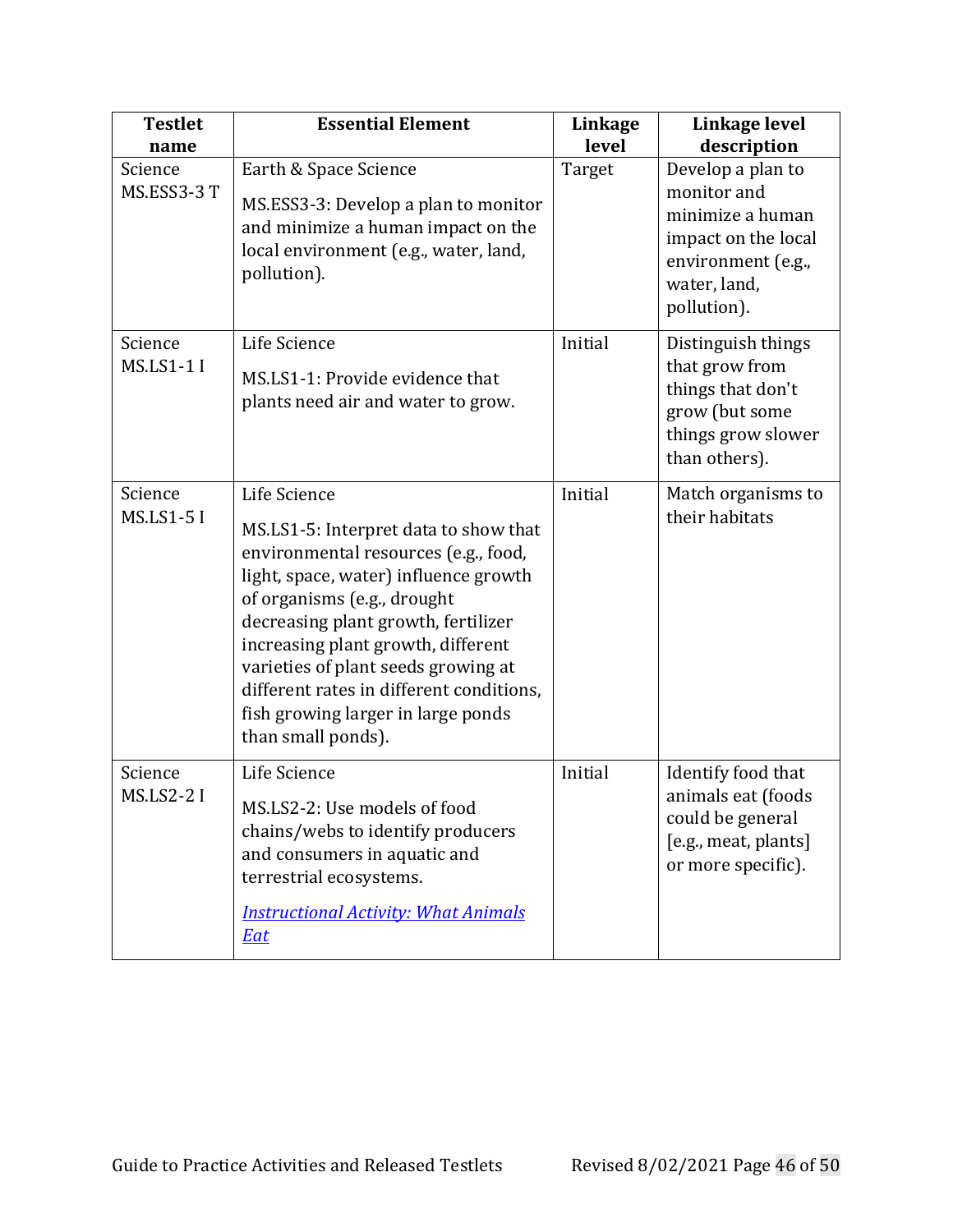| <b>Testlet</b><br>name       | <b>Essential Element</b>                                                                                                                                                                                                                                                                                                                                   | Linkage<br>level | Linkage level<br>description                                                                                                                                                                                                                            |
|------------------------------|------------------------------------------------------------------------------------------------------------------------------------------------------------------------------------------------------------------------------------------------------------------------------------------------------------------------------------------------------------|------------------|---------------------------------------------------------------------------------------------------------------------------------------------------------------------------------------------------------------------------------------------------------|
| Science<br><b>MS.LS2-2 P</b> | Life Science<br>MS.LS2-2: Use models of food<br>chains/webs to identify producers<br>and consumers in aquatic and<br>terrestrial ecosystems.<br><b>Instructional Activity: What Animals</b><br><b>Eat</b>                                                                                                                                                  | Precursor        | Classify animals<br>based on what they<br>eat (e.g., herbivore,<br>omnivore,<br>carnivore).                                                                                                                                                             |
| Science<br><b>MS.LS2-2 T</b> | Life Science<br>MS.LS2-2: Use models of food<br>chains/webs to identify producers<br>and consumers in aquatic and<br>terrestrial ecosystems.<br><b>Instructional Activity: What Animals</b><br><b>Eat</b>                                                                                                                                                  | Target           | Use models of food<br>chains/webs to<br>identify producers<br>and consumers in<br>aquatic and<br>terrestrial<br>ecosystems.                                                                                                                             |
| Science<br><b>MS.PS1-2 P</b> | <b>Physical Science</b><br>MS.PS.1-2: Interpret and analyze data<br>on the properties (e.g., color, texture,<br>odor, and state of matter) of<br>substances before and after chemical<br>changes have occurred (e.g., burning<br>sugar or burning steel wool, rust,<br>effervescent tablets).<br><b>Instructional Activity: Chemical</b><br><b>Changes</b> | Precursor        | Gather data on the<br>properties (e.g.,<br>color, texture, odor,<br>and state of matter)<br>of substances before<br>and after chemical<br>changes have<br>occurred (e.g.,<br>burning sugar or<br>burning steel wool,<br>rust, effervescent<br>tablets). |
| Science<br><b>MS.PS2-2 P</b> | <b>Physical Science</b><br>MS.PS2-2: Investigate and predict the<br>change in motion of objects based on<br>the forces acting on those objects.                                                                                                                                                                                                            | Precursor        | Investigate and<br>identify ways to<br>change the motion<br>of an object (e.g.<br>change an incline's<br>slope to make an<br>object go slower,<br>faster, farther).                                                                                     |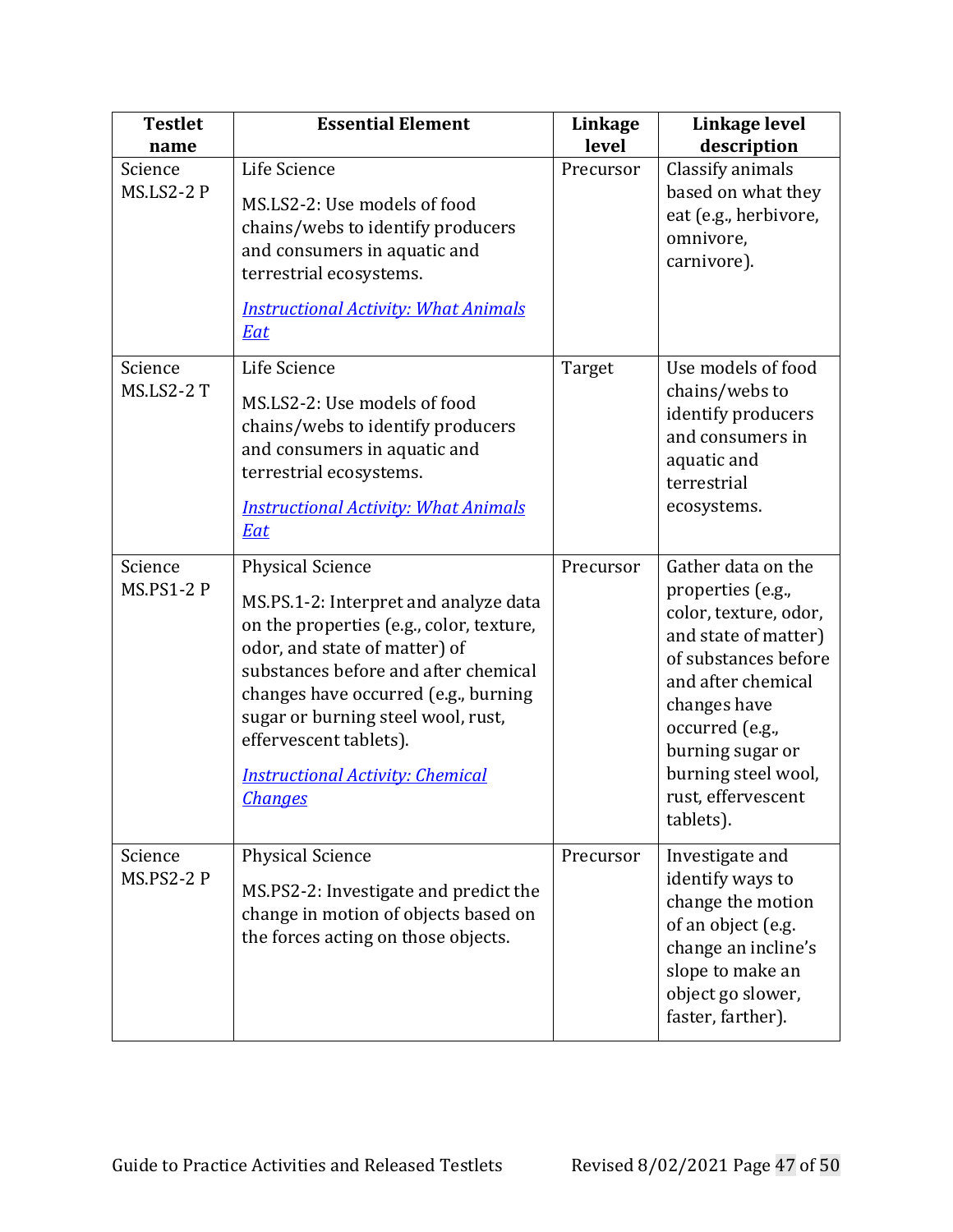| <b>Testlet</b>               | <b>Essential Element</b>                                                                                                                                                                                                                                                                              | Linkage | Linkage level                                                                                                                                                               |
|------------------------------|-------------------------------------------------------------------------------------------------------------------------------------------------------------------------------------------------------------------------------------------------------------------------------------------------------|---------|-----------------------------------------------------------------------------------------------------------------------------------------------------------------------------|
| name                         |                                                                                                                                                                                                                                                                                                       | level   | description                                                                                                                                                                 |
| Science<br><b>MS.PS3-3 I</b> | <b>Physical Science</b><br>MS.PS3-3: Test and refine a device<br>(e.g., foam cup, insulated box, or<br>thermos) to either minimize or<br>maximize thermal energy transfer<br>(e.g., keeping liquids hot or cold,<br>preventing liquids from freezing,<br>keeping hands warm in cold<br>temperatures). | Initial | Identify<br>objects/materials<br>used to minimize or<br>maximize thermal<br>energy transfer (e.g.,<br>gloves, vacuum<br>flask, insulated hot<br>pad holder or foam<br>cup). |

### <span id="page-47-0"></span>*High School: Physical, Life, Earth and Space Science*

| <b>Testlet</b>               | <b>Essential Element</b>                                                                                                                                                                                                                                                                               | <b>Linkage</b> | Linkage level                                                                                                                                                                                                                                                                |
|------------------------------|--------------------------------------------------------------------------------------------------------------------------------------------------------------------------------------------------------------------------------------------------------------------------------------------------------|----------------|------------------------------------------------------------------------------------------------------------------------------------------------------------------------------------------------------------------------------------------------------------------------------|
| name                         |                                                                                                                                                                                                                                                                                                        | level          | description                                                                                                                                                                                                                                                                  |
| Science<br><b>HS.LS1-2 T</b> | <b>Life Science</b><br>HS.LS1-2: Use a model to illustrate<br>the organization and interaction of<br>major organs into systems (e.g.,<br>circulatory, respiratory, digestive,<br>sensory) in the body to provide<br>specific functions.<br><b>Instructional Activity: Respiratory</b><br><b>System</b> | Target         | Use a model to<br>illustrate the<br>organization and<br>interaction of major<br>organs into systems<br>(e.g., circulatory,<br>respiratory,<br>digestive, sensory) in<br>the body to provide<br>specific functions.                                                           |
| Science<br><b>HS.LS1-2 P</b> | <b>Life Science</b><br>HS.LS1-2: Use a model to illustrate<br>the organization and interaction of<br>major organs into systems (e.g.,<br>circulatory, respiratory, digestive,<br>sensory) in the body to provide<br>specific functions.<br><b>Instructional Activity: Respiratory</b><br><b>System</b> | Precursor      | Identify which<br>organs work for a<br>specific function<br>(e.g., controlling the<br>nervous system,<br>helping living things<br>breathe, pumping<br>blood or moving<br>nutrients throughout<br>the body, protecting<br>the body, breaking<br>down food for<br>absorption). |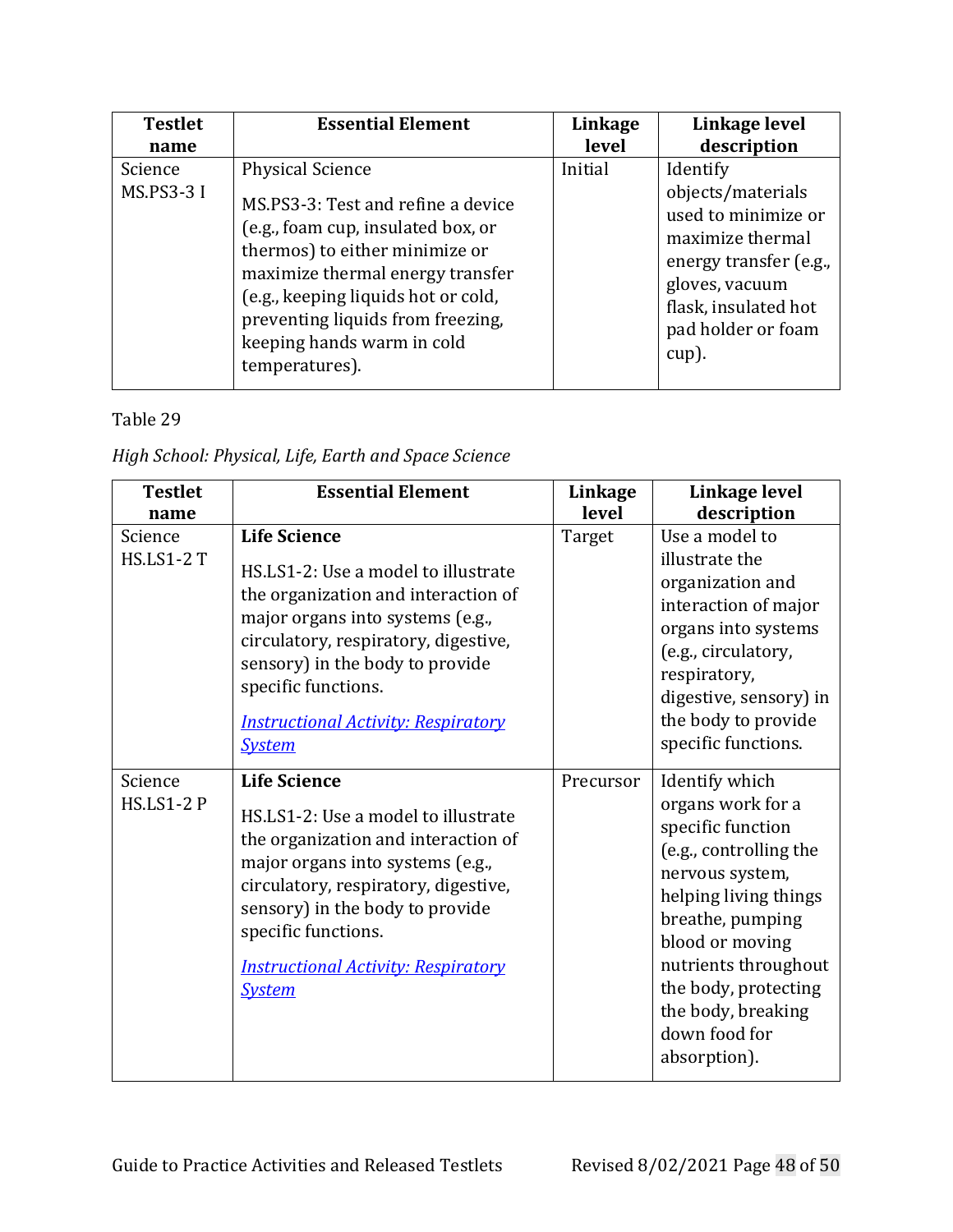| <b>Testlet</b><br>name       | <b>Essential Element</b>                                                                                                                                              | <b>Linkage</b><br>level | Linkage level<br>description                                                                                                              |
|------------------------------|-----------------------------------------------------------------------------------------------------------------------------------------------------------------------|-------------------------|-------------------------------------------------------------------------------------------------------------------------------------------|
| Science<br><b>HS.LS4-2 P</b> | <b>Life Science</b><br>HS.LS4-2: Explain how the traits of<br>particular species allow them to<br>survive in their specific<br>environments.                          | Precursor               | Identify factors in an<br>environment that<br>require special traits<br>to survive.                                                       |
| Science<br><b>HS.LS4-2 T</b> | <b>Life Science</b><br>HS.LS4-2: Explain how the traits of<br>particular species allow them to<br>survive in their specific<br>environments.                          | Target                  | Explain how the<br>traits of particular<br>species allow them<br>to survive in their<br>specific<br>environments.                         |
| Science<br><b>HS.PS2-3 P</b> | <b>Physical Science</b><br>HS.PS2-3: Evaluate the effectiveness<br>of safety devices and design a<br>solution that could minimize the force<br>of a collision         | Precursor               | Use data to compare<br>the effectiveness of<br>safety devices to<br>determine which<br>best minimizes the<br>force of a collision.        |
| Science<br><b>HS.PS3-4 I</b> | <b>Physical Science</b><br>HS.PS3-4: Investigate and predict the<br>temperatures of two liquids before<br>and after combining to show uniform<br>energy distribution. | Initial                 | Compare relative<br>difference in<br>temperature<br>(warmth, coldness)<br>of two liquids.                                                 |
| Science<br><b>HS.PS3-4 P</b> | <b>Physical Science</b><br>HS.PS3-4: Investigate and predict the<br>temperatures of two liquids before<br>and after combining to show uniform<br>energy distribution. | Precursor               | Compare the<br>temperatures of two<br>liquids of different<br>temperatures before<br>and after combining.                                 |
| Science<br><b>HS.PS3-4 T</b> | <b>Physical Science</b><br>HS.PS3-4: Investigate and predict the<br>temperatures of two liquids before<br>and after combining to show uniform<br>energy distribution. | Target                  | Investigate and<br>predict the<br>temperatures of two<br>liquids before and<br>after combining to<br>show uniform energy<br>distribution. |